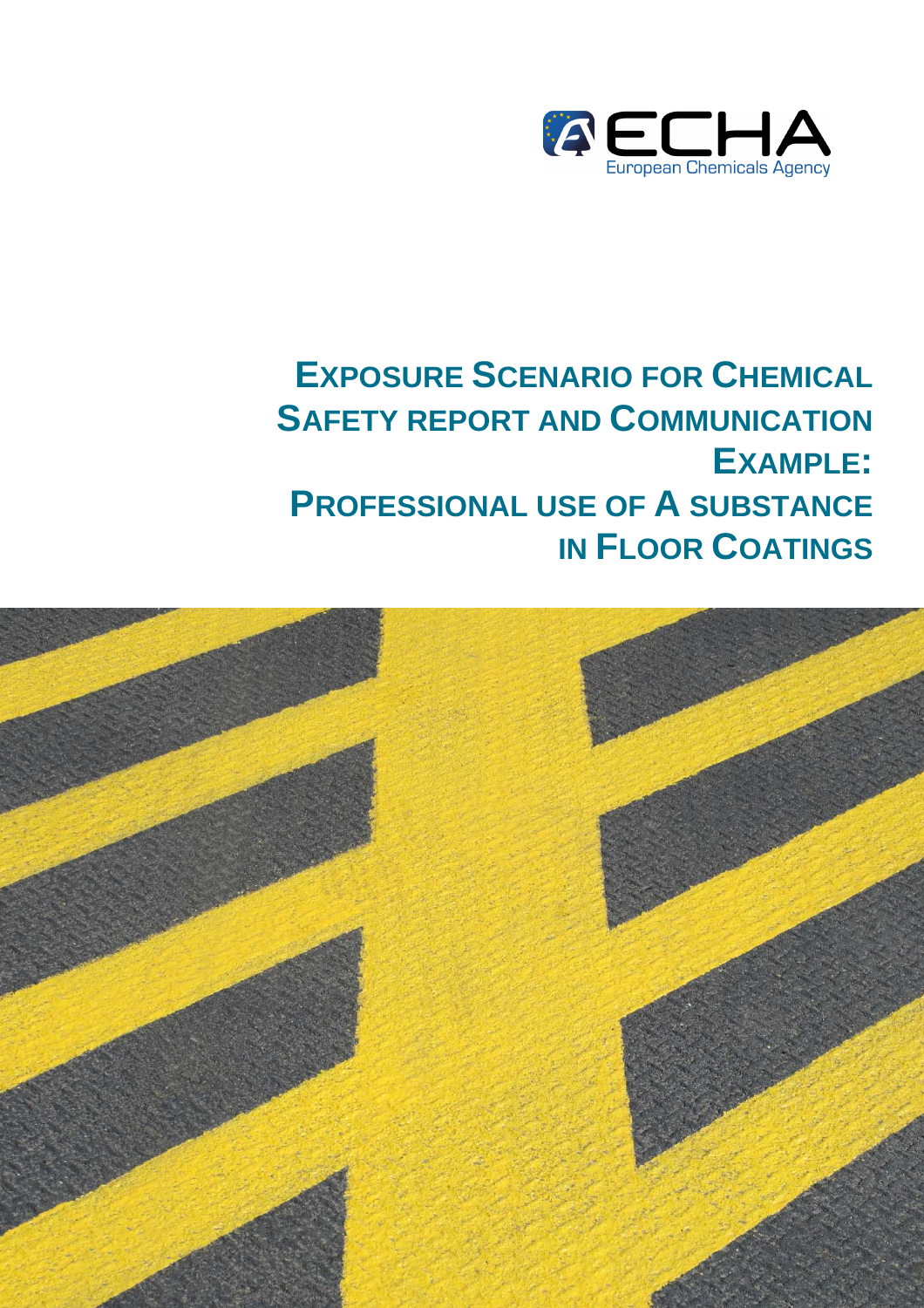**EXPOSURE SCENARIO FOR CHEMICAL SAFETY REPORT AND COMMUNICATION EXAMPLE: PROFESSIONAL USE OF A SUBSTANCE IN FLOOR COATINGS**

- **Reference:** ECHA-11-R-006-EN
- **Date:** 29 August 2011
- **Language:** EN
- **Disclaimer:** This document contains guidance on REACH, explaining the REACH obligations and how to fulfil them by means of an example. However, users are reminded that the text of the REACH regulation is the only authentic legal reference and that the information in this document does not constitute legal advice. The European Chemicals Agency does not accept any liability with regard to the contents of this document.

If you have questions or comments in relation to this document please send them (indicating the document reference, issue date, chapter and/or page of the document which your comment refers to) using the feedback form. The feedback form can be accessed via the ECHA Guidance website or directly via the link: https://comments.echa.europa.eu/Comments/FeedbackGuidance.aspx

© European Chemicals Agency, 2011. Reproduction is authorised provided the source is fully acknowledged in the form "Source: European Chemicals Agency, http://echa.europa.eu/, and provided written notification is given to the ECHA Communication Unit (info@echa.europa.eu).

European Chemicals Agency

 Mailing address: P.O. Box 400, FI-00121 Helsinki, Finland Visiting address: Annankatu 18, Helsinki, Finland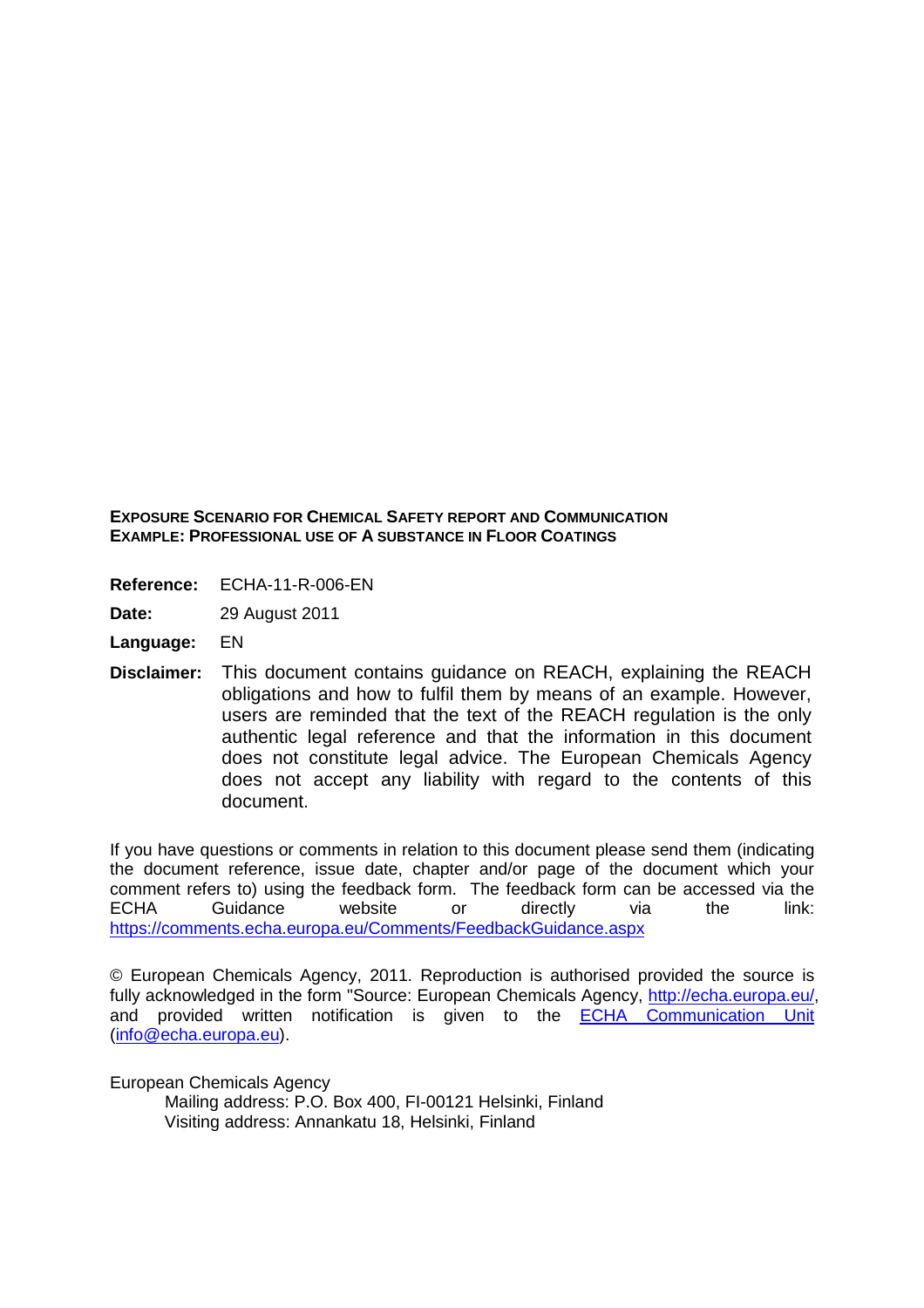## **Overview**

 $\overline{a}$ 

REACH is based on the principle that industry should manufacture, import or use substances or place them on the market in a way that human health and the environment are not adversely affected. For substances manufactured or imported in quantities at or above 10 tonnes per year and that are classified as dangerous or considered as persistent, bioaccumulative and toxic (PBT) or very persistent and very bioaccumulative (vPvB), the chemical safety assessment (CSA) is the instrument to:

- Assess the intrinsic hazards of substances;
- Assess the exposure of man and the emission to the environment that result from manufacture and uses throughout the life cycle of the substances.
- Characterise the risks identified following the assessment of exposure/emission; and
- Identify and document the conditions of manufacture and use which are needed for controlling the risks to human health and the environment. This includes the operational conditions (OC) and risk management measures (RMM). In REACH this set of information is called the **exposure scenario** (ES)

The outcome of the CSA, including relevant data, justifications and judgements has to be documented in a chemical safety report  $(CSR)^1$ .

When an ES is developed, the company carrying out the assessment shall inform its direct customers and the actors further down the supply on the conditions of use (i.e. the operational conditions and risk management measures) to ensure control of risk. For this purpose the relevant information from the CSR is compiled into one or more exposure scenarios (ES) to be annexed to the safety data sheet (SDS).

The exposure scenario in the contexts of the CSR and the safety data sheet have different purposes, and thus their content may differ. For example, the exposure scenario in the CSR will contain justifications and comments, the exposure scenario annexed to the safety data sheet will not. However, the operational conditions and risk management measures relevant for each task must be consistent.

The aim of this document is to describe, by means of an example<sup>2</sup>, an iterative procedure for the assessment of worker and environment exposure to a substance which is commonly used in floor coatings products, and how to build an exposure scenario for both the CSR and communication once the exposure assessment and risk characterisation have been completed.

Exposure can be considered as a single event, as a series of repeated events or as continuous exposure. In the exposure assessment the levels of exposure need to be considered, as well as other parameters such as the duration and frequency. Exposure assessments should take account of acute and chronic effects and whether they are local or systemic.

Worker exposure can be estimated in a tiered manner. The process starts with a screening estimation (Tier 1) designed to be conservative. If the result of the screening is that exposure is below the thresholds established from toxicological studies (for instance - below the appropriate Derived No-Effect Level - DNEL), then in can be concluded that there is "no

 $<sup>1</sup>$ Annex 1 of REACH provides the requirements for the CSA and format for the CSR</sup>

 $^{2}$ Built on the basis of ECHA Guidance on Information Requirements and Chemical Safety Assessment (IR/CSA)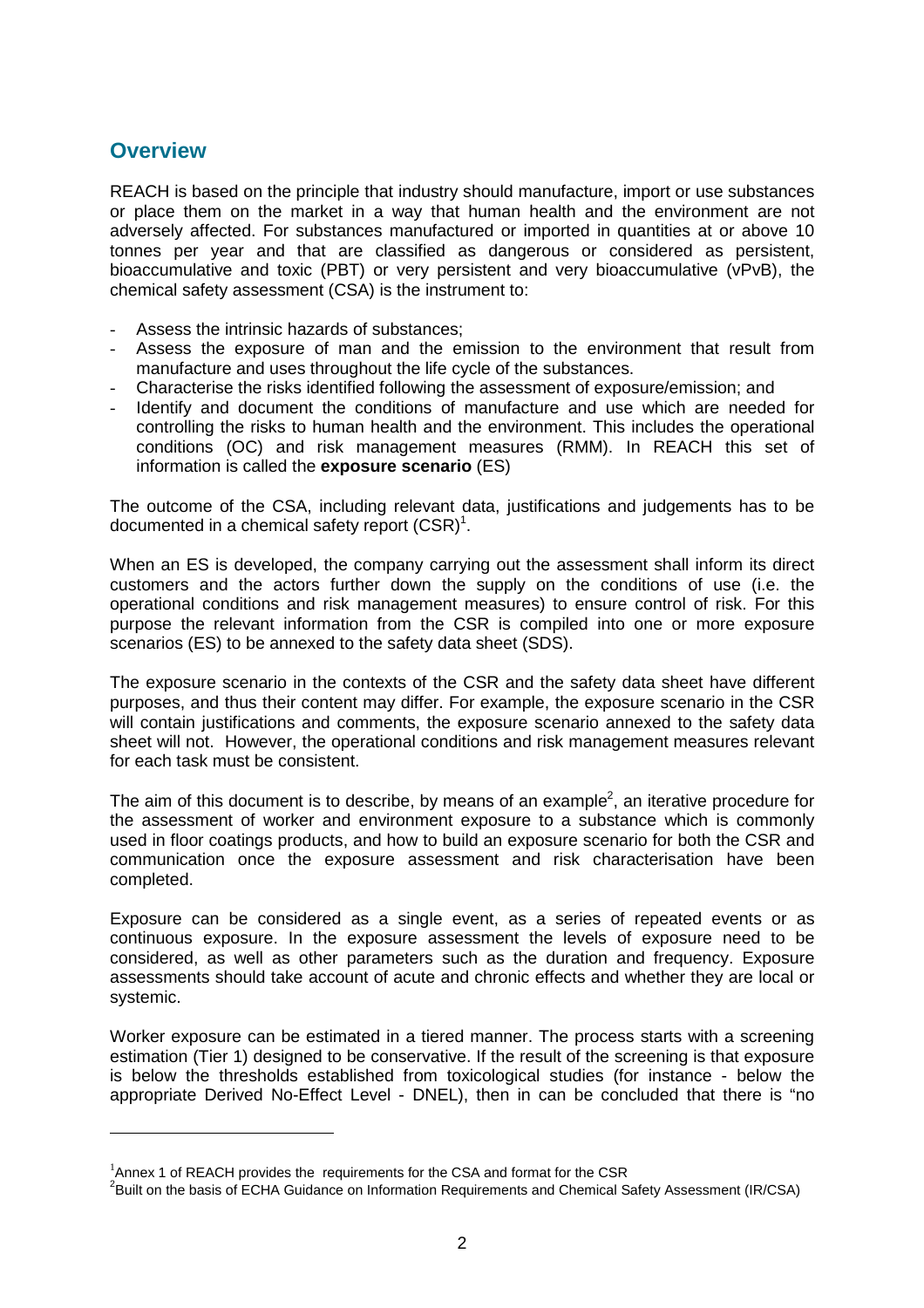concern", and the risks from using the product are deemed to be controlled. If the Tier 1 assessment does not generate an acceptable level of risk, the estimate has to be refined, by iteration until the risk characterisation shows that risks identified are adequately controlled. The Tier 1 estimate can be refined through using results of exposure monitoring data, or alternatively a higher Tier model can be applied that takes into account other factors that influence the exposure result.

This example illustrates the application of the ECETOC TRA worker exposure assessment tool (Tier 1) and how to refine the assessment by introducing exposure considerations beyond the scope of the current version of the ECETOC TRA.

More detail on the estimation tools used in this project, and exposure estimation for workers in general, can be found in ECHA Guidance on information requirements and chemical safety assessment Chapter R.14. - Occupational exposure estimation (v.2, 2010). In this chapter, their core concepts, input parameters, strengths and limitations are described. An important aspect of this example is a practical demonstration of how the limitations within the TRA tool can be addressed and reflected in exposure scenarios for the chemical safety report (CSR) and for communication.

This example is intended to support production of good quality exposure scenarios in the chemical safety report and subsequently, in simplified form to provide good quality, tailored, information down the supply chain.

The example concentrates on risks arising from (eco)toxicological properties of a substance in worker use. Physical health hazards are not considered in this example. The waste and service life stages of the life-cycle for the substance have not been addressed.<sup>3</sup>

It must be emphasised that this example is focused on one particular substance used in a well defined type of construction product. Thus the example is not necessarily representative for substances with other properties or for other uses.

 $\overline{a}$ 

 $3 \text{ In the current example, the ES for both CSR and communication represent only part of the life-cycle of the substance. The$ REACH Regulation requires that the assessment covers all stages of a life-cycle.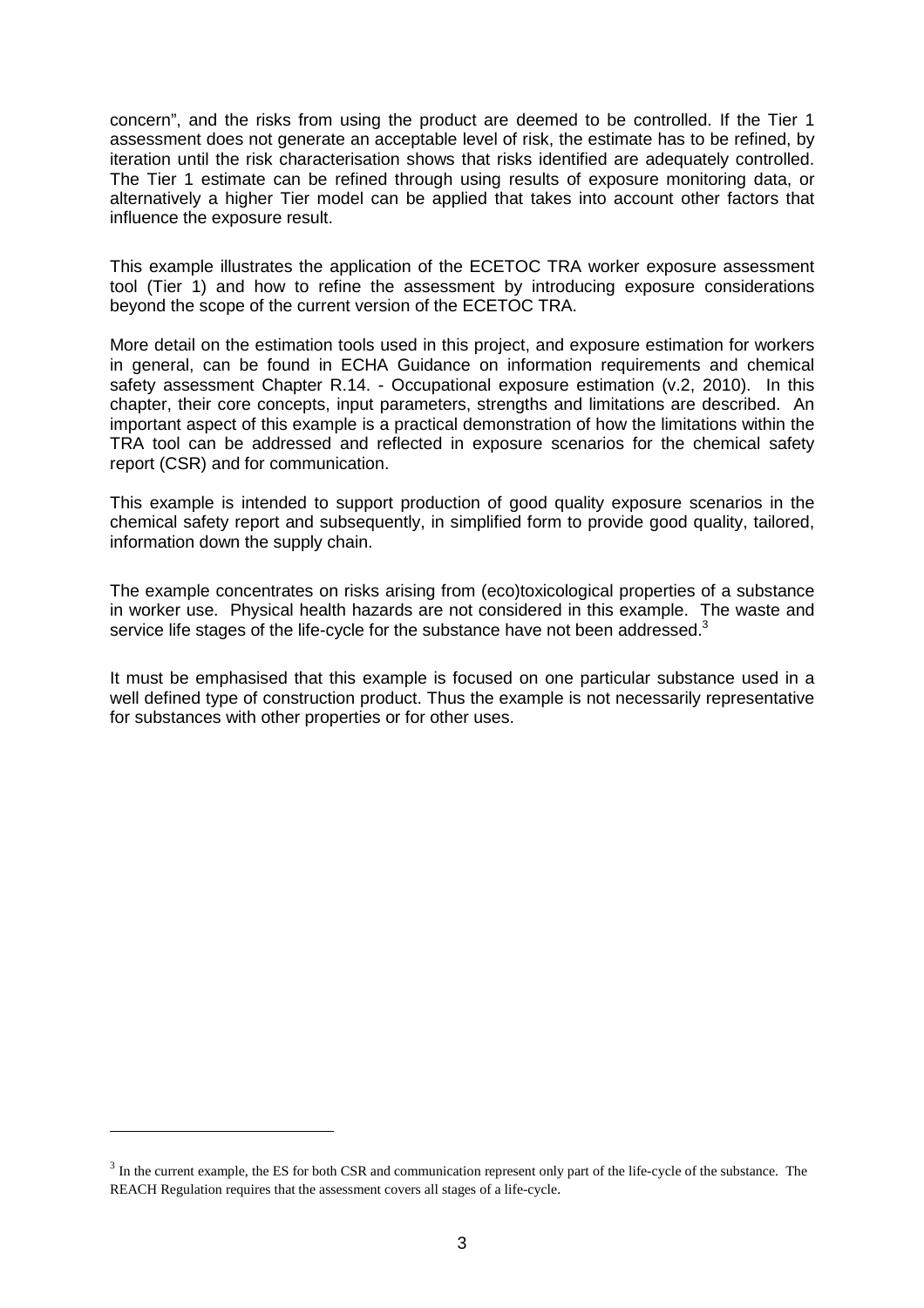# **Contents**

| 1.    |                                                         |  |
|-------|---------------------------------------------------------|--|
| 1.1.  |                                                         |  |
| 1.2.  |                                                         |  |
| 1.3.  |                                                         |  |
| 1.4.  |                                                         |  |
| 2.    | BUILDING AN EXPOSURE SCENARIO FOR PROFESSIONAL USE OF A |  |
| 2.1   |                                                         |  |
| 2.2   |                                                         |  |
| 2.3   |                                                         |  |
| 2.3.1 |                                                         |  |
| 2.4   |                                                         |  |
|       |                                                         |  |
|       |                                                         |  |
|       |                                                         |  |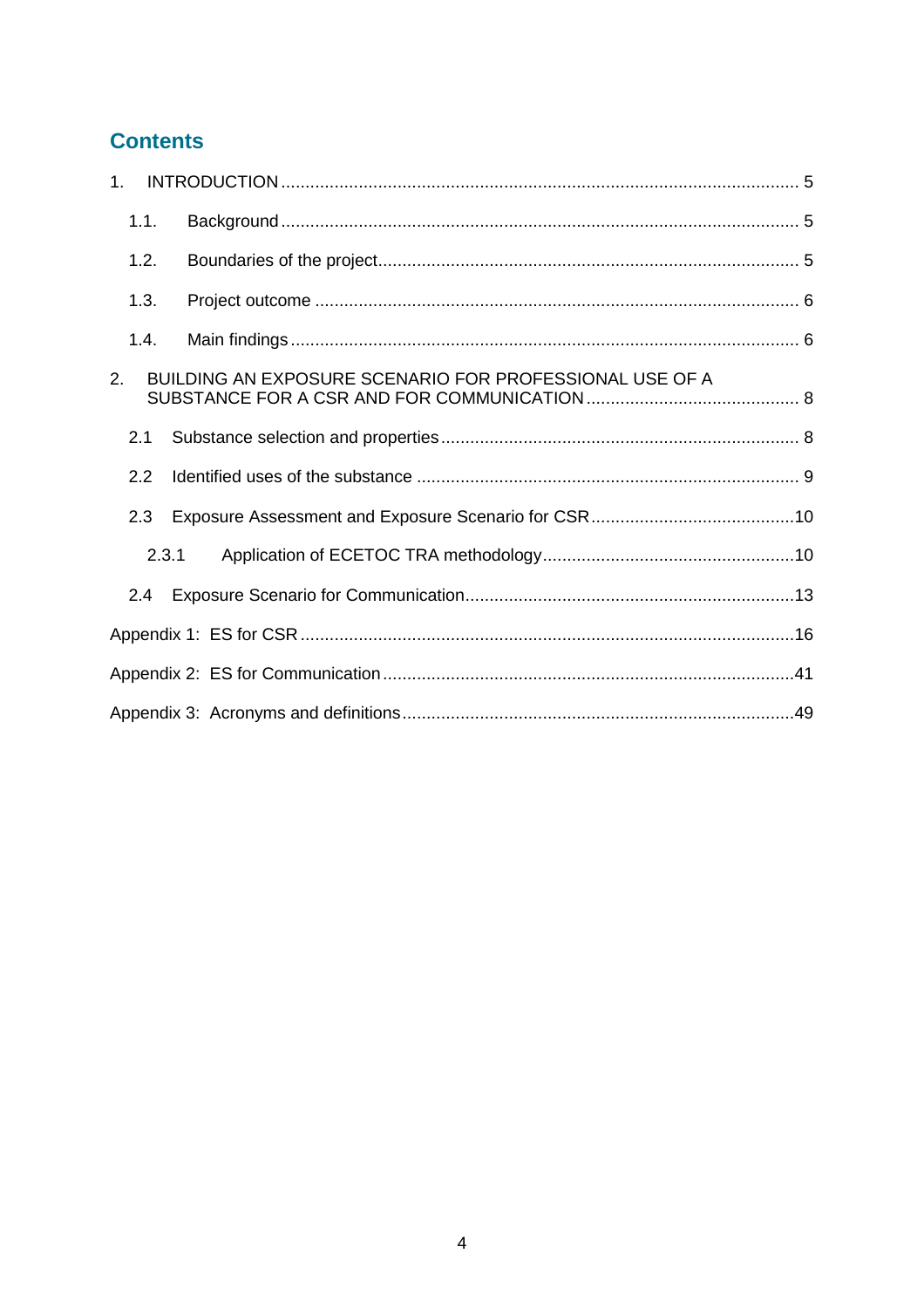# **1. INTRODUCTION**

## 1.1. Background

The exposure scenario is one of the new requirements of the REACH Regulation<sup>4</sup>. The exposure scenario (ES) is an integral part of the Chemical Safety Report (CSR) and it presents the uses of a substance together with the operational conditions and risk management measures that are necessary to achieve safe use with respect to the environment and human health. The exposure scenario also provides information for the supply chain – in this document the term "exposure scenario for communication" is used - as an annex to the safety data sheet (SDS) prepared by the manufacturer for the use of a downstream user, such as a formulator of mixtures.

In 2010, the European Chemicals Agency (ECHA) published, in cooperation with the semiconductor industry, examples of exposure scenarios for the industrial use of substances. The current example presents the ES for professional use of a (floor coating) substance in a construction sector.

The European Chemicals Agency (ECHA) established a collaboration with the construction chemicals industry to develop practical examples of how to generate exposure scenarios (ESs). The examples developed are related to the professional use of a substance contained in floor coating products used in the construction sector.

Project participants strove to achieve a high level of understanding of the typical uses of the substance through information sharing. They established a common understanding of what type of information chemical manufacturers need, and can use, to estimate exposure of the environment and of (professional) workers to the substance.

Furthermore, the example enabled ECHA to test Chesar<sup>5</sup>, ECHA's Chemical Safety Assessment and Reporting Tool. The experience gained in the development of these ESs has been fedback to the Chesar development team and used in the refinement of the tool. The functionalities for the generation of the CSR and exposure scenario for communication were used to prepare the example presented in this document.

## 1.2. Boundaries of the project

The objective of the project was to build an example of an exposure scenario for a CSR and for communication representing the professional use of a substance.

One of the elements crucial for the development of the CSR and ESs is cooperation between the manufacturer/importer (M/I) and downstream user (DU). While the first has at his disposal all information related to the physicochemical and toxicological properties of the substance, the latter is able to provide information on uses of the substance, including tasks descriptions, operational conditions and risk management measures (for workers and environment) and work practices typically used. An effective dialogue between these two actors in the supply chain is essential. Only then, can the reliable exposure scenarios be built, exposures to the environment and human health be assessed and the safe conditions of use identified. The example presented reflects the effect of this cooperation between the M/I and DU.

 $\overline{a}$ 

 $4$  Article 14.4.(a) of the REACH Regulation

<sup>&</sup>lt;sup>5</sup> http://chesar.echa.europa.eu/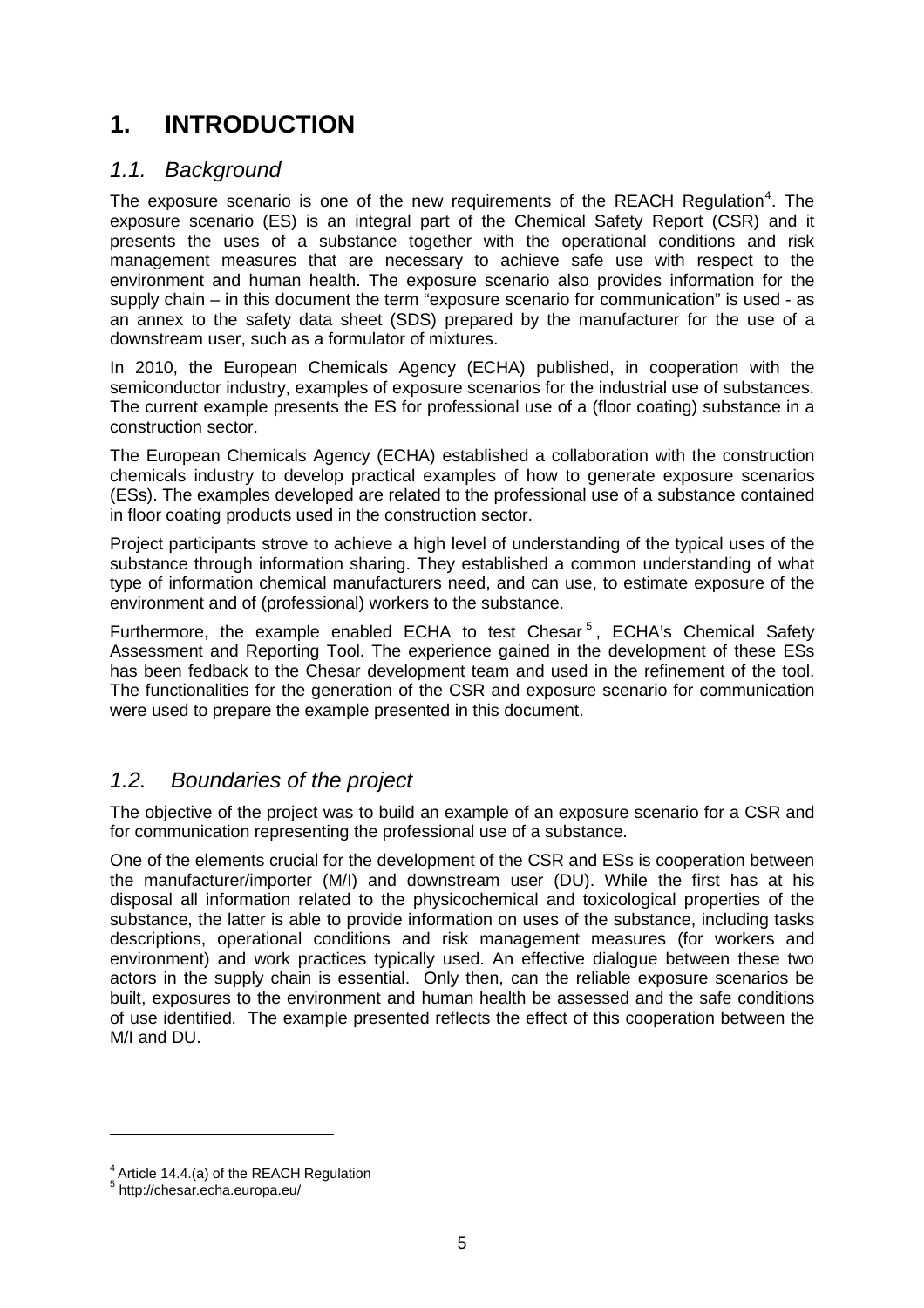The modelling tools contained within Chesar were used to derive the estimated exposure levels. For the assessment of the environmental exposure, the EUSES 2.1<sup>6</sup> assessment tool was used; for the estimation of workers' exposure, the ECETOC TRA  $v.2<sup>7</sup>$  assessment tool was used with some modifications (see section 2.3). Both tools belong to the first tier of assessment tools.

ECHA's 'Guidance on information requirements and chemical safety assessment Exposure Scenario Format in Part D: Exposure scenario building' (v.2, 2010)<sup>8</sup> was used as the basis for the format of the example presented in this document.

The exposure assessment follows the provisions of the guidance on the scope of the exposure assessment<sup>9</sup> available at the time of publication. A revised version of this guidance is currently under consultation and an updated publication is expected in the autumn  $2011.<sup>10</sup>$ 

## 1.3. Project outcome

The example presented in this document demonstrates how the risks related to the use of the substance - an organic solvent - can be evaluated, and how to select the risk management measures required to ensure its safe use.

The exposure scenario developed for the Chemical Safety Report was used as a basis for the development of the ES for communication. The latter illustrates how the information about the identified uses and the safe conditions of use for the substance may be effectively communicated to a downstream user. The exposure scenario presented is intended for communication between the registrant and his industrial customers, formulators, who produce mixtures containing this substance. It would form part of the ext-SDS. The information presented in this ES must be taken into account by the formulator when developing the ES for the final user of the mixture, for example, a construction worker.

The ESs for the CSR and for communication have been generated using Chesar 1.2 (see footnote 5). In this version, the phrases related to conditions of use contained in the Chesar tool library were developed on the basis of discussions with stakeholders. **Please note:** The exposure scenarios as generated with Chesar 1.2 have been modified manually – in section 4 of the ES for communication, information needed for scaling has been added. This modification will be considered when further developing the specifications for Chesar version 2.

## 1.4. Main findings

A number of issues arose when developing these exposure scenarios. The lessons learnt are reported in the main text (section 2) as they will help others who need to prepare similar exposure scenarios. The main points are summarised beneath:

• Preparing the CSR and ES for communication is an obligation of the manufacturer/importer. However, to develop meaningful exposure scenarios, which present realistic conditions of use and (estimations of) exposure levels, the input from

 $\overline{a}$ 

<sup>6</sup> http://ecb.jrc.ec.europa.eu/home.php

<sup>7</sup> http://www.ecetoc.org/tra

<sup>8</sup> http://guidance.echa.europa.eu/docs/guidance\_document/information\_requirements\_ESformat\_en.pdf?vers=27- 05-10

<sup>9</sup> Guidance on information requirements and chemical safety assessment Part B: Hazard Assessment (2008) http://guidance.echa.europa.eu/docs/guidance\_document/information\_requirements\_part\_b\_en.pdf?vers=20\_10\_ 08

 $10$  For the state of play of the consultation procedure please go to the Consultation Procedure page on the ECHA web site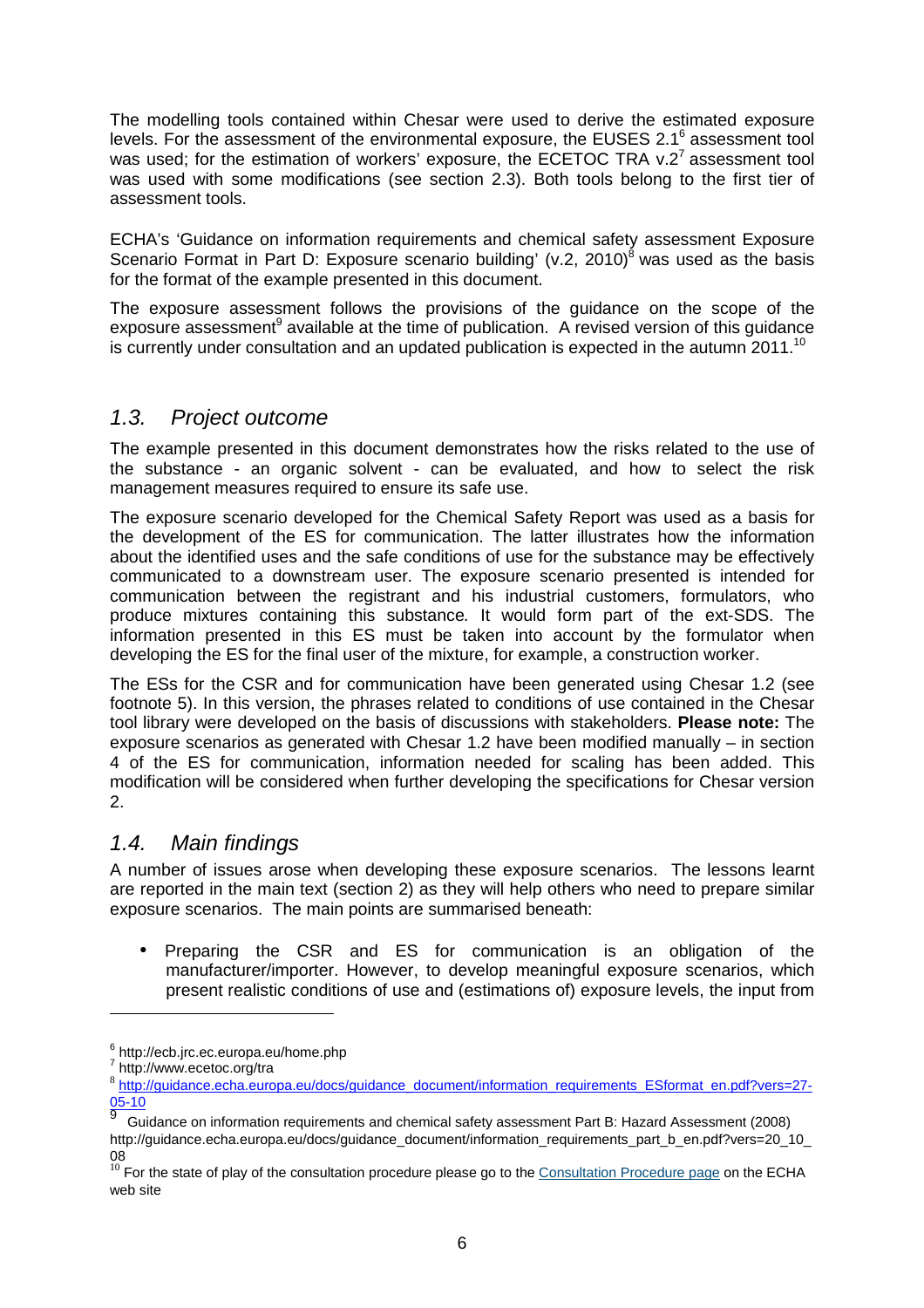the downstream users (and their organisations) is essential. The required information includes: description of uses, duration and frequency of use, concentration of the substance in products, current risk management practice (such as ventilation conditions, personal protective equipment or waste disposal practice).

- Demonstrating the safe use of a substance may require refinement of the initial exposure assessment. This process may include use of other (higher tier) tools, the use of exposure monitoring data, or further iterations based on the Tier 1 tool. Such iterations include changes to the input parameters which exist in the tool, or the introduction of additional exposure determinants. However, such additional determinants must be demonstrated to be compatible within the boundaries of applicability of the actual Tier 1 tool. The last option is illustrated in the example presented in this document: Concentration of the substance in the mixture and dermal protective equipment have been used as exposure modifying factors for the skin.
- Modelling tools, like the TRA, used for the estimation of exposure levels may have built-in assumptions. One of them is the assumption that good general ventilation conditions exist at the workplace. However this does not necessarily match the reality in the context of professional uses, in particular if they take place indoors. The requirement for the good general ventilation is therefore explicitly stated under the heading 'Other operational conditions affecting workers' exposure' in section 2 of the exposure scenario for communication.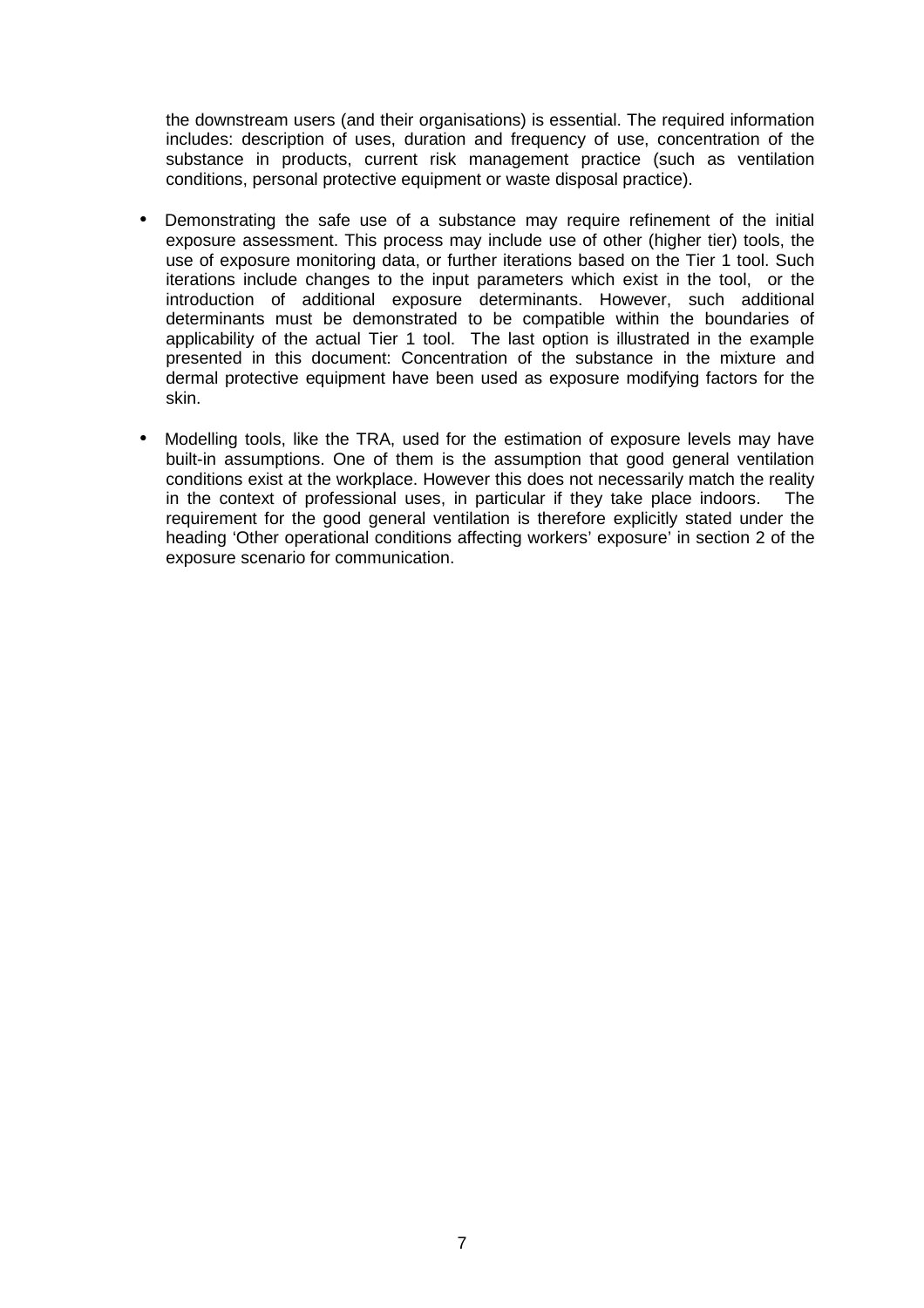# **2. BUILDING AN EXPOSURE SCENARIO FOR PROFESSIONAL USE OF A SUBSTANCE FOR A CSR AND FOR COMMUNICATION**

## 2.1 Substance selection and properties

An organic solvent has been selected as an example reference substance. The substance has a low volatility, as indicated by its vapour pressure at 20  $^{\circ}$ C. It is also biodegradable in water (not bioaccumulative) and moderately soluble in water.

The substance is not classified for environmental adverse effects either under the provisions of the CLP Regulation<sup>11</sup> or via self-classification. It is classified for human health adverse effects as harmful and as an eye irritant. The properties of the substance that may affect the exposure levels together with the relevant toxicological and ecotoxicological information are summarised in the table below.

| <b>SUBSTANCE INFORMATION</b> |                                                  |                                          |  |  |  |
|------------------------------|--------------------------------------------------|------------------------------------------|--|--|--|
|                              | <b>General properties</b>                        |                                          |  |  |  |
| $\mathbf{1}$                 | Molecular weight                                 | 108                                      |  |  |  |
|                              | Physical state (solid, liquid, gas) at 20°C and  |                                          |  |  |  |
| $\overline{2}$               | 101.3 kPa                                        | Liquid                                   |  |  |  |
| 3                            | Melting/freezing point                           | $-15.3 °C$                               |  |  |  |
| $\overline{4}$               | +205.4 $^{\circ}$ C<br>Boiling point at 1013hPa  |                                          |  |  |  |
| 5                            | Vapour pressure (Pa) at 20°C                     | 22.6                                     |  |  |  |
| 6                            | Water solubility                                 | 40g/L at 20 $\mathrm{^{\circ}C}$         |  |  |  |
| $\overline{7}$               | Octanol/Water partitioning coefficient (log Kow) | 1.1                                      |  |  |  |
|                              | <b>Classification and labelling</b>              |                                          |  |  |  |
| 8                            | Substance classified as CMR PBT/vPvB             | <b>No</b>                                |  |  |  |
|                              |                                                  | Directive 67/548/EEC: Xn 20/22 - harmful |  |  |  |
|                              |                                                  | by inhalation and if swallowed           |  |  |  |
|                              |                                                  | Regulation (EC) No 1272/2008: H302-      |  |  |  |
|                              |                                                  | harmful if swallowed                     |  |  |  |
|                              |                                                  | H332 - harmful if inhaled                |  |  |  |
| 9                            | Substance classification (R phrases)             | H319 - Causes serious eye irritation     |  |  |  |
| 10                           | Occupational exposure limit/s                    | Not allocated                            |  |  |  |
|                              | <b>Toxicological information</b>                 |                                          |  |  |  |
| 11                           | DNEL Long-term inhalation systemic (workers)     | $90 \text{ mg/m}^3$                      |  |  |  |
| 12                           | DNEL Long-term dermal systemic (workers)         | 9.5 mg/kg bw/day                         |  |  |  |
| 13                           | DNEL Acute inhalation systemic (workers)         | 450 mg/m $3$                             |  |  |  |
| 14                           | DNEL Acute dermal systemic (workers)             | 47 mg/kg bw/day                          |  |  |  |
|                              | DNEL Long-term oral systemic (man via            |                                          |  |  |  |
| 15                           | environment)                                     | 5 mg/kg bw/day                           |  |  |  |
|                              | <b>Ecotoxicological information</b>              |                                          |  |  |  |
| 16                           | <b>PNEC</b> freshwater                           | 1 $mg/L$                                 |  |  |  |
| 17                           | <b>PNEC</b> freshwater sediment                  | 5.27 mg/L                                |  |  |  |
| 18                           | PNEC marine water                                | $0.1$ mg/L                               |  |  |  |
| 19                           | PNEC marine water sediment                       | 0.527 mg/L                               |  |  |  |
| 20                           | PNEC agricultural soil                           | 0.456 mg/kg dry weight                   |  |  |  |
| 21                           | PNEC Sewage Treatment Plant (STP)                | 39 mg/L                                  |  |  |  |

Table 1: Properties of the substance

 $\overline{a}$ 

 $11$  Regulation (EC) No 1272/2008 on classification, labelling and packaging of substances and mixtures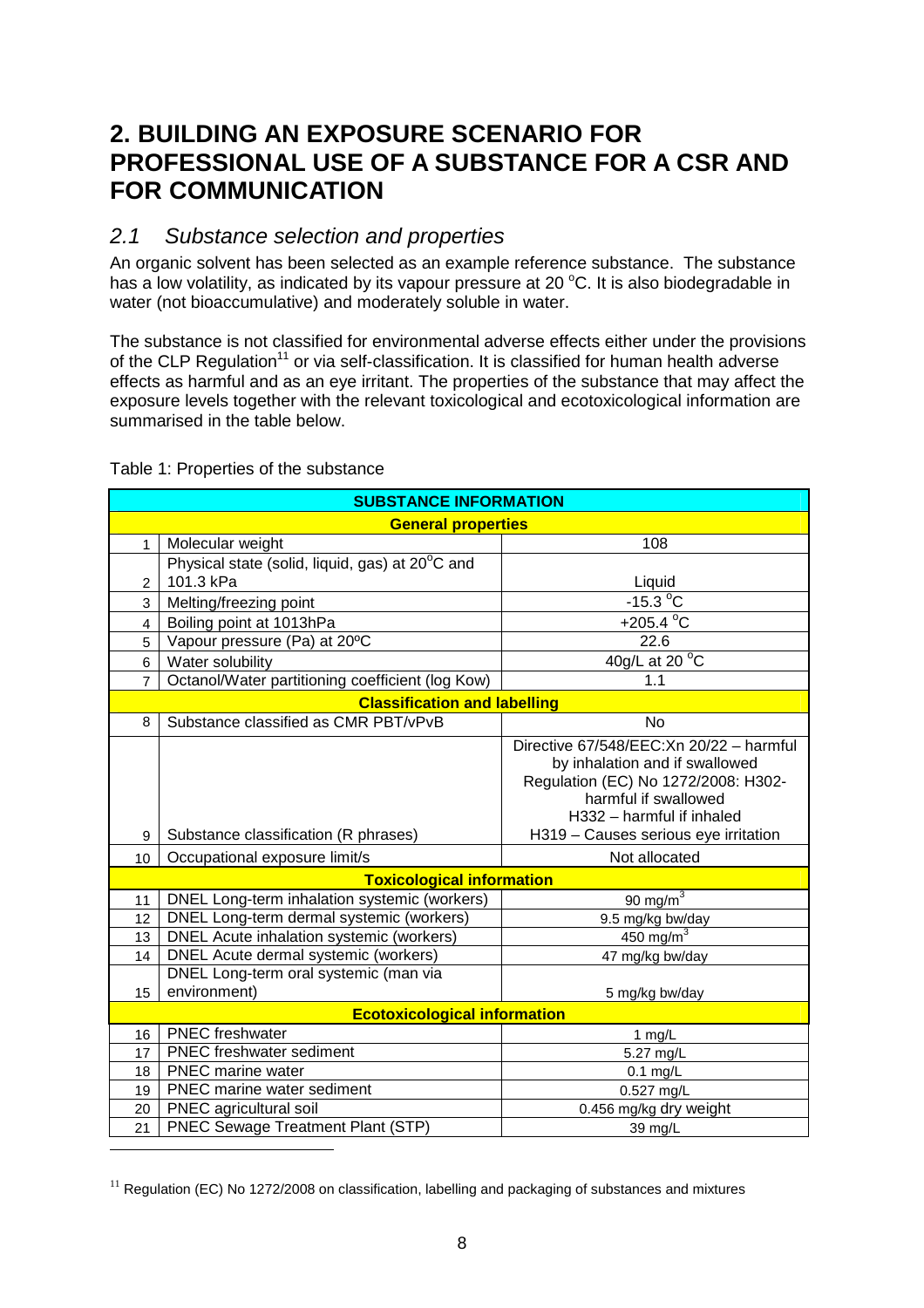The toxicological and ecotoxicological information trigger the following consequences:

- A quantitative exposure assessment and risk characterisation are needed in order to evaluate the chronic systemic effect for workers exposed to the substance via dermal and inhalation routes.
- A quantitative exposure assessment and risk characterisation are needed to evaluate the acute systemic effect for workers exposed to the substance via dermal and inhalation routes.
- A quantitative assessment is needed for the human exposure via the environment through the inhalation oral routes.
- A qualitative assessment has to be carried out for the risk of eye irritation for which it has not been possible to derive a DNEL.

These effects have been taken into account when building the exposure scenarios and when calculating exposure estimations and the risk characterisation ratio(s) for the professional use of the substance.

## 2.2 Identified uses of the substance

 $\overline{a}$ 

The following paragraphs summarise information about the identified uses of the example reference substance and the corresponding descriptors which can be found in ECHA's use descriptor system; the use of such descriptors can help actors in the supply chain to communicate information in a consistent manner. They are also important input parameters for the ECETOC TRA and they reflect assumptions applied for generating the exposure estimations and exposure scenarios used in Chesar (see 2.3 section).

The substance has a variety of professional uses (SU  $22^{12}$  - Professional uses: Public domain (administration, education, entertainment, services, craftsmen)), including some in the construction sector (SU 19 – building and construction work).

One use of the substance in the construction sector is in a floor coating product that can be used in both indoor and outdoor settings. The two main modes of application are spraying (PROC 11 - Non industrial spraying) and application with hand tools e.g. roller or brush. (PROC 10 - Roller application or brushing). The substance can be delivered in large containers, necessitating decanting on site (PROC 8a - Transfer of substance or preparation (charging/discharging) from/to vessels/large containers at non-dedicated facilities). Then it is mixed or blended with other ingredients using a hand-operated stirrer (PROC 5 - Mixing or blending in batch processes for formulation of preparations and articles). The duration of tasks per day varies from up to1 hour for decanting (PROC 8a), through to 4 hours for spraying (PROC 11), and up to 8 hours for each of the two remaining activities, mixing (PROC 5) and application with hand-held tools (PROC 10). Typically, in the floor coating products, the substance is used at a concentration of between 5% and 25%, however the concentration of the substance delivered, used to preparation the final mixture, may also be higher than 25%. All tasks are performed at ambient temperature. As a general rule, eye protection (goggles), appropriate gloves and long-sleeved overalls are used for all tasks. In addition, for the spray application, a half-face respirator fitted with an appropriate cartridge is used. Other, higher level risk management measures, such as local exhaust ventilation (LEV), are typically not available for this construction use. The model assumes that all the application equipment and personal protective equipment (PPE) are used and maintained according to their manufacturer's instructions.

 $12$  The descriptors SU (for Sector of Use) and PROC (for Process Category) are part of the use descriptor system presented in the ECHA Guidance on information requirements and chemical safety assessment Chapter R 12: Use descriptor system (version: 2 March 2010) available at: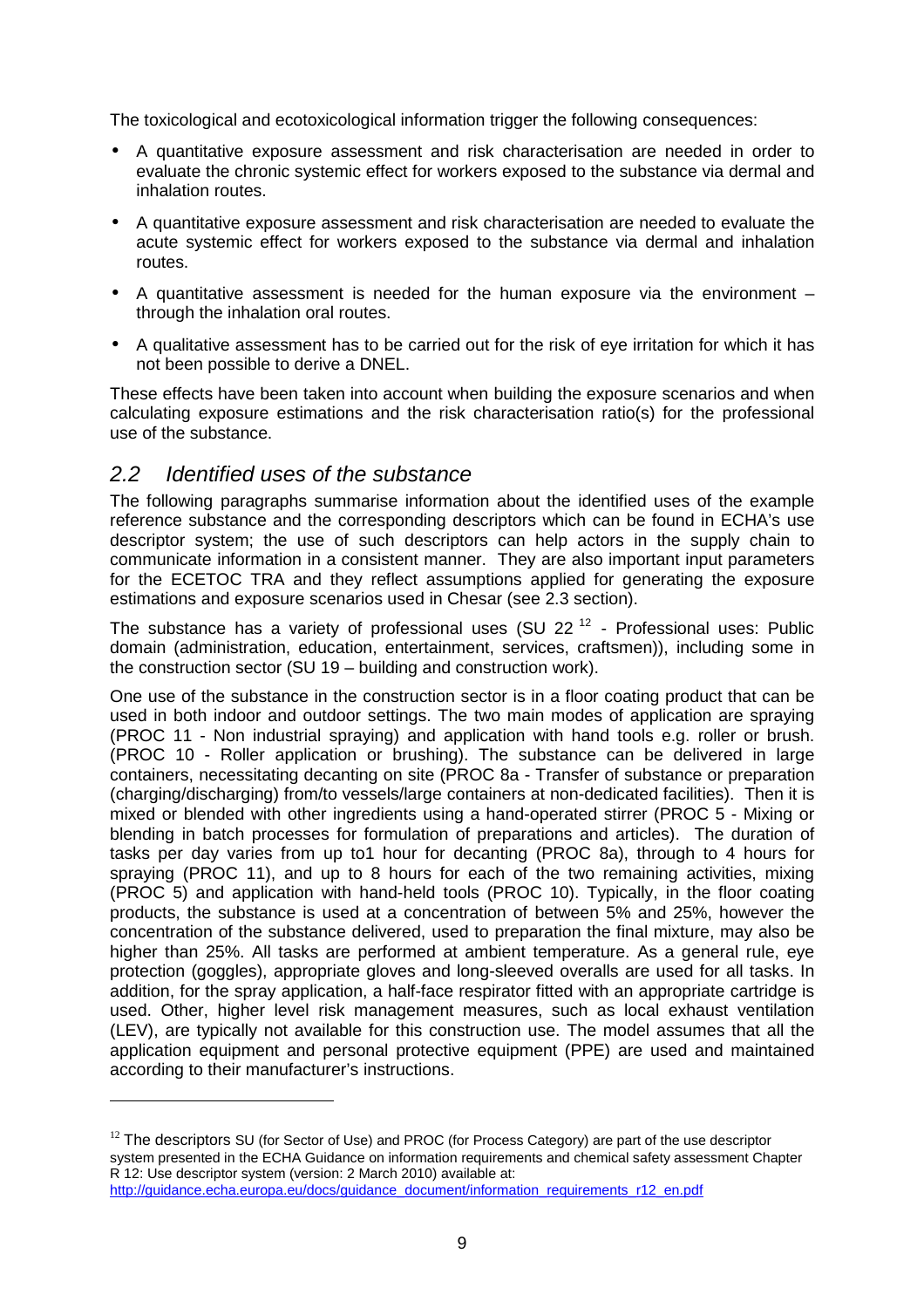From the environmental perspective, these tasks are considered to represent a 'wide dispersive use'. (ERC 8a<sup>13</sup> - Wide dispersive indoor use of processing aids in open systems and/or ERC 8d - Wide dispersive outdoor use of processing aids in open systems). A municipal sewage treatment plant (STP) is assumed as available to treat waste waters/effluent arising from all locations where the substance is used.

## 2.3 Exposure Assessment and Exposure Scenario for CSR

A CSR has been generated using ECHA's Chemical Safety Assessment and Reporting Tool, Chesar. When using Chesar for exposure assessment the following terms are key: use; stage; and contributing scenario.

- **Uses** of a substance are described within a life-cycle tree structure, presented as 'stages'.
- There are eight different '**stages**' within the life-cycle: manufacturing stage, formulation stage (for production of mixtures), end-use stage of the substance as such or in a mixture for three user groups: industrial worker, professional worker and consumer) and article service life (for the three user groups). For each of these stages, one or more exposure scenarios can be built.
- Workers' or consumers' activities (= uses) carried out at each stage**,** are characterised by the corresponding operational conditions and risk management measures, related to the environment and worker or consumer. The set of operational conditions and risk management measures related to the 'use' is called the '**contributing scenario**'. One or more of these contributing scenarios form an exposure scenario.

The two (Tier 1) exposure estimation tools ECETOC TRA v.2 and EUSES 2.1, built-in to Chesar, have been used for the exposure assessment. Both tools estimated the exposure on the basis of the information on the substance properties presented in the previous section and the typical risk management measures and operational conditions, including the conditions of use set when the PROC or ERC specified are selected as the input parameter to the Chesar.

Although the substance is not classified as hazardous for environmental effects, the level of exposure to the environment was nevertheless evaluated using EUSES 2.1. The standard set of assumptions built into EUSES for wide dispersive use was applied to calculate the impact of the substance in the presence of the municipal sewage treatment plant (STP). For the purposes of this assessment, the outdoor condition (ERC 8d) was used for the exposure assessment.

## **2.3.1 Application of ECETOC TRA methodology**

 $\overline{a}$ 

ECETOC TRA v.2 was used to estimate a worker's level of exposure. Even though the substance can be used in both indoor and outdoor workplace settings, the indoor conditions were taken, as the more conservative situation, to assess the exposure levels.

ECETOC TRA was designed for estimating exposure via the inhalation route in an industrial setting (previously known as the Estimation and Assessment of Substance Exposure (EASE) model). Many factors - substance properties, indoor/outdoor use, process (PROC),

 $13$  ERC – environmental release category – is a use descriptor presented in ECHA Guidance on information requirements and chemical safety assessment Chapter R-16 – Environmental Exposure Estimation (2010) available at:

http://guidance.echa.europa.eu/docs/guidance\_document/information\_requirements\_r16\_en.pdf?vers=27\_05\_10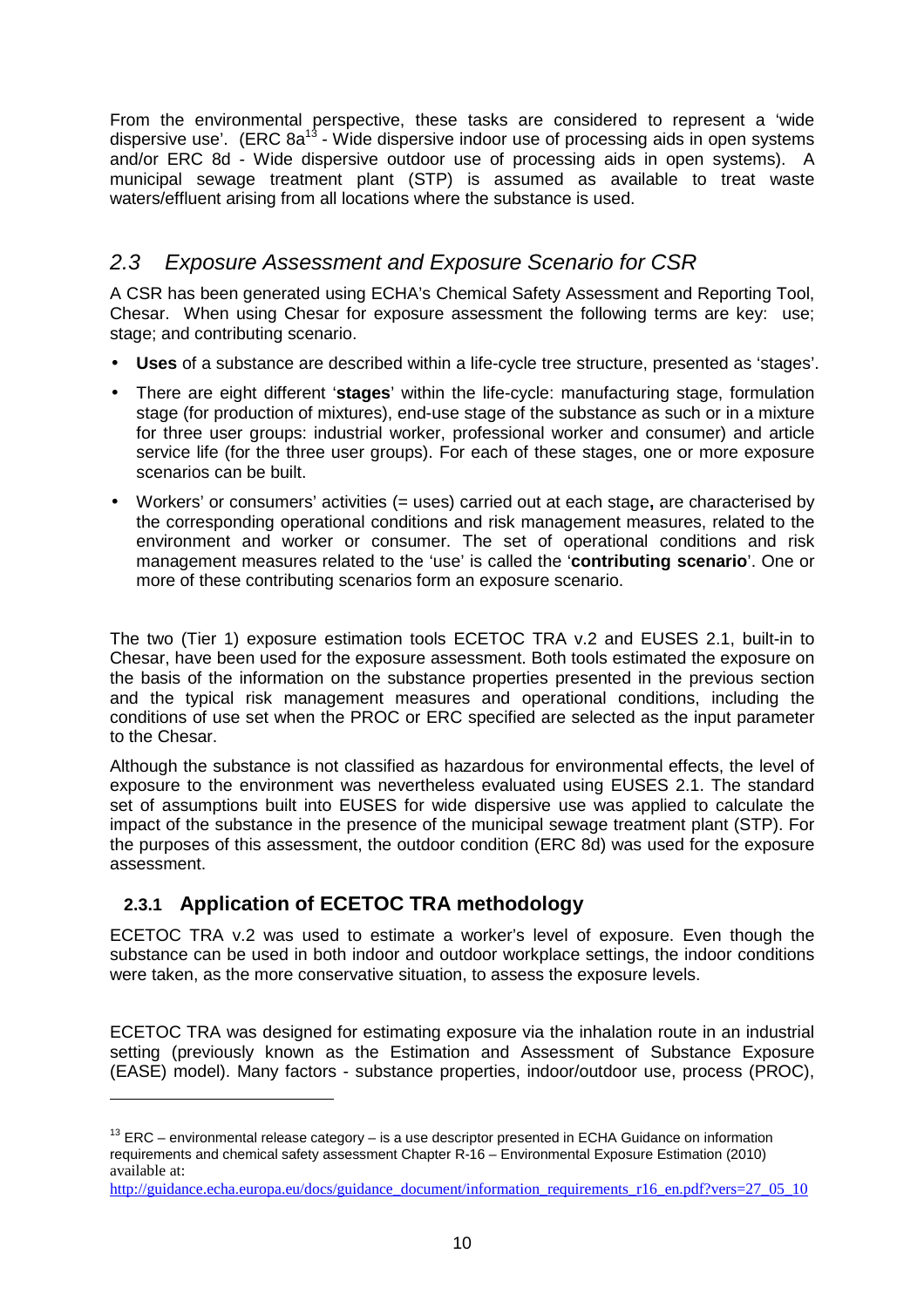duration of tasks, concentration of a substance, certain risk management measures e.g. local exhaust ventilation and respiratory protective equipment - are taken into consideration when estimating exposure via inhalation in this model. However, the effect of some of these factors (e. g. indoor/outdoor use, duration of tasks, concentration of a substance) are not taken into consideration in the calculation method for the dermal route of exposure.

As a consequence, it was not possible to determine the safe use for some processes (or tasks) that presented a risk of dermal exposure using the ECETOC TRA.

The risk characterisation ratios (RCR) resulting from the initial ECETOC TRA exposure assessment for the relevant process categories (PROCs) are summarized in Table 2. RCRs represents the ratio between the exposure level and the relevant DNEL.

#### **Table 2: Risk characterisation ratios (RCRs) calculated with ECETOC TRA in the screening estimation**

| Process (Task)                                                            | RCR for long term, systemic<br>dermal exposure |
|---------------------------------------------------------------------------|------------------------------------------------|
| Diluting of the concentrated product - transfer for<br>mixing (PROC 8a)   | 1.44                                           |
| Mixing of the substance into ready-to-use product<br>(PROC <sub>5</sub> ) | 1.44                                           |
| Use of hand-held tools - roller or brush<br>application (PROC 10)         | 2.887                                          |
| Use of product in a spray form (PROC 11)                                  | 11.28                                          |

In order to further address the dermal route, an exposure assessment via an extension to ECETOC TRA has been performed. This approach introduced a number of additional determinants into the assessment of the exposure via the dermal route, as follows:

- A modification of the exposure based on the concentration of substance in the (final) product used;
- The use of personal protective equipment (PPE) for skin protection.

 $\overline{a}$ 

The algorithms used to derive the dermal exposure with these additional determinants were consistent with those used for the inhalation exposure:

- the effectiveness of the (dermal) PPE was estimated as 90%; and
- the concentration of the substance in the product (5 25%) resulted in a reduction of the estimated dermal exposure by  $40\%^{14}$ .

As a result of this iteration, the calculated exposure levels and the resulting risk characterisation ratios for dermal exposure, as well as for the combined local and systemic effects (that is, exposure through the combined routes of inhalation and dermal) indicated that the risks were adequately controlled. The use of a higher tier tool was therefore not required.

 $14$  In the ECETOC TRA, a non-linear relation is assumed between the concentration of the substance in a product and the inhalation exposure. For reasons of consistency, this approach has been also been applied to the dermal exposure in this example.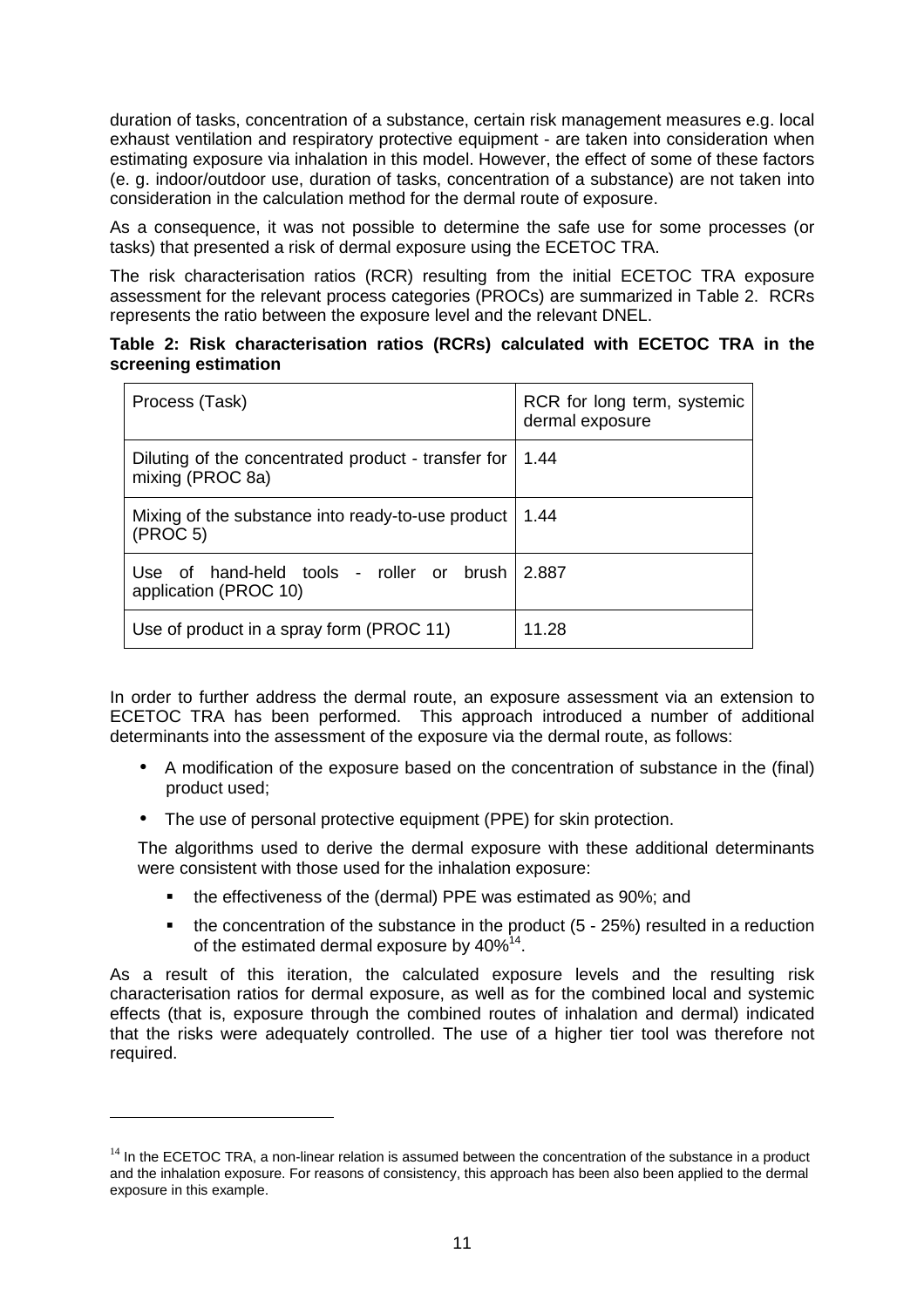In the following boxes, some of the main issues and lessons learnt from these examples are summarized.

#### **Issue 1: Dermal exposure assessment with the ECETOC TRA v2 tool**

For the dermal exposure estimation using the ECETOC TRA v2 tool, the only variable input parameters are the process category (PROC) and the local exhaust ventilation (LEV). For uses for which LEV is not available, such as in construction, presented in this example, the TRA tool does not support the assessment of the effect of any measures to reduce dermal exposure.

#### **Lesson Learned**

In cases where, ECETOC TRA does not demonstrate the safe use of a substance for the dermal route of exposure, the refinement of the initial (screening) exposure assessment is necessary.

The following additional determinants may be added in the iteration:

- the effect of concentration of the substance in the product,

- the effect of the use of personal protective equipment in the form of skin protection.

Such solutions may need to be considered for each case where iterations are needed. In some situations, a single modification may be sufficient to reach an acceptable level of exposure and risk characterisation ratio and to demonstrate adequate control of risks.

If new determinants are introduced, care must be taken to the use of algorithms that will preserve a level of caution typical for the tool. Simple linear adaptations of expected exposure in relation to concentration of the substance in product may not be conservative enough. A justification should be provided for the algorithm chosen.

#### **Issue 2: Assumptions about the conditions of use**

Operational conditions such as general ventilation rate and general occupational hygiene conditions can impact on the level of worker exposure. However these assumptions are not explicitly stated in the ECETOC TRA tool. In the construction sector, on-site conditions under which work is done - including general ventilation - may vary significantly. For example, a coating product (used on the floor or wall) may be applied in a small room (such as storage room or office), with no or a low-level general ventilation, and where for the duration of the refurbishment activity the air-conditioning system may not be operational.

#### **Lesson Learned**

For indoor construction activities, the ventilation conditions may play a key role in the exposure assessment. The Tier 1 model is based on assumption, that good general ventilation is available at the workplace. However, this may not always match the reality in the context of professional use, especially if the process (or task) takes place indoors.

The registrant should make it explicit in his exposure scenario that the good general ventilation is a requirement. The DU should check if the required ventilation is available for his process(es).

In the ES for communication generated with Chesar 1.2 this requirement for general ventilation is included by default in all exposure scenarios generated using ECETOC TRA.

As an alternative to introducing new determinants, a, higher tier modelling tool can be used. Suitable and representative measured data may also be used. In this case, the data should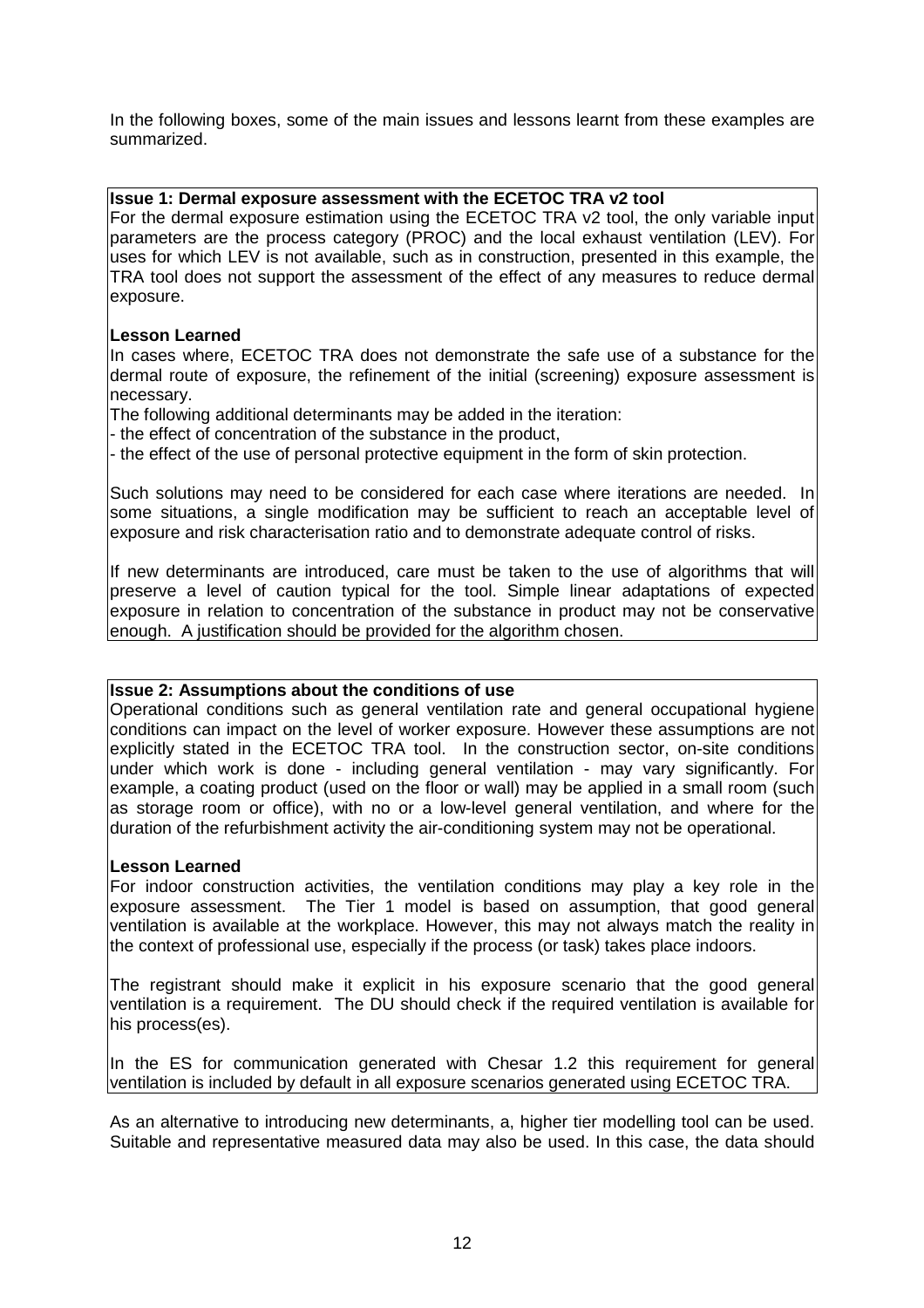fulfil the criteria presented in the Guidance on information requirements and chemical safety assessment, Chapter R 14 – 'Occupational exposure estimation'(2010)<sup>15</sup>.

A qualitative risk assessment and risk characterisation was carried out for eye irritation, since a DNEL could not be determined for that hazard. According to the classification of the substance, the cut-off concentration for adverse effects on the eye is 20% (the substance is an eye irritant at a concentration of 20% or higher). In the three tasks described in the ESs the maximum concentration used is 25%. In one task the substance is used at a concentration above 25%. Therefore to eliminate or minimise the local effect, risk management measures for eye protection have been included in all exposure scenarios.

## 2.4 Exposure Scenario for Communication

The exposure scenario for communication is intended to be the tool for manufacturers/importers (M/I) to convey to the downstream users (DUs) the information on the conditions of uses of substances that are assessed as safe for both the environment and humans i.e. workers and the general population, including consumers. If the use of the DU is included in the ES, it is expected that he will verify whether, and ensure that, the recommended OCs and RMMs are implemented at his workplace. In addition, the information contained in the ES may also trigger some other actions, for example modifications to the product (e.g. a change of concentration or packaging) or the introduction at the workplace (on a voluntary basis) of some additional RMMs that are recommended as 'good practice'. Finally, this information may also be used as a basis for the development of a DU's own information in relation to the products that he manufactures (e.g. own extended SDSs and product labels) to convey the information on safe use to his customers / end-users In this example, these end-users are the workers using the substance on construction sites

This example presents an ES developed by the manufacturer/importer for the formulator.

The ES for communication consists of four sections:

- o Section 1: The Title section
	- $\circ$  Contains the information allowing identification of the use of the substance, including the sector of use (SU), mode of environmental exposure (ERC) and the individual processes (PROCs) in which the substance is used
- o Section 2: Conditions of use affecting exposure
	- o In this section, contributing scenarios, both for the environment and (professional) workers are identified. In this part, the elements that affect the level of exposure are listed e.g. OCs and RMMs. Also included are additional measures that may further reduce exposure as a 'good practice'. (Ideally, information provided in this section should reflect the information that the DUs provided to the M/I when they asked for the information on the uses, OCs and RMMs recommended, when the M/I was collating his information to prepare the ES for the CSR.) In relation to the environment, due to the character of the activity (wide dispersive use) presented in this example, only very limited information needs to be communicated to the DU; the only relevant determinant is the presence of the STP.

Assumptions on which the exposure modelling tool is based that affect the exposure level should be included in this section as well. For example, ECETOC TRA for workers was originally designed for industrial workplaces, where there is a requirement for a certain level of general ventilation. Therefore, the requirement for

15

 $\overline{a}$ 

http://guidance.echa.europa.eu/docs/guidance\_document/information\_requirements\_r14\_en.pdf?vers=27\_05\_10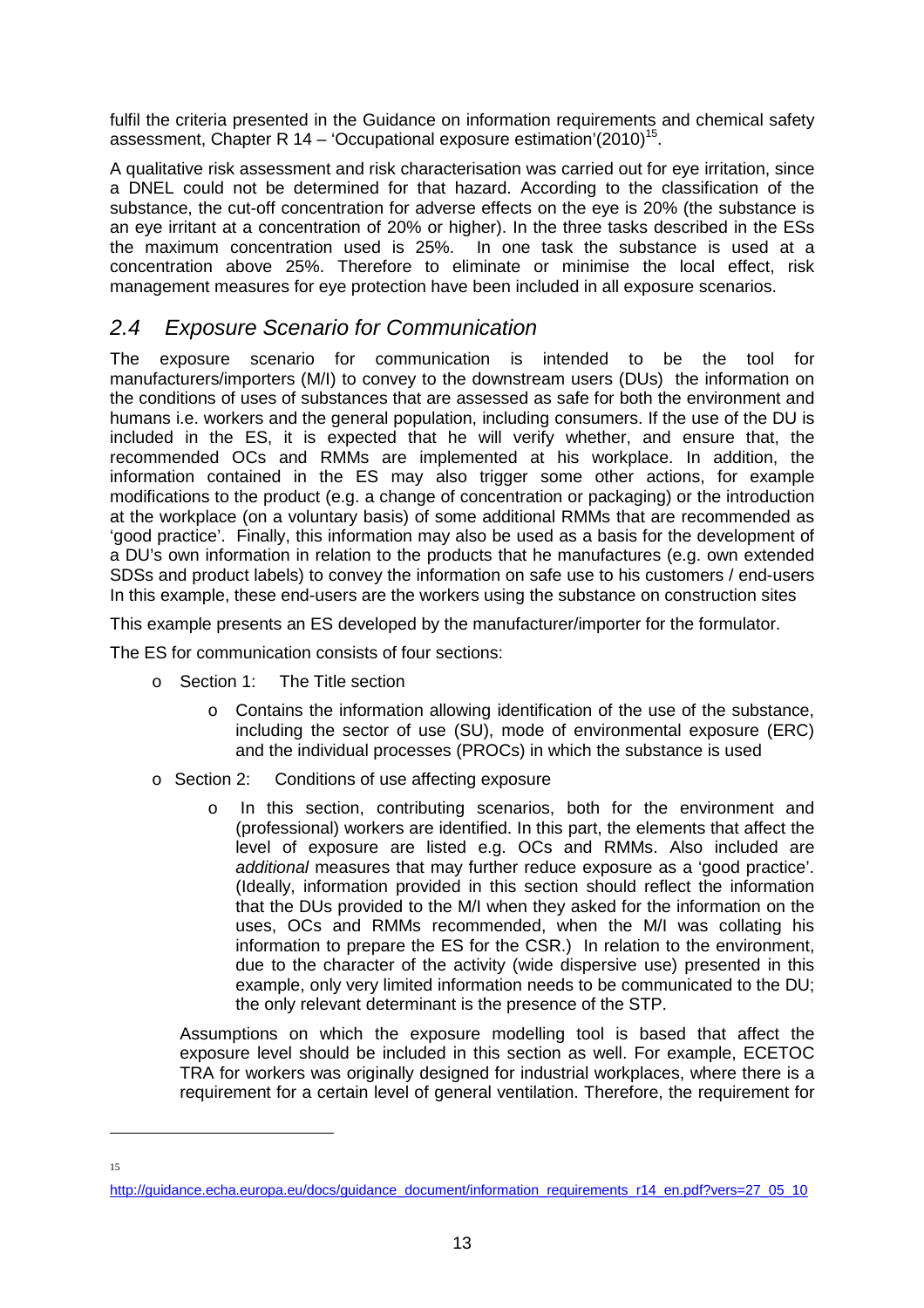adequate ventilation (please see also Issue 2) is specifically identified among the OCs.

#### **Issue 3: RMMs required for safe use and 'good practice'**

The main function of the ES for communication is to convey the information on the OC and RMMs needed as a minimum to ensure safe use of the substance. (This triggers certain obligations for the downstream users). A balance should be struck between providing sufficiently specific information to manage the risks based on the exposure assessment model applied and not introducing unnecessary, restrictive or impractical requirements for the DU.

#### **Lesson Learned**

All elements – OCs and RMMs - that determine the safe use of the substance have to be presented in the ES for communication. Information should be provided on the effectiveness of the RMMs required, as well as on the conditions under which this effectiveness can be achieved. For example, the effectiveness of respiratory protective equipment (RPE) is identified as 90%. Training is one of the factors that allows a worker to use RPE in an efficient and effective manner – so it should be listed as a requirement. The type of filter installed in the respirator also influences its effectiveness, therefore the correct type should be specified. However, care should be taken to use wording which also allows to use of alternative and equally effective types of filters. Similar information should be provided in relation to dermal protection: the type of gloves, the material from which they should be made, the breakthrough time, and training in relation to use and maintenance.

There may be other elements that reduce exposure but whose effect has not been included in the assessment of the exposure level. These should be listed as a 'good practice'; the implementation of this advice is not mandatory. For example, use of a specific type of tool or a general good occupational hygiene work practice.

- o Section 3: Exposure estimations
	- o Estimated levels of exposure and the corresponding RCRs are provided to demonstrate the safe use of the substance for both human health and the environment. The methodology used for the derivation of the exposure level is presented; the tools used for the modelling are named, and any modifications made to them in order to perform the calculations are listed.
- $\circ$  Section 4: Scaling advice<sup>16</sup>

 $\overline{a}$ 

- o The aim of scaling is to allow flexibility in checking if the uses of the DU or his customers are covered by an exposure scenario. It enables the DU?? to demonstrate that a use is covered by an exposure scenario, although not all the parameters for his use are identical to those presented in that exposure scenario. In some cases, the DU may be interested in changing some of the parameters of the tasks performed e.g. duration of the task and/or the concentration of the substance. For these reasons, advice on scaling should be provided that includes:
- the parameters affecting the exposure for each task
- and tools used to derive exposure estimations
- information on modifications made to the tool (e.g. determinants added)

 $16$  More information is available in the Guidance for downstream users (2008), available at: http://guidance.echa.europa.eu/docs/guidance\_document/du\_en.pdf?vers=29\_01\_08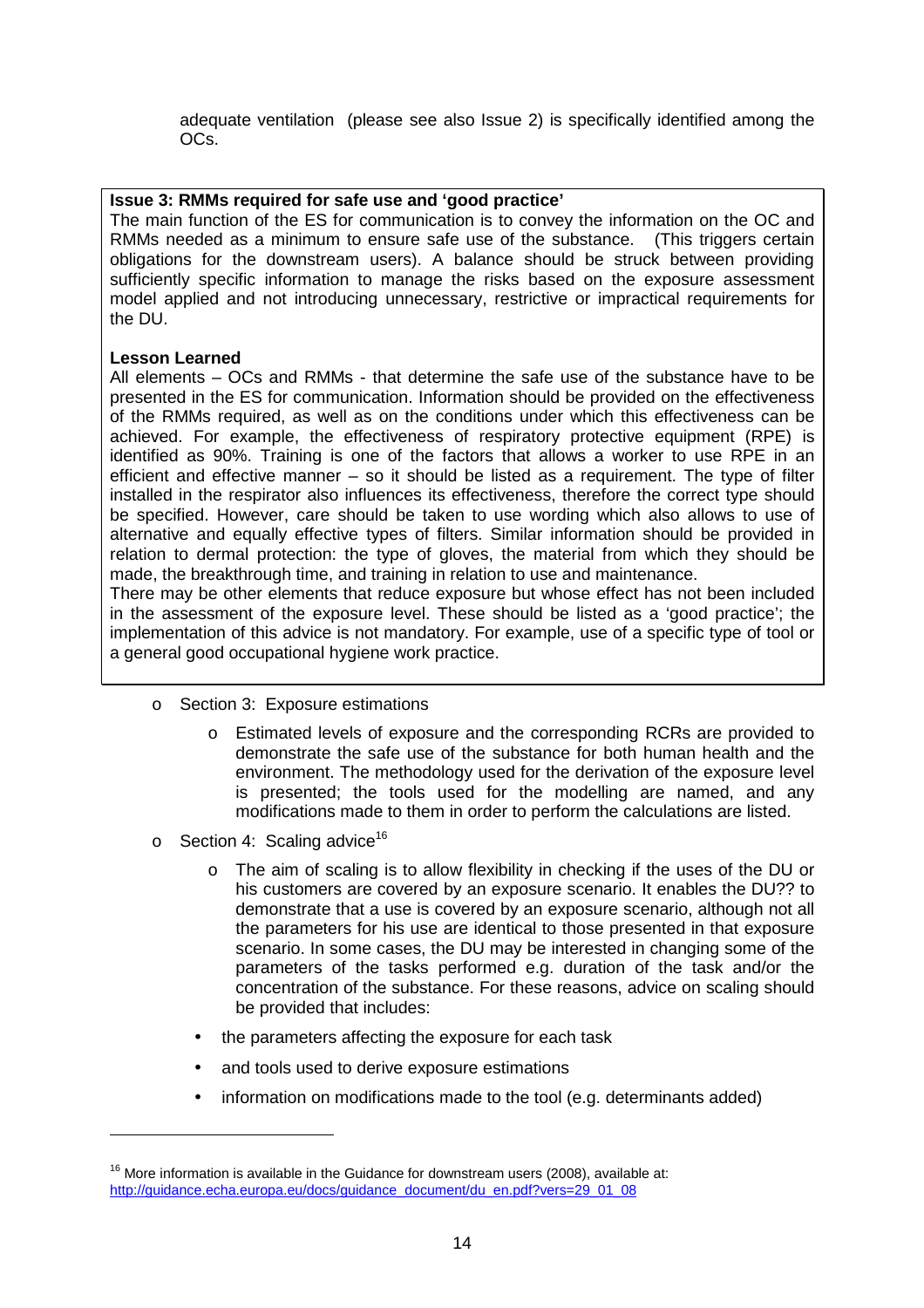The version of Chesar (version 1.2) used to develop this example of the ES for communication does not include a functionality that allows scaling information to be presented. Therefore, the information presented in the example has been added manually.

#### **Issue 4: Scaling options**

.

In some cases, the conditions (duration of use and/or concentration of the substance) under which the substance is used at a DU location may be different from those presented in the exposure scenario annexed to the SDS. The DU may wish to check whether his conditions are nevertheless safe.

#### **Lessons Learned**

Scaling may be used to check whether an individual DU's OCs and RMMs ensure safe conditions of use. The same modelling tool as originally applied has to be used for the reassessment. Therefore, all elements which affect the calculated exposure level have to be reported in the ES for communication, together with the information on the modifications that have been applied to the tool and added determinants. There may be a need to obtain expert advice, for example from the manufacturer, the supplier or a sector organisation, if the tool has been modified to ensure that it is used, and the result are interpreted correctly.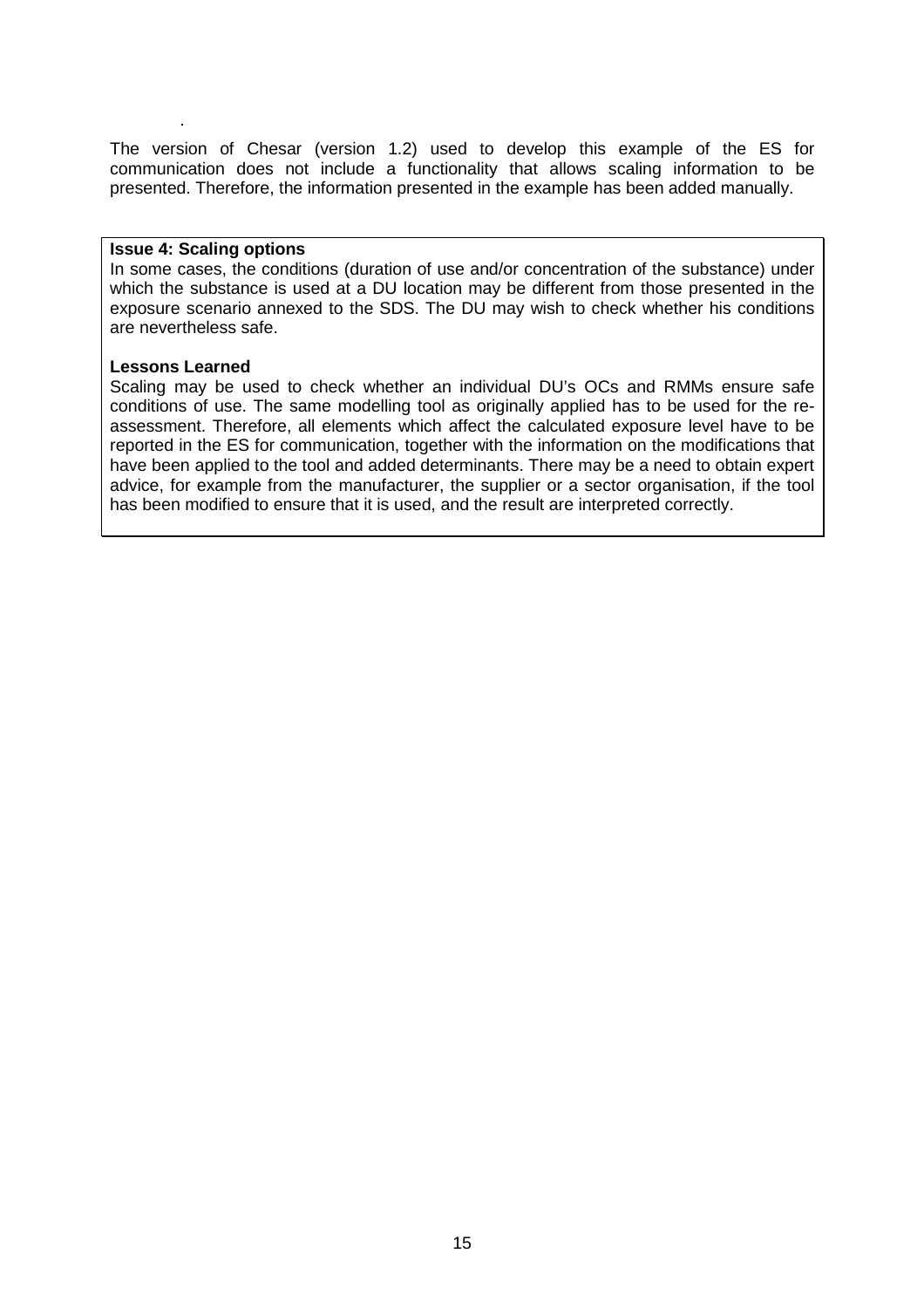# **Appendix 1 – ES for CSR**

Exposure scenarios, describing the conditions of use, exposure estimation and risk characterisation constitute an integral part of the CSR. They are presented in sections 9 and 10 of the CSR. Only these sections are included in this Appendix.

- Section 9.0.1: present uses and exposure scenarios.
- Section 9.0.2: Reports the scope and type of exposure assessment route of exposure and type of effect (determined by hazard data) assessed and type of assessment qualitative or quantitative<sup>17</sup>.
- Section 9.1.1.x: Presents the contributing scenarios. The first one relates to the environment, then follow the contributing scenarios presenting uses and exposure conditions relevant for selected professional uses.
- Section 9.1.2.x: Provides the exposure estimation for each contributing scenario (9.1.2.1) for the environment and from 9.1.2.2 for professional exposure).
- Section 10.1.1: The risk characterisation for human health is reported for each contributing scenario.

Assumptions made in the exposure scenario:

- volume of substance used for professional use 18000t/year
- possibility that the substance is used in indoor and outdoor settings
	- $\circ$  for evaluation of human exposure indoor use exposure values were calculated
	- $\circ$  for evaluation of the environmental exposure outdoor use was considered.
- municipal STP is present  $-$  any emissions to water pass through a sewage treatment plant
- for professional use of the substance, a limited number of risk management options are available:
	- o substance concentration

 $\overline{a}$ 

- o duration of exposure / task
- o PPE needed to control risks
- $\circ$  sector-specific use of a substance in construction LEV may not be available in all locations

Issues related to eye irritation are presented as a dermal local acute exposure assessment.

In the example given, the environmental exposure and the individual tasks in which the substance is used are presented as 'Contributing Scenarios'.

 $17$ The exposure assessment follows the provisions of the ECHA Guidance B.8 on the scope of the exposure assessment available at the time of publication. A revised version of this guidance is currently under consultation - updated publication is expected in the autumn 2011. For the current state of the consultation proces please check the Consultation Procedure page on the ECHA web site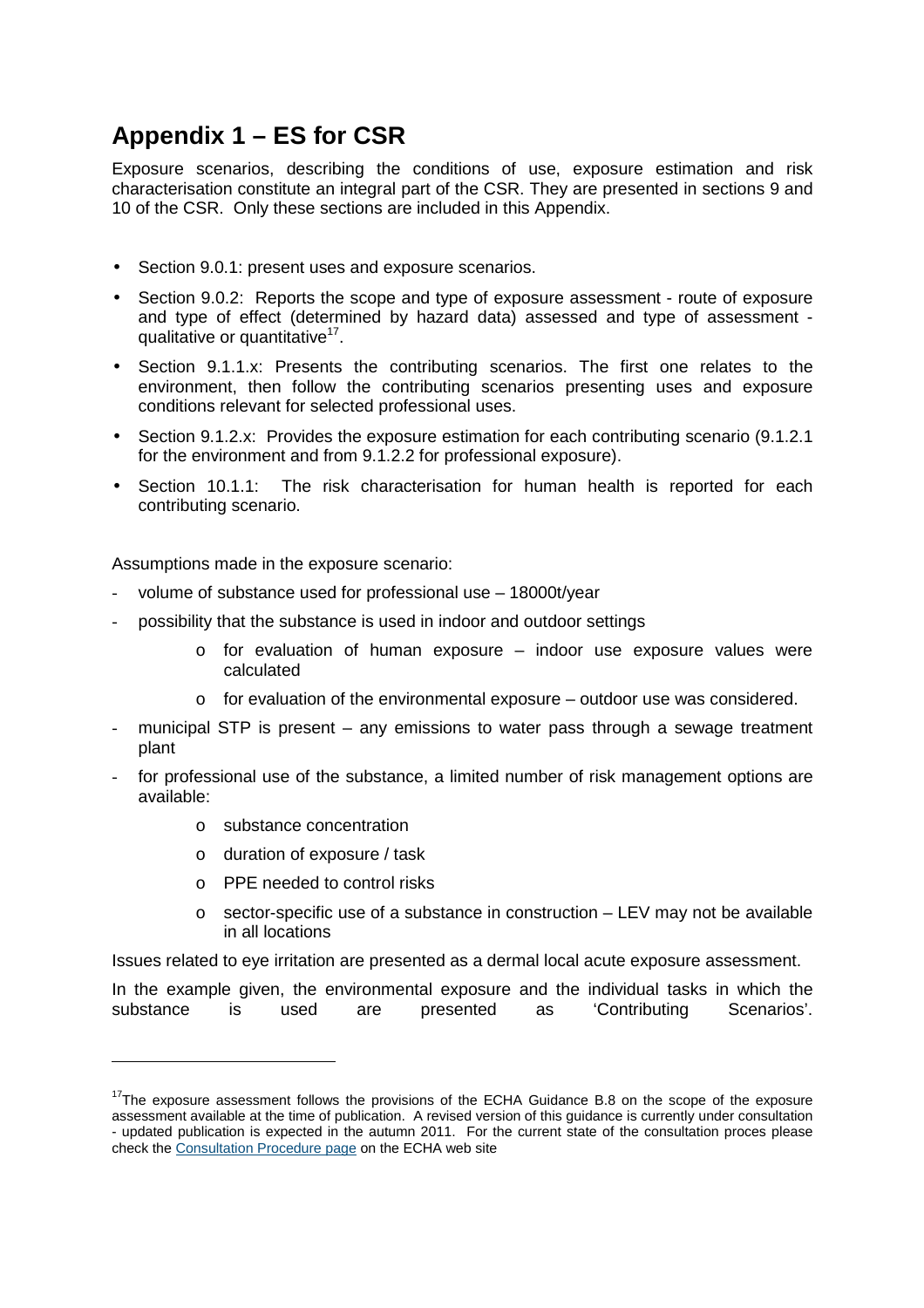# **CHEMICAL SAFETY REPORT**

**Substance Name:** Organic solvent

**EC Number:**

**Registrant's Identity:**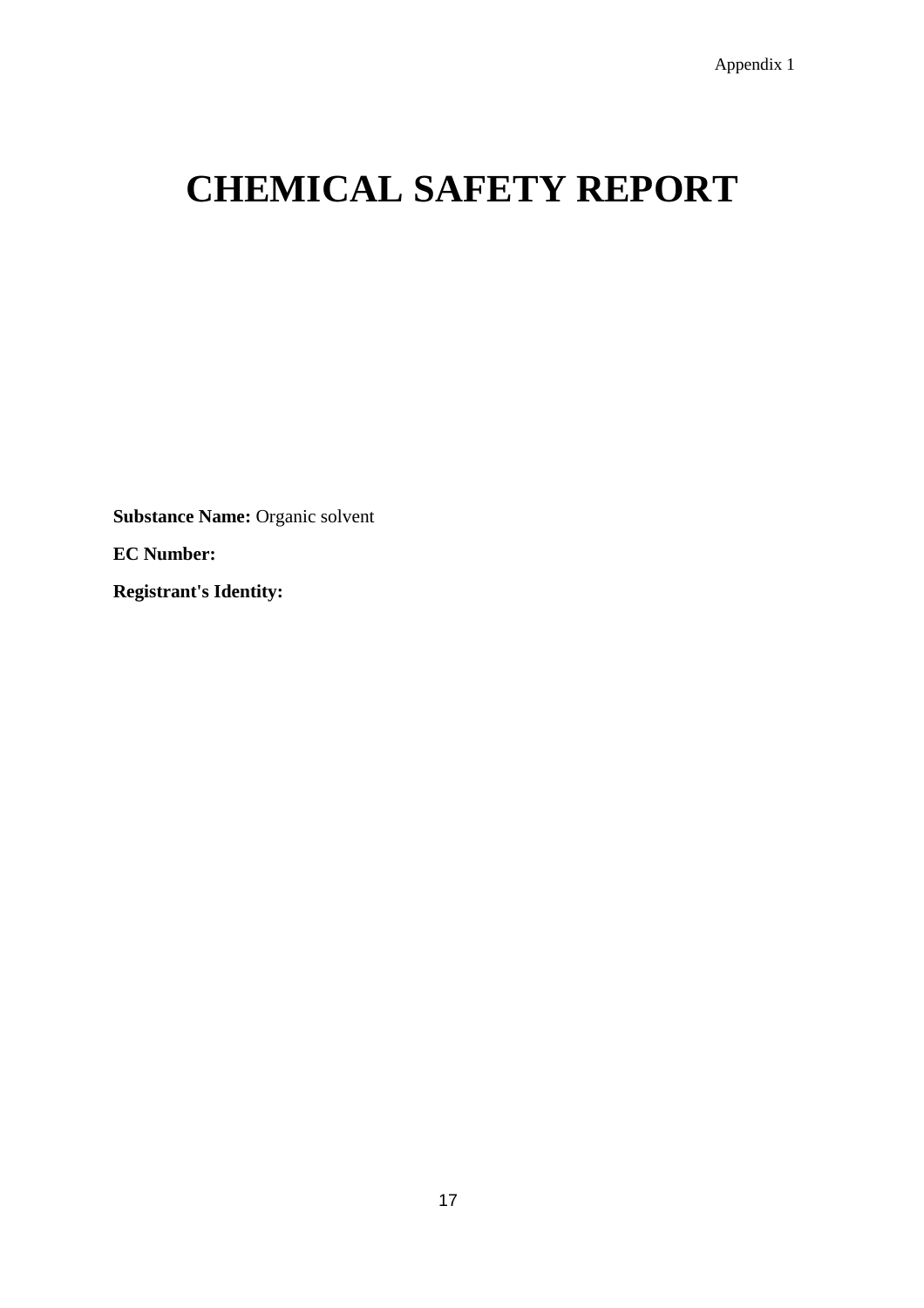# **9. EXPOSURE ASSESSMENT**

## **9.0. General information**

## **9.0.1. Overview of exposure scenarios and uses**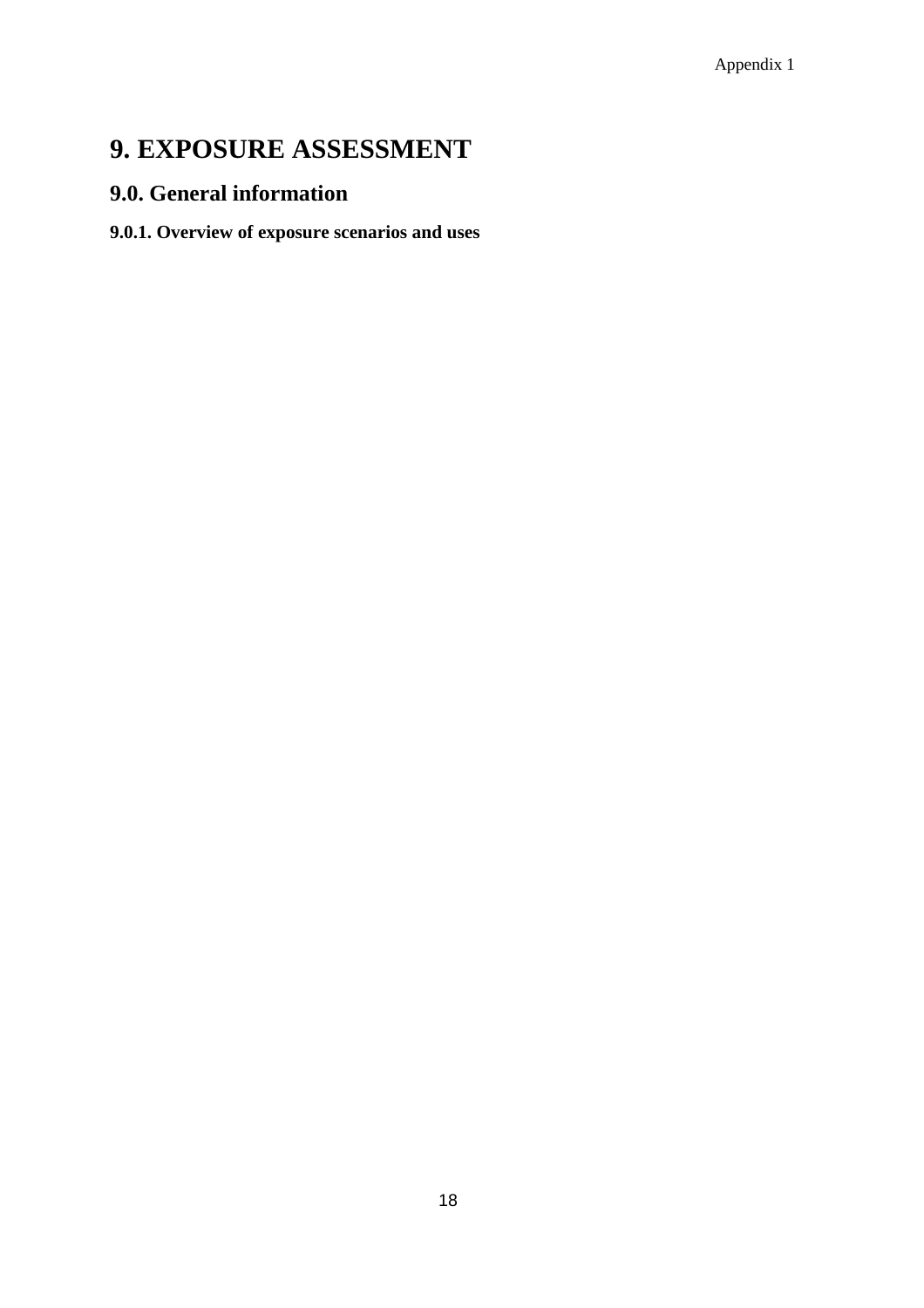#### Appendix 1

**Table 1. Overview of exposure scenarios (ES) described in sections 9.1ff.** 

| <b>ES</b> number                                                                                                  | <b>Exposure scenario name</b>                  | <b>Manufacture / Use / Subsequent service life</b>                                                                                                                                                                                                                                                        | $\left  \text{Stage No.*} \right $ |  |
|-------------------------------------------------------------------------------------------------------------------|------------------------------------------------|-----------------------------------------------------------------------------------------------------------------------------------------------------------------------------------------------------------------------------------------------------------------------------------------------------------|------------------------------------|--|
|                                                                                                                   | Professional use of floor-coating<br>substance | - Wide dispersive outdoor use of substance in coatings, release<br>intended (ERC 8d)<br>- Diluting of the concentrated product - transfer for mixing<br>- Mixing of the substance into ready-to-use product<br>- Use of hand-held tools - roller or brush application<br>- Use of product in a spray form | $PW-1$                             |  |
| $\ket*$ A stage number consists of an abbreviation of the main life cycle stage followed by a consecutive number. |                                                |                                                                                                                                                                                                                                                                                                           |                                    |  |

**Table 2. Overview of uses broken down by life cycle stages and the exposure scenarios (ES) described in sections 9.1ff.** 

| <b>Main life</b><br>cycle stage                                                                                   |           | Stage No. Manufacture / Use / Subsequent service life                                                                                                                                                                                                                                                                                                       | <b>Related</b><br>subsequent sector<br>service life | <b>Market</b> | <b>Tonnage</b><br>(tonnes<br>per year) | <b>ES No.</b> |
|-------------------------------------------------------------------------------------------------------------------|-----------|-------------------------------------------------------------------------------------------------------------------------------------------------------------------------------------------------------------------------------------------------------------------------------------------------------------------------------------------------------------|-----------------------------------------------------|---------------|----------------------------------------|---------------|
|                                                                                                                   |           | Manufacture/Import                                                                                                                                                                                                                                                                                                                                          |                                                     |               | 0.0                                    |               |
| Professional PW-1<br>workers<br>uses                                                                              | $(IUC-1)$ | - Wide dispersive outdoor/indoor use of substance in coatings,<br>release intended (ERC 8d)<br>- Diluting of the concentrated product - transfer for mixing (PROC)<br>8a)<br>- Mixing of the substance into ready-to-use product (PROC 5)<br>- Use of hand-held tools - roller or brush application (PROC 10)<br>- Use of product in a spray form (PROC 11) |                                                     |               | 18000.0                                |               |
| $\ket*$ A stage number consists of an abbreviation of the main life cycle stage followed by a consecutive number. |           |                                                                                                                                                                                                                                                                                                                                                             |                                                     |               |                                        |               |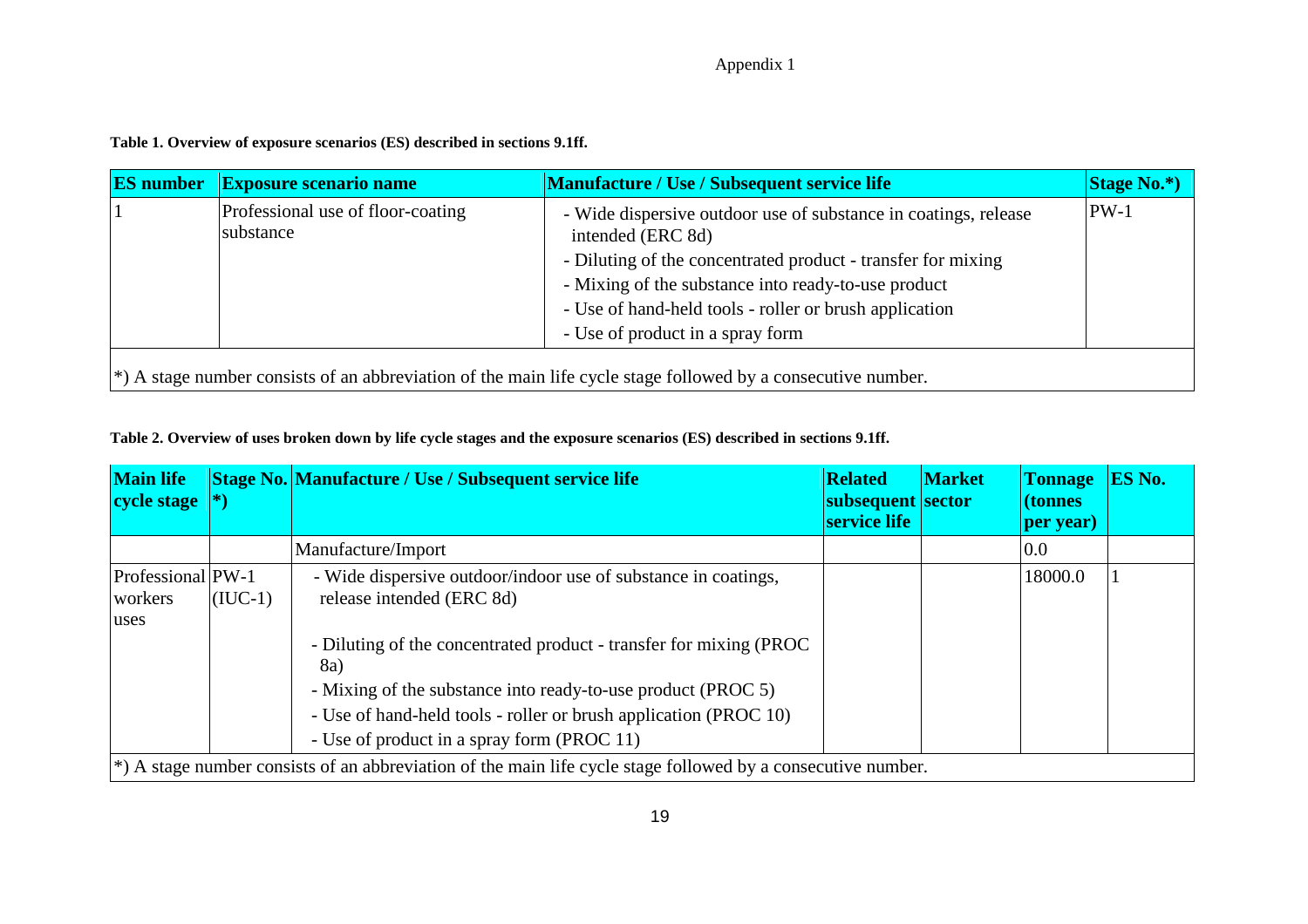#### Appendix 1

| <b>Main life</b><br>cycle stage $ *)$ |                                                                                                                                                                                                                                                                                                                                                                                                                                            | Stage No. Manufacture / Use / Subsequent service life | <b>Related</b><br>subsequent sector<br>service life | <b>Market</b> | <b>Tonnage</b><br>$\vert$ (tonnes)<br><b>per</b> year) | <b>ES No.</b> |
|---------------------------------------|--------------------------------------------------------------------------------------------------------------------------------------------------------------------------------------------------------------------------------------------------------------------------------------------------------------------------------------------------------------------------------------------------------------------------------------------|-------------------------------------------------------|-----------------------------------------------------|---------------|--------------------------------------------------------|---------------|
| are reported.                         | In IUCLID section 3.5, the identified uses are denoted with integer or whole numbers and no acronyms can be added for the stage types. As<br>Formulation uses and Industrial end uses are included in the same IUCLID table when imported from CHESAR, different numbers are used for<br>better distinction, i.e. numbers starting at 1001 for Formulation and starting at 2001 for Industrial end uses. In the CSR both numbering systems |                                                       |                                                     |               |                                                        |               |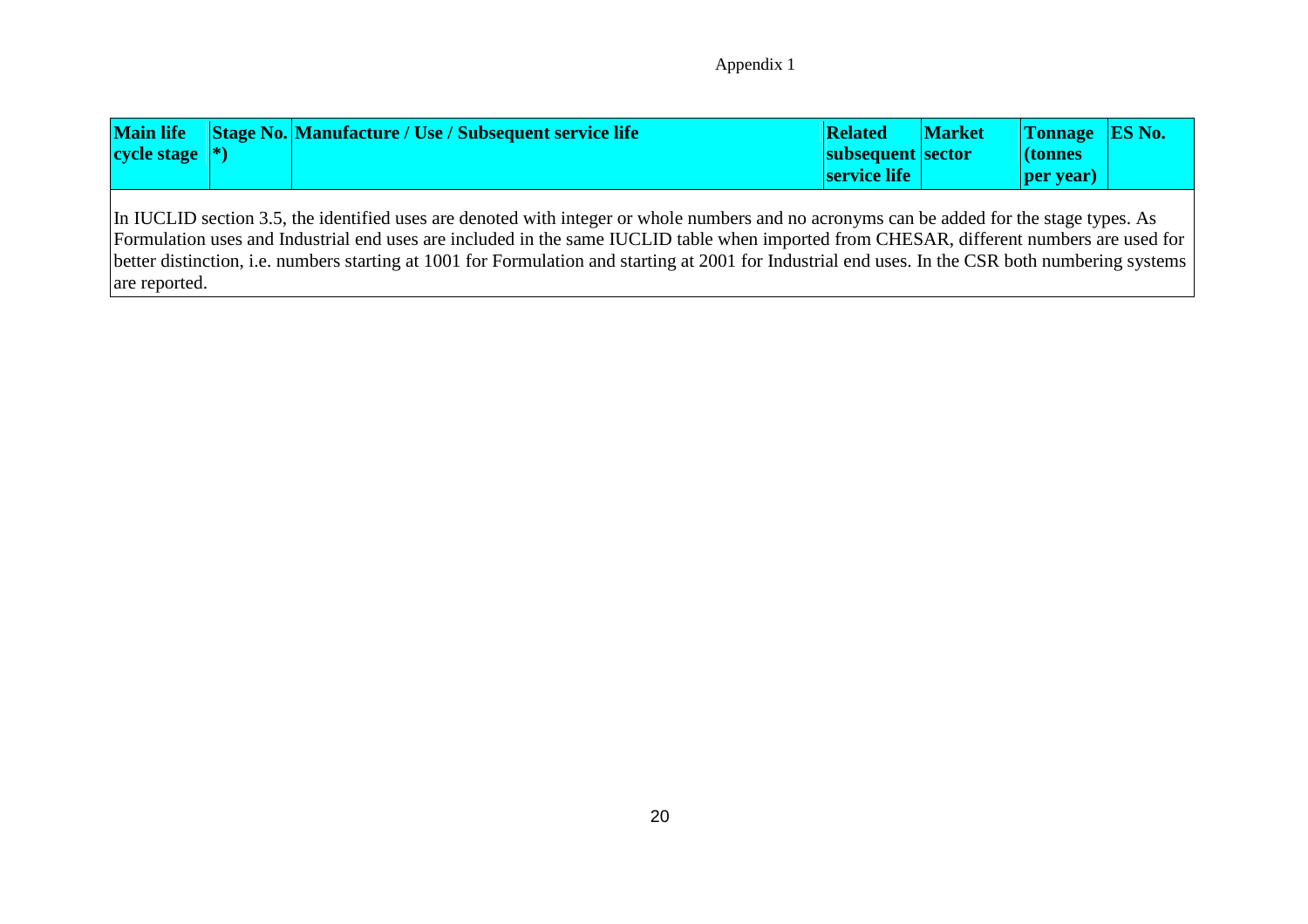## **9.0.2. Scope and type of exposure assessment**

#### **9.0.2.1. Environment**

**Table 3. Scope and type of exposure assessment based on hazard assessment** 

| <b>Protection target</b>                                     | <b>Type of assessment</b>                                                                       | <b>Explanation / Justification</b>                                        |
|--------------------------------------------------------------|-------------------------------------------------------------------------------------------------|---------------------------------------------------------------------------|
| <b>Water: Fresh</b><br>Water (Pelagic)                       | Quantitative                                                                                    | Quantitative exposure assessment<br>(EUSES 2.1) and risk characterisation |
| <b>Water: Fresh</b><br>Water (Sediment)                      | Quantitative                                                                                    | Quantitative exposure assessment<br>(EUSES 2.1) and risk characterisation |
| <b>Water: Marine</b><br>Water (Pelagic)                      | Quantitative                                                                                    | Quantitative exposure assessment<br>(EUSES 2.1) and risk characterisation |
| <b>Water: Marine</b><br>Water (Sediment)                     | Quantitative                                                                                    | Quantitative exposure assessment<br>(EUSES 2.1) and risk characterisation |
| <b>Water: Fresh</b><br>(Predators)                           | <b>Exposure assessment and</b><br>Water Food Chain <b>risk characterisation not</b><br>required | No potential for bioaccumulation                                          |
| <b>Water: Marine</b><br>(Predators)                          | <b>Exposure assessment and</b><br>Water Food Chain <b>risk characterisation not</b><br>required | No potential for bioaccumulation                                          |
| <b>Water: Marine</b><br>Water Food Chain<br>(Top Predators)  | <b>Exposure assessment and</b><br>risk characterisation not<br>required                         | No potential for bioaccumulation                                          |
| <b>Water: Sewage</b><br><b>Treatment Plant</b><br>(Effluent) | Quantitative                                                                                    | Quantitative exposure assessment<br>(EUSES 2.1) and risk characterisation |
| Air                                                          | <b>Quantitative exposure</b><br>assessment                                                      |                                                                           |
| Soil: Agricultural<br>Soil                                   | Quantitative                                                                                    | Quantitative exposure assessment<br>(EUSES 2.1) and risk characterisation |
| <b>Soil: Terrestrial</b><br>Food Chain<br>(Predators)        | <b>Exposure assessment and</b><br>risk characterisation not<br>required                         | No PNEC oral because no potential for<br>bioaccumulation                  |

#### **9.0.2.2. Worker**

**Table 4. Scope and type of exposure assessment based on hazard assessment** 

| <b>Route of</b>                           | <b>Type of assessment</b>                                                | <b>Explanation / Justification</b>                                                              |
|-------------------------------------------|--------------------------------------------------------------------------|-------------------------------------------------------------------------------------------------|
| exposure<br>and type of<br><b>effects</b> |                                                                          |                                                                                                 |
| Inhalation:                               | <b>Exposure assessment and</b><br>Acute, Local risk characterisation not | The substance does not meet the criteria to be<br>classified as dangerous for respiratory acute |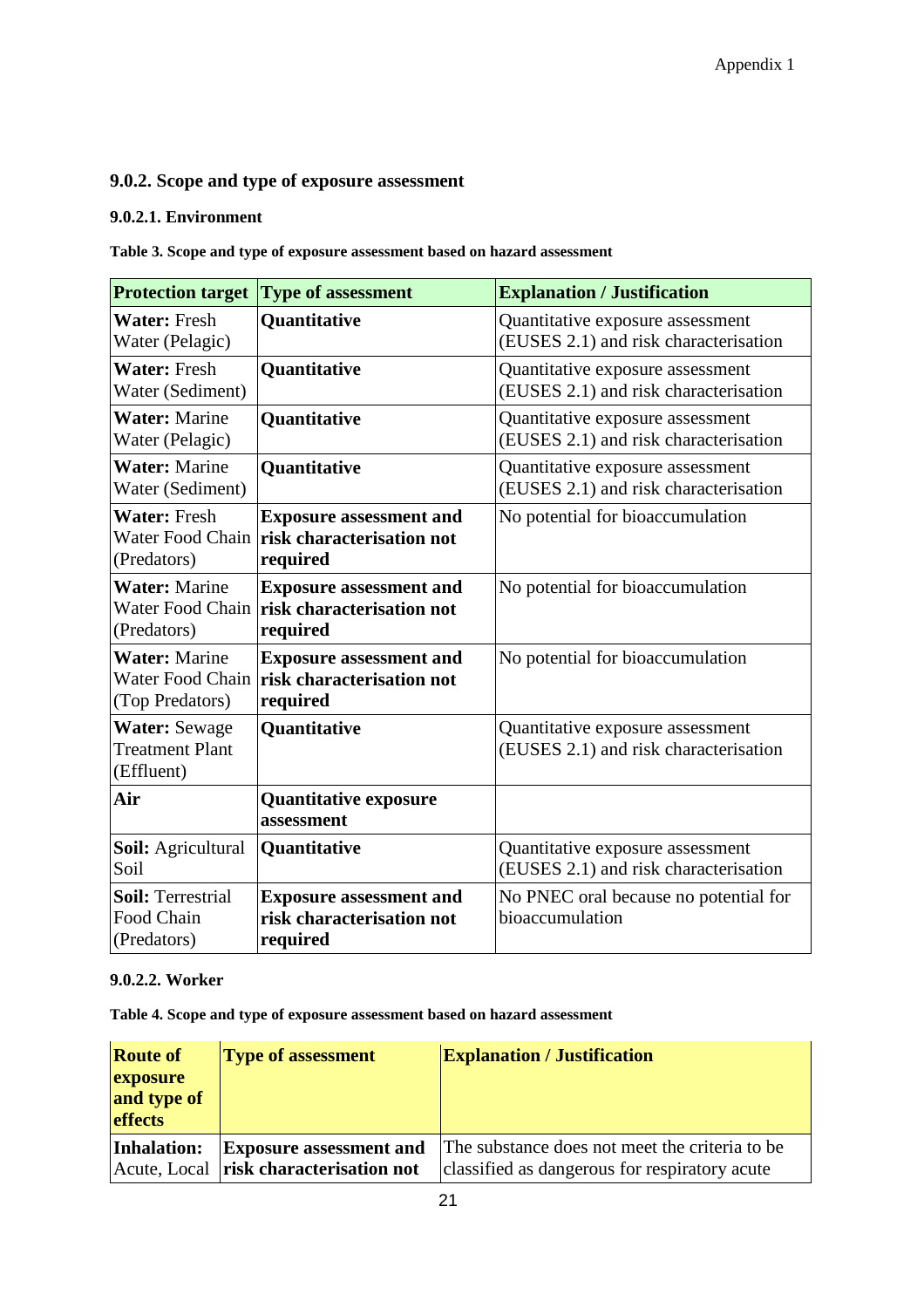| <b>Route of</b><br>exposure                  | <b>Type of assessment</b>                                                                                   | <b>Explanation / Justification</b>                                                                                     |
|----------------------------------------------|-------------------------------------------------------------------------------------------------------------|------------------------------------------------------------------------------------------------------------------------|
| and type of<br>effects                       |                                                                                                             |                                                                                                                        |
|                                              | required                                                                                                    | local efects.                                                                                                          |
| <b>Inhalation:</b><br>Acute,<br>Systemic     | <b>Quantitative</b>                                                                                         | Quantitative exposure assessment and risk<br>characterisation. See DNEL in section 5.11.2.                             |
| <b>Inhalation:</b><br>Long term,<br>Local    | <b>Exposure assessment and</b><br>risk characterisation not<br>required                                     | The substance does not meet the criteria to be.<br>classified as dangerous for respiratory long term<br>local effects. |
| <b>Inhalation:</b><br>Long term,<br>Systemic | Quantitative                                                                                                | Quantitative exposure assessment and risk<br>characterisation. See DNEL in section 5.11.2.                             |
| Dermal:<br>Acute, Local                      | <b>Qualitative risk</b><br>characterisation with<br>quantitative exposure<br>assessment where<br>applicable | No-threshold effect and/or no dose-response<br>information available                                                   |
| <b>Dermal:</b><br>Acute,<br>Systemic         | <b>Quantitative</b>                                                                                         | Quantitative exposure assessment and risk<br>characterisation. See DNEL in section 5.11.2.                             |
| Dermal:<br>Long term,<br>Local               | <b>Exposure assessment and</b><br>risk characterisation not<br>required                                     | The substance does not meet the criteria to be<br>classified as dangerous for dermal long term<br>local effects.       |
| Dermal:<br>Long term,<br>Systemic            | Quantitative                                                                                                | Quantitative exposure assessment and risk<br>characterisation. See DNEL in section 5.11.2.                             |

#### **9.0.2.3. Man via environment**

**Table 5. Scope and type of exposure assessment based on hazard assessment** 

| <b>Route of</b><br>exposure<br>and type of<br><b>effects</b> | <b>Type of assessment</b> | <b>Explanation / Justification</b>                                                         |
|--------------------------------------------------------------|---------------------------|--------------------------------------------------------------------------------------------|
| Inhalation:<br>Long term,<br>Systemic                        | <b>Quantitative</b>       | Quantitative exposure assessment and risk<br>characterisation. See DNEL in section 5.11.2. |
| <b>Oral:</b> Long<br>term,<br>Systemic                       | <b>Quantitative</b>       | Quantitative exposure assessment and risk<br>characterisation. See DNEL in section 5.11.2. |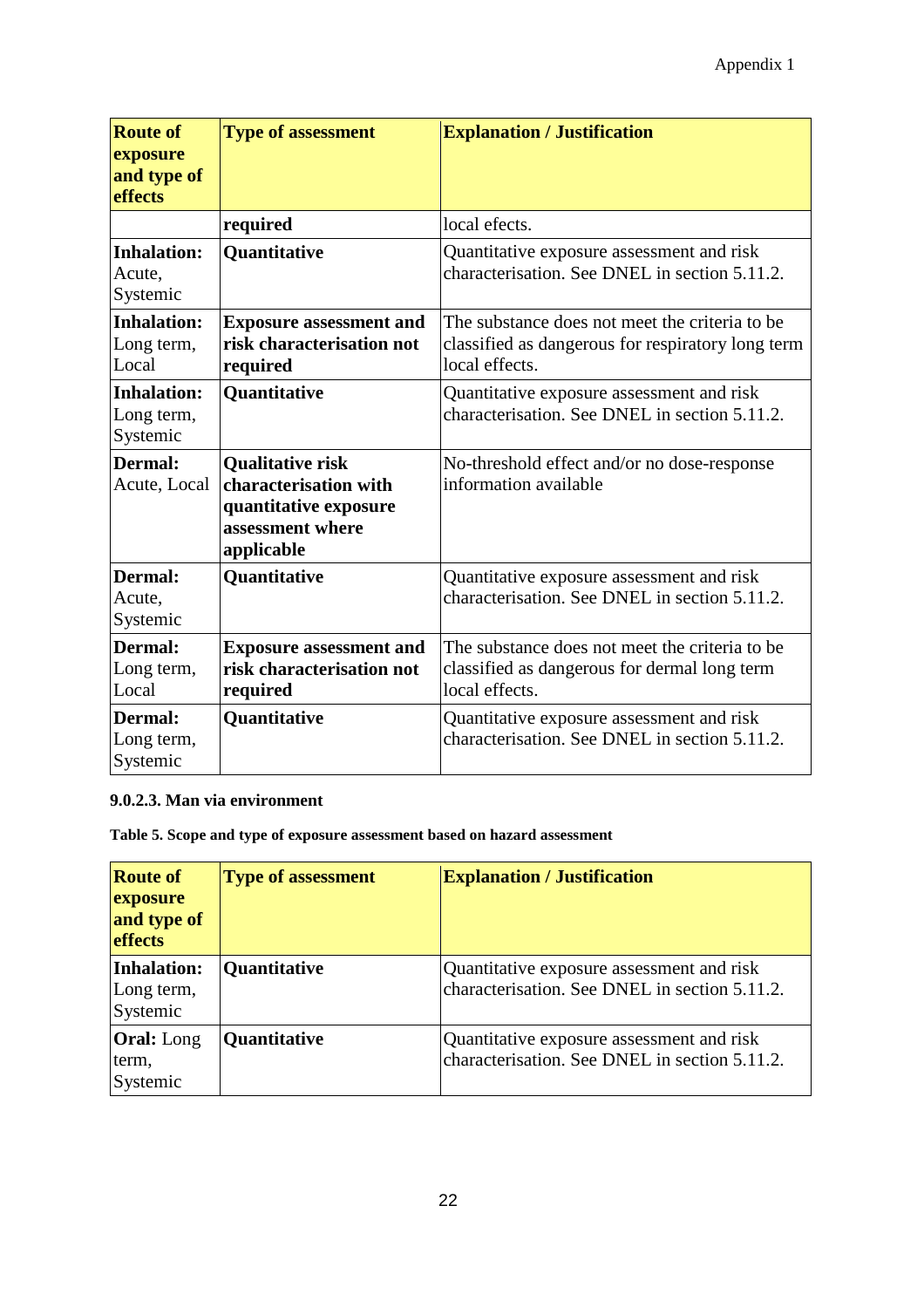#### **9.0.3. Regional environmental exposure from the releases of all exposure scenarios covered**

#### **9.0.3.1. Total releases**

- **Water:** 1.8E4 tonnes/year
- **Air:** 1.8E4 tonnes/year
- **Soil:** 3.6E3 tonnes/year

#### **9.0.3.2. Regional exposure: environment [ERC 8d]**

|  |  |  | Table 6. Summary of predicted regional exposure concentrations (Regional PEC) |
|--|--|--|-------------------------------------------------------------------------------|
|  |  |  |                                                                               |
|  |  |  |                                                                               |

| Protection<br>target              | <b>Regional PEC</b>         |
|-----------------------------------|-----------------------------|
| <b>Fresh Water</b><br>(Pelagic)   | $0.007$ mg/L                |
| <b>Fresh Water</b><br>(Sediment)  | $0.034$ mg/kg dw            |
| <b>Marine Water</b><br>(Pelagic)  | $7.02E-4$ mg/L              |
| <b>Marine Water</b><br>(Sediment) | $0.003$ mg/kg dw            |
| Air                               | $9.55E-5$ mg/m <sup>3</sup> |
| Agricultural Soil                 | $0.003$ mg/kg dw            |

#### **9.0.3.3. Regional exposure: man via environment**

#### **Regional total estimated daily intake for humans:** 3.616E-4 mg/kg bw/day

**Table 7. Summary of estimated daily human doses through intake and concentrations in food from regional exposure** 

| <b>Type of food</b> | <b>Estimated daily dose from</b><br>regional exposure | <b>Concentration in food from</b><br>regional exposure |
|---------------------|-------------------------------------------------------|--------------------------------------------------------|
| Drinking water      | $2.11E-4$ mg/kg bw/day                                | $0.007$ mg/L                                           |
| Fish                | 1.66E-5 mg/kg bw/day                                  | $0.01$ mg/kg                                           |
| Leaf crops          | $1.15E-4$ mg/kg bw/day                                | $0.007$ mg/kg                                          |
| Root crops          | 1.89E-5 mg/kg bw/day                                  | $0.003$ mg/kg                                          |
| Meat                | 2.97E-9 mg/kg bw/day                                  | $6.92E-7$ mg/kg                                        |
| Milk                | 5.54E-8 mg/kg bw/day                                  | $6.92E-6$ mg/kg                                        |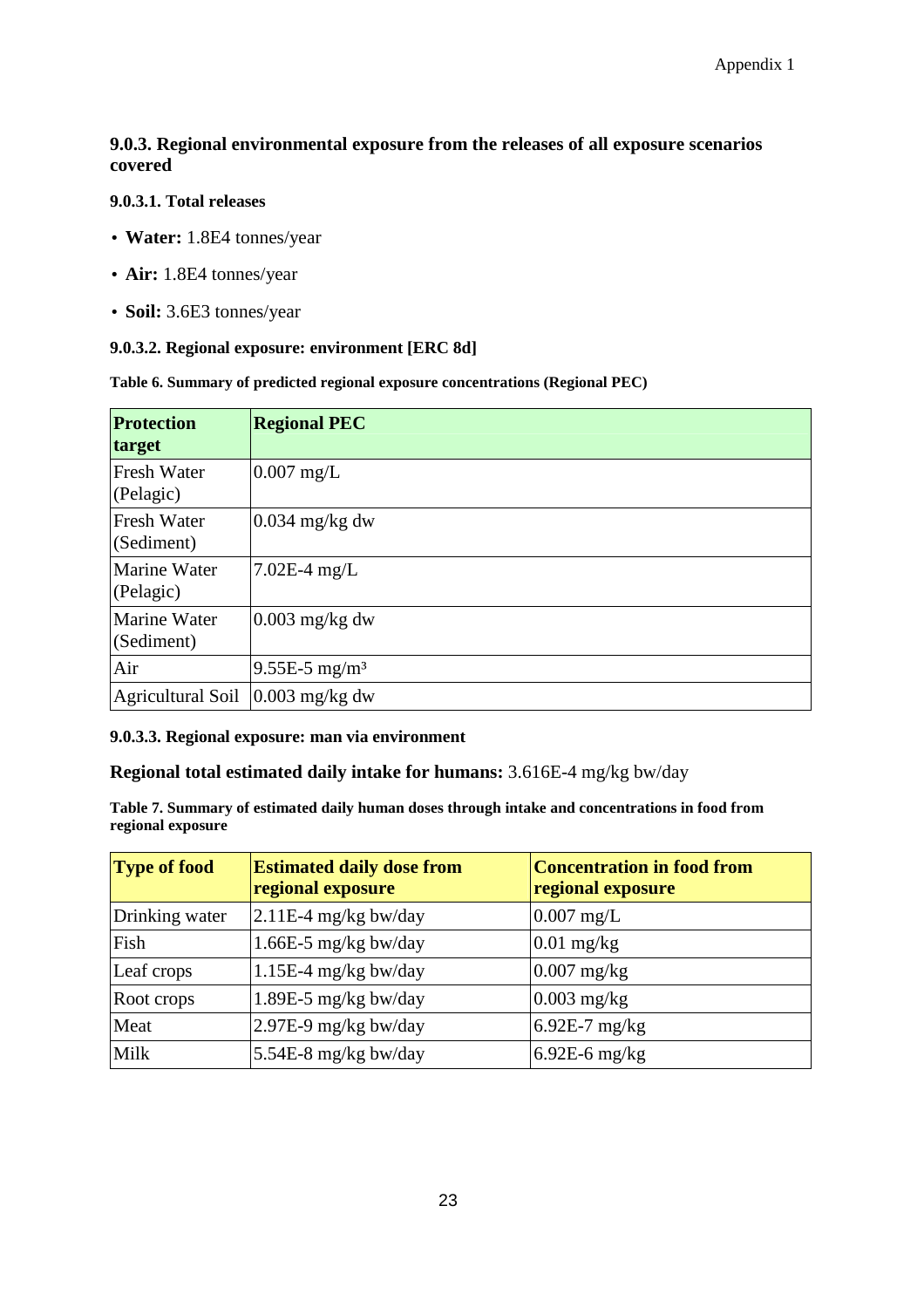## **9.1. Professional end-use stage**

| <b>Sector of use:</b>                                                     |                    |
|---------------------------------------------------------------------------|--------------------|
| SU 19 - Building and construction work                                    |                    |
| <b>Environment:</b>                                                       |                    |
| Wide dispersive outdoor use of substance in coatings, release<br>intended | ERC <sub>8d</sub>  |
| Worker                                                                    |                    |
| Diluting of the concentrated product - transfer for mixing                | PROC <sub>8a</sub> |
| Mixing of the substance into ready-to-use product                         | PROC <sub>5</sub>  |
| Use of hand-held tools - roller or brush application                      | PROC <sub>10</sub> |
| Use of product in a spray form                                            | PROC <sub>11</sub> |

#### **9.1.1. Exposure scenario**

#### **9.1.1.1. Control of environmental exposure: Wide dispersive outdoor use of substance in coatings, release intended [ERC 8d]**

**Further specification:** Although the ES covers both indoor and outdoor use of the substance, environmental exposure has been assessed only for outdoor uses (more conservative)

| Product characteristics                                                                                       |
|---------------------------------------------------------------------------------------------------------------|
| Liquid                                                                                                        |
| Amounts used                                                                                                  |
| • Daily wide dispersive use: $= 0.01$ tonnes/day                                                              |
| Frequency and duration of use                                                                                 |
| Not relevant                                                                                                  |
| Environment factors not influenced by risk management                                                         |
| • Receiving surface water flow rate: $> = 1.8E4 \text{ m}^3/\text{d}$                                         |
| Other given operational conditions affecting environmental exposure                                           |
| None                                                                                                          |
| Technical conditions and measures at process level (source) to prevent release                                |
| None                                                                                                          |
| Technical onsite conditions and measures to reduce or limit discharges, air emissions and<br>releases to soil |
| None                                                                                                          |
| Organizational measures to prevent/limit release from site                                                    |
| None                                                                                                          |
| Conditions and measures related to municipal sewage treatment plant                                           |
| • Municipal STP: Yes [Effectiveness Water: 87.4%]                                                             |
| • Discharge rate of STP: $<$ 2E3 m3/d                                                                         |
| • Application of the STP sludge on agricultural soil: Yes                                                     |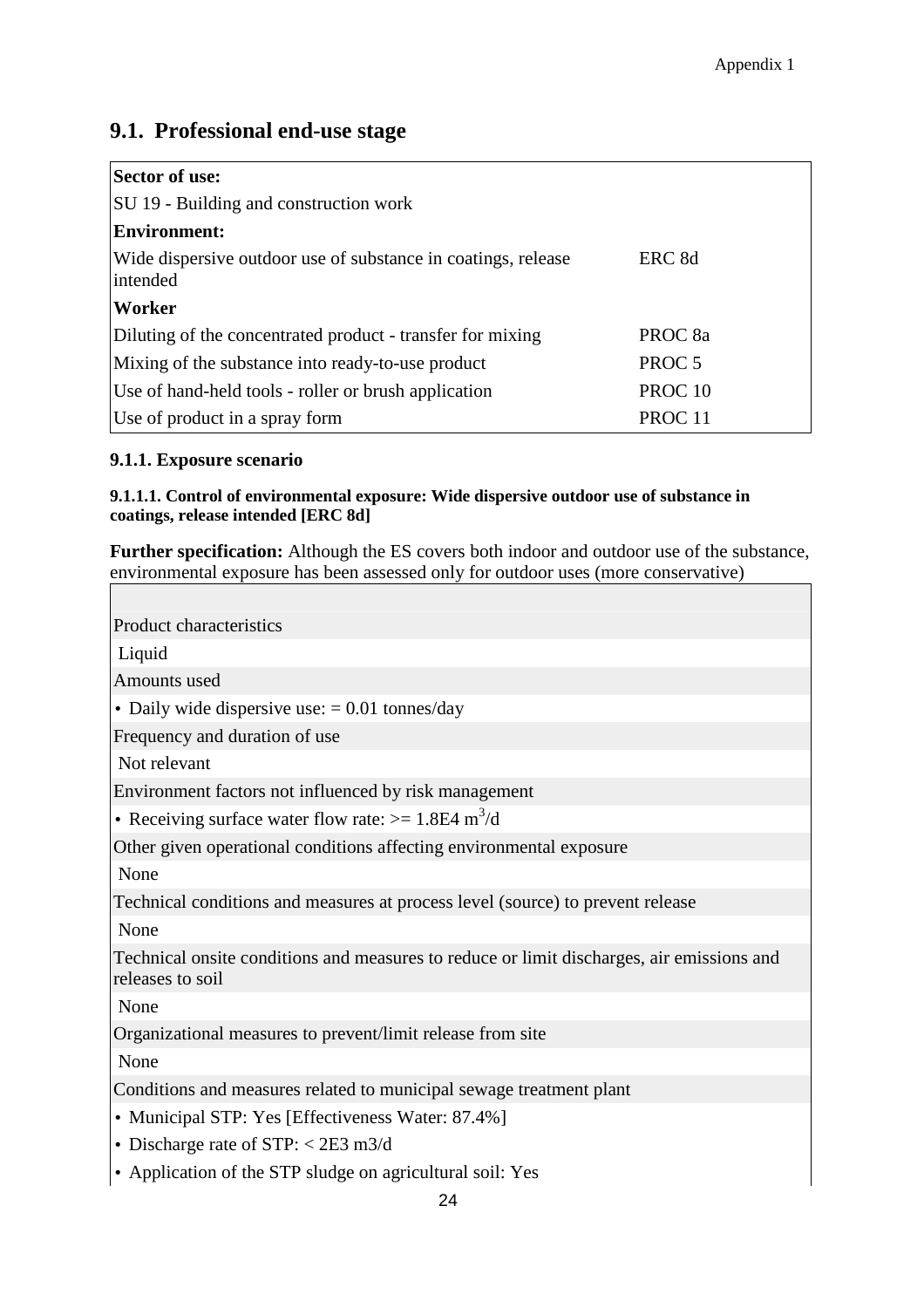| Conditions and measures related to external treatment of waste for disposal |  |
|-----------------------------------------------------------------------------|--|
| None                                                                        |  |
| Conditions and measures related to external recovery of waste               |  |
| None                                                                        |  |
| Additional good practice advice beyond the REACH CSA                        |  |
| None                                                                        |  |

#### **9.1.1.2. Control of workers exposure for "Diluting of the concentrated product - transfer for mixing" [PROC 8a]**

|                                                                                                                                                    | Inhal <sup>*</sup> ) |                 | $Derm^*$ |
|----------------------------------------------------------------------------------------------------------------------------------------------------|----------------------|-----------------|----------|
|                                                                                                                                                    |                      | Loc Sys Loc Sys |          |
| Product characteristic                                                                                                                             |                      |                 |          |
| • Substance in preparation: Yes                                                                                                                    | AL                   |                 |          |
| • Concentration of substance in product: $> 25\%$                                                                                                  | AL                   |                 |          |
| Amounts used                                                                                                                                       |                      |                 |          |
| Not relevant                                                                                                                                       |                      |                 |          |
| Frequency and duration of use/exposure                                                                                                             |                      |                 |          |
| • Duration of activity: 15 min. - 1 hour                                                                                                           | AL                   |                 |          |
| Human factors not influenced by risk management                                                                                                    |                      |                 |          |
| None                                                                                                                                               |                      |                 |          |
| Other given operational conditions affecting workers exposure                                                                                      |                      |                 |          |
| • Temperature of the process: room temperature                                                                                                     | AL                   |                 | AL       |
| • Ventilation conditions at workplace: Good general ventilation (e.<br>g. 5 air exchanges per hour)                                                | AL                   |                 | AL       |
| • Place of use: Indoors<br>Indoor exposure estimation, as more conservative, has been used<br>for calculation. Substance can also be used outdoor. | AL                   |                 |          |
| • Surface of skin exposed: Two hands $(960 \text{ cm}^2)$                                                                                          |                      |                 | AL       |
| Technical conditions and measures at process level (source) to<br>prevent release                                                                  |                      |                 |          |
| • Level of containment: Open substance bulk transfers (PROC 8a)                                                                                    | AL                   |                 |          |
| Technical conditions and measures to control dispersion from source<br>towards the worker                                                          |                      |                 |          |
| • Local Exhaust Ventilation: No                                                                                                                    | AL                   |                 | AL       |
| Organisational measures to prevent /limit releases, dispersion and<br>exposure                                                                     |                      |                 |          |
| None                                                                                                                                               |                      |                 |          |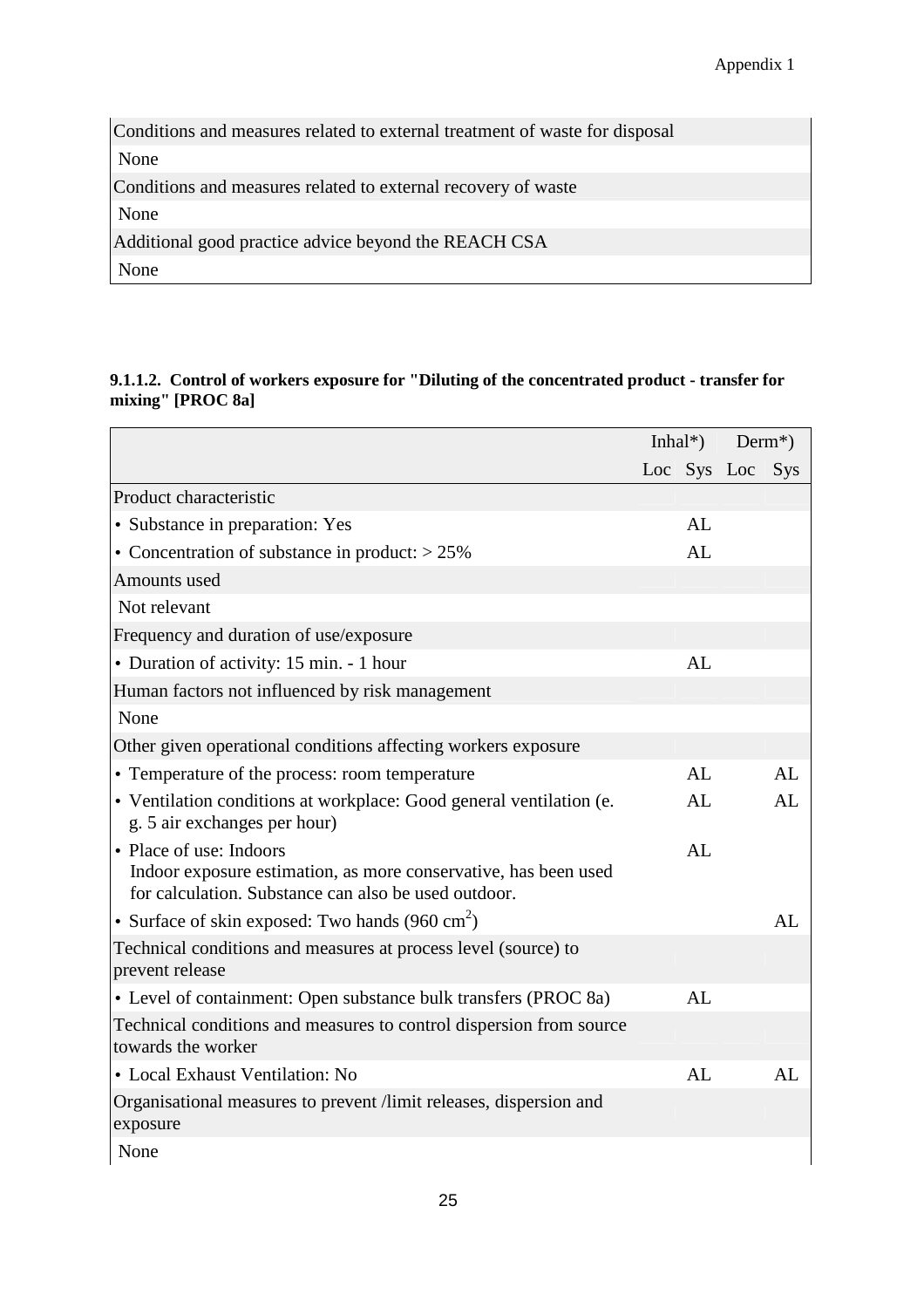| Conditions and measures related to personal protection, hygiene and<br>health evaluation                                                                                                                                                                                                                                                                 |     |   |     |
|----------------------------------------------------------------------------------------------------------------------------------------------------------------------------------------------------------------------------------------------------------------------------------------------------------------------------------------------------------|-----|---|-----|
| $\cdot$ Eye protection: Yes (Face shield, goggles or safety glasses with<br>side shields)                                                                                                                                                                                                                                                                |     | A |     |
| • Respiratory protection: Respiratory protection is not used                                                                                                                                                                                                                                                                                             | AI. |   |     |
| • Gloves: Suitable gloves [Effectiveness Dermal: 90%] (Nitrile<br>rubber, chloroprene rubber, butyl rubber or other suitable gloves,<br>complying with the requirements of EN 374 with a breakthrough<br>time of 480 min.<br>Training in relation to use and maintenance of the PPE must be<br>provided to ensure required effectiveness of protection.) |     |   | AL. |
| Additional good practice advice beyond the REACH CSA                                                                                                                                                                                                                                                                                                     |     |   |     |
| • Good occupational hygiene practice: good practice                                                                                                                                                                                                                                                                                                      | AL. |   |     |

#### **9.1.1.3. Control of workers exposure for "Mixing of the substance into ready-to-use product" [PROC 5]**

|                                                                                                                                                    | Inhal <sup>*</sup> ) |    |                 | $Derm^*$ ) |
|----------------------------------------------------------------------------------------------------------------------------------------------------|----------------------|----|-----------------|------------|
|                                                                                                                                                    |                      |    | Loc Sys Loc Sys |            |
| Product characteristic                                                                                                                             |                      |    |                 |            |
| • Substance in preparation: Yes                                                                                                                    |                      | AL |                 |            |
| • Concentration of substance in product: $5 - 25\%$                                                                                                |                      | AL |                 |            |
| • Concentration in product: 5-25% [Effectiveness Dermal: 40%]                                                                                      |                      |    |                 | AI.        |
| Amounts used                                                                                                                                       |                      |    |                 |            |
| Not relevant                                                                                                                                       |                      |    |                 |            |
| Frequency and duration of use/exposure                                                                                                             |                      |    |                 |            |
| • Duration of activity: $>4$ hours                                                                                                                 |                      | AL |                 |            |
| Human factors not influenced by risk management                                                                                                    |                      |    |                 |            |
| None                                                                                                                                               |                      |    |                 |            |
| Other given operational conditions affecting workers exposure                                                                                      |                      |    |                 |            |
| • Temperature of the process: room temperature                                                                                                     |                      | AL |                 | AL         |
| • Ventilation conditions at workplace: Good general ventilation (e.<br>g. 5 air exchanges per hour)                                                |                      | AL |                 | AL         |
| • Place of use: Indoors<br>Indoor exposure estimation, as more conservative, has been used<br>for calculation. Substance can also be used outdoor. |                      | AL |                 |            |
| • Surface of skin exposed: Two hands face $(480 \text{ cm}^2)$                                                                                     |                      |    |                 | AL.        |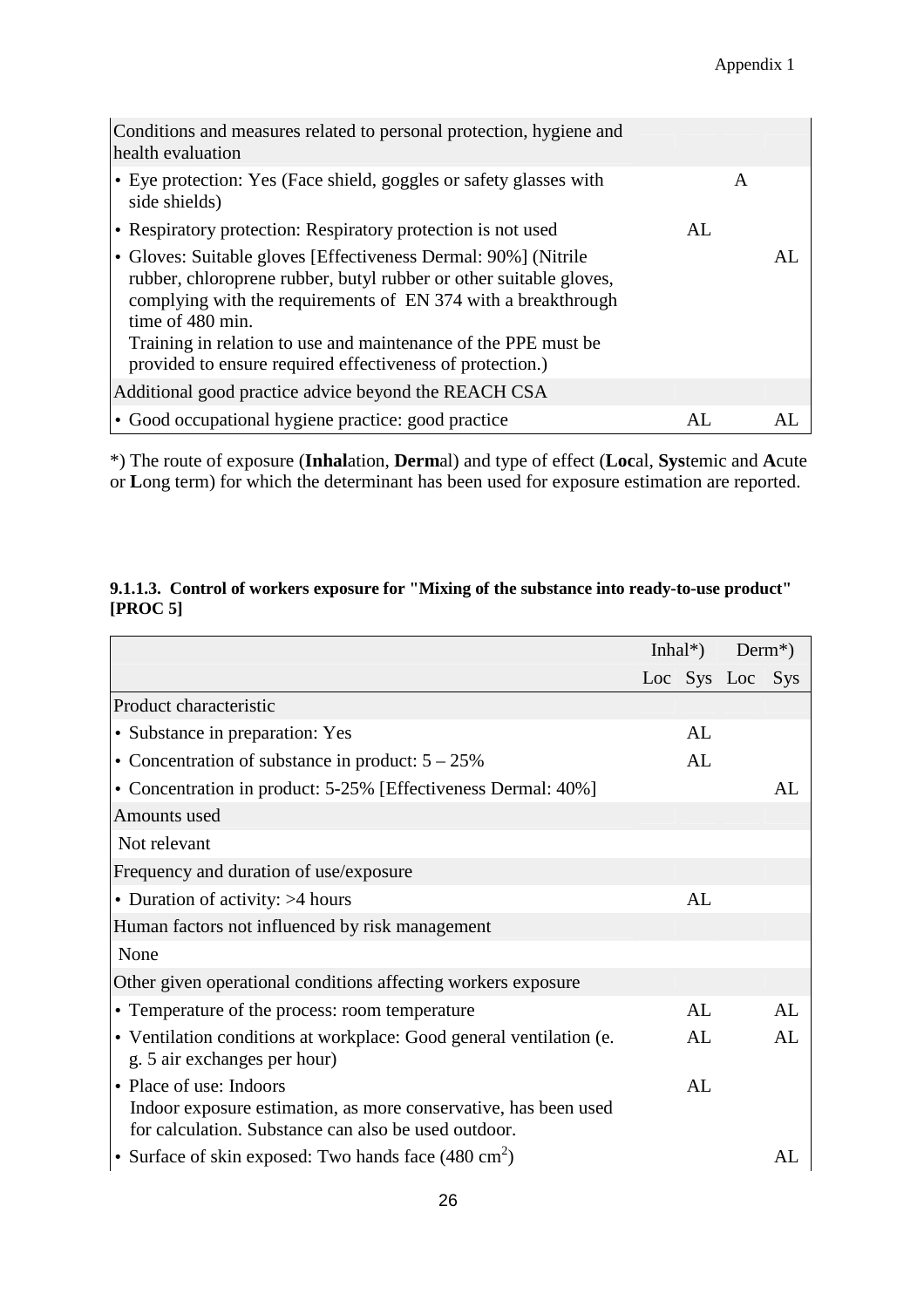| Technical conditions and measures at process level (source) to<br>prevent release                                                                                                                                                                                                                                                                          |    |    |    |
|------------------------------------------------------------------------------------------------------------------------------------------------------------------------------------------------------------------------------------------------------------------------------------------------------------------------------------------------------------|----|----|----|
| • Level of containment: Partially closed mixing and blending of<br>chemicals (PROC 5)                                                                                                                                                                                                                                                                      | AL |    | AL |
| Technical conditions and measures to control dispersion from source<br>towards the worker                                                                                                                                                                                                                                                                  |    |    |    |
| • Local Exhaust Ventilation: No                                                                                                                                                                                                                                                                                                                            | AL |    | AL |
| Organisational measures to prevent /limit releases, dispersion and<br>exposure                                                                                                                                                                                                                                                                             |    |    |    |
| None                                                                                                                                                                                                                                                                                                                                                       |    |    |    |
| Conditions and measures related to personal protection, hygiene and<br>health evaluation                                                                                                                                                                                                                                                                   |    |    |    |
| • Eye protection: Yes (Face shield, goggles or safety glasses with<br>side shields)                                                                                                                                                                                                                                                                        |    | AL |    |
| • Respiratory protection: Respiratory protection is not used                                                                                                                                                                                                                                                                                               | AL |    |    |
| • Gloves: Suitable gloves [Effectiveness Dermal: 90%] (Nitrile<br>rubber, chloroprene rubber, butyl rubber or other suitable gloves,<br>complying with requirements of the EN 374 with the breakthrough<br>time of 480 min.<br>Training in relation to use and maintenance of the PPE must be<br>provided to ensure required effectiveness of protection.) |    |    | AL |
|                                                                                                                                                                                                                                                                                                                                                            |    |    |    |
| Additional good practice advice beyond the REACH CSA                                                                                                                                                                                                                                                                                                       |    |    |    |
| • Good occupational hygiene practice: good practice                                                                                                                                                                                                                                                                                                        | AL |    | AL |

#### **9.1.1.4. Control of workers exposure for "Use of hand-held tools - roller or brush application" [PROC 10]**

|                                                               | Inhal <sup>*</sup> ) |     |                 | $Derm^*$ |
|---------------------------------------------------------------|----------------------|-----|-----------------|----------|
|                                                               |                      |     | Loc Sys Loc Sys |          |
| Product characteristic                                        |                      |     |                 |          |
| • Substance in preparation: Yes                               |                      | AL  |                 |          |
| • Concentration of substance in product: $5 - 25\%$           |                      | AI. |                 |          |
| • Concentration in product: 5-25% [Effectiveness Dermal: 40%] |                      |     |                 | AI       |
| Amounts used                                                  |                      |     |                 |          |
| Not relevant                                                  |                      |     |                 |          |
| Frequency and duration of use/exposure                        |                      |     |                 |          |
| • Duration of activity: $>4$ hours                            |                      | AL  |                 |          |
| Human factors not influenced by risk management               |                      |     |                 |          |
| None                                                          |                      |     |                 |          |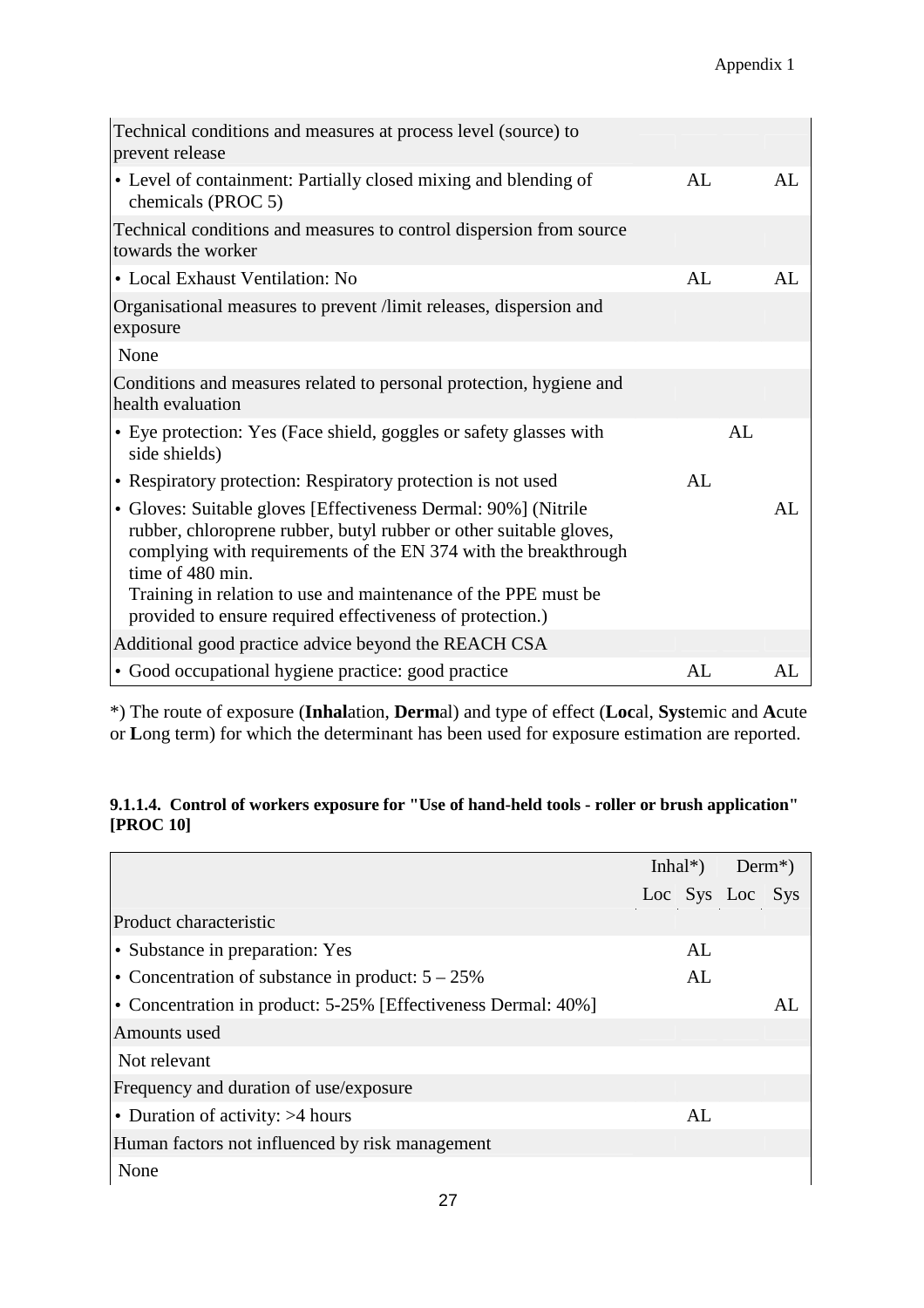| Other given operational conditions affecting workers exposure                                                                                                                                                                                                                                                                                              |    |              |
|------------------------------------------------------------------------------------------------------------------------------------------------------------------------------------------------------------------------------------------------------------------------------------------------------------------------------------------------------------|----|--------------|
| • Temperature of the process: room temperature                                                                                                                                                                                                                                                                                                             | AL | AL           |
| • Ventilation conditions at workplace: Good general ventilation (e.<br>g. 5 air exchanges per hour)                                                                                                                                                                                                                                                        | AL | AL           |
| • Place of use: Indoors<br>Indoor exposure estimation, as more conservative, has been used<br>for calculation. Substance can also be used outdoor.                                                                                                                                                                                                         | AL |              |
| • Surface of skin exposed: Two hands (960 cm <sup>2</sup> )                                                                                                                                                                                                                                                                                                |    | AL           |
| Technical conditions and measures at process level (source) to<br>prevent release                                                                                                                                                                                                                                                                          |    |              |
| • Level of containment: Open manual pouring, brushing, rolling onto<br>surface of article (PROC 10)                                                                                                                                                                                                                                                        | AL | AL           |
| Technical conditions and measures to control dispersion from source<br>towards the worker                                                                                                                                                                                                                                                                  |    |              |
| • Local Exhaust Ventilation: No                                                                                                                                                                                                                                                                                                                            | AL | AL           |
| Organisational measures to prevent /limit releases, dispersion and<br>exposure                                                                                                                                                                                                                                                                             |    |              |
| None                                                                                                                                                                                                                                                                                                                                                       |    |              |
| Conditions and measures related to personal protection, hygiene and<br>health evaluation                                                                                                                                                                                                                                                                   |    |              |
| • Eye protection: Yes (Face shield, goggles or safety glasses with<br>side shields)                                                                                                                                                                                                                                                                        |    | $\mathbf{A}$ |
| • Respiratory protection: Respiratory protection is not used                                                                                                                                                                                                                                                                                               | AL |              |
| • Gloves: Suitable gloves [Effectiveness Dermal: 90%] (Nitrile<br>rubber, chloroprene rubber, butyl rubber or other suitable gloves,<br>complying with requirements of the EN 374 with the breakthrough<br>time of 480 min.<br>Training in relation to use and maintenance of the PPE must be<br>provided to ensure required effectiveness of protection.) |    | AL           |
| Additional good practice advice beyond the REACH CSA                                                                                                                                                                                                                                                                                                       |    |              |
| • Good occupational hygiene practice: good practice                                                                                                                                                                                                                                                                                                        | AL | AL           |
| • Tool design: Use tools with long handles                                                                                                                                                                                                                                                                                                                 | AL | AL           |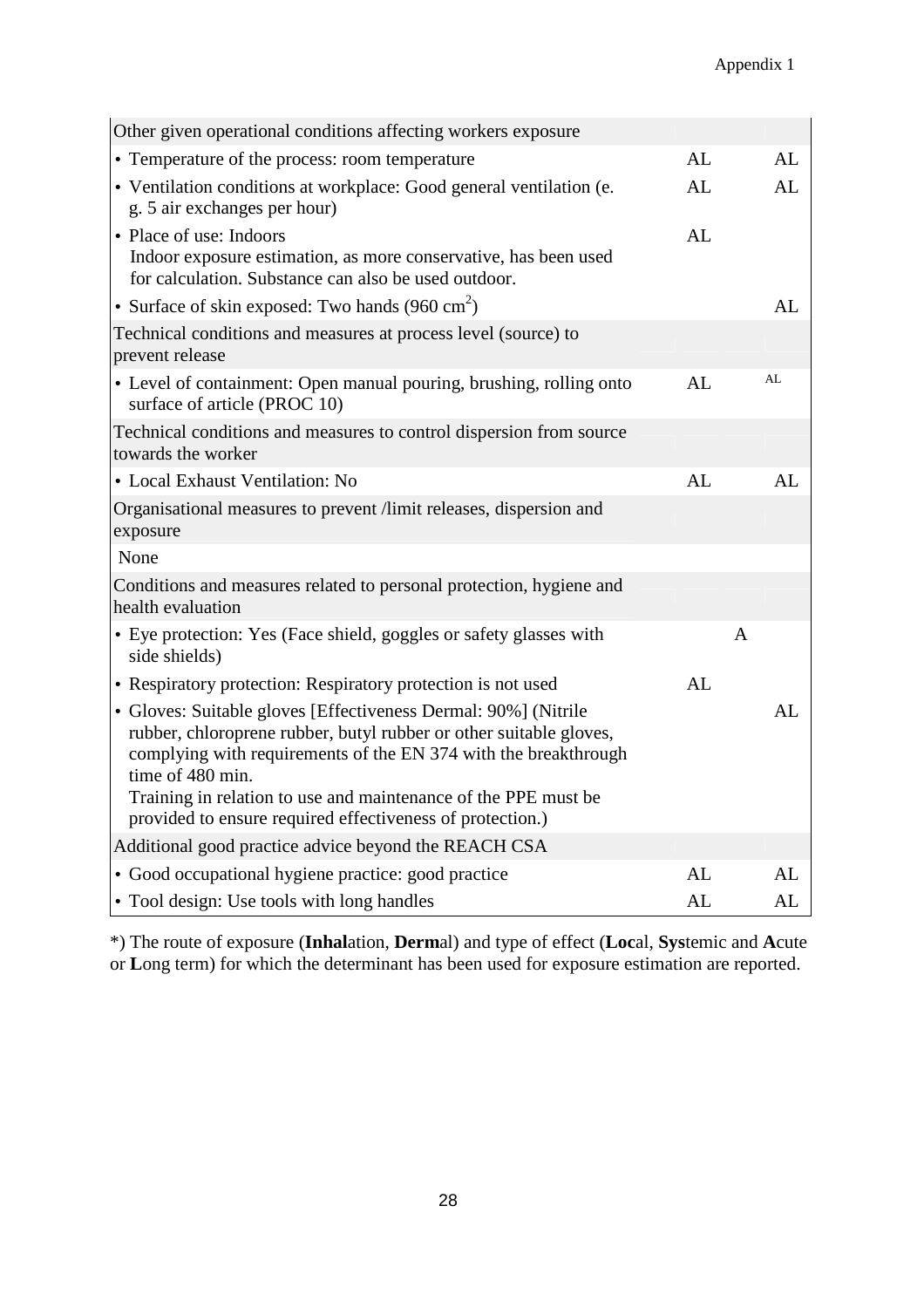|                                                                                                                                                                                                         | Inhal <sup>*</sup> ) |                 | $Derm^*)$ |
|---------------------------------------------------------------------------------------------------------------------------------------------------------------------------------------------------------|----------------------|-----------------|-----------|
|                                                                                                                                                                                                         |                      | Loc Sys Loc Sys |           |
| Product characteristic                                                                                                                                                                                  |                      |                 |           |
| • Substance in preparation: Yes                                                                                                                                                                         | AL                   |                 |           |
| • Concentration of substance in product: $5 - 25\%$                                                                                                                                                     | AL                   |                 |           |
| • Concentration in product: 5-25% [Effectiveness Dermal: 40%]                                                                                                                                           |                      |                 | AL        |
| Amounts used                                                                                                                                                                                            |                      |                 |           |
| Not relevant                                                                                                                                                                                            |                      |                 |           |
| Frequency and duration of use/exposure                                                                                                                                                                  |                      |                 |           |
| • Duration of activity: 1 - 4 hours                                                                                                                                                                     | AL                   |                 |           |
| Human factors not influenced by risk management                                                                                                                                                         |                      |                 |           |
| None                                                                                                                                                                                                    |                      |                 |           |
| Other given operational conditions affecting workers exposure                                                                                                                                           |                      |                 |           |
| • Temperature of the process: room temperature                                                                                                                                                          | AL                   |                 | AL        |
| • Ventilation conditions at workplace: Good general ventilation (e.<br>g. 5 air exchanges per hour)                                                                                                     | AL                   |                 | AL        |
| • Place of use: Indoors<br>Indoor exposure estimation, as more conservative, has been used<br>for calculation. Substance can also be used outdoor.                                                      | AL                   |                 |           |
| • Surface of skin exposed: Two hands and upper wrists $(1500 \text{ cm}^2)$                                                                                                                             |                      |                 | AL        |
| Technical conditions and measures at process level (source) to<br>prevent release                                                                                                                       |                      |                 |           |
| • Level of containment: Spraying and similar techniques (manual)<br>without particular barriers (PROC 11)                                                                                               | AL                   |                 |           |
| Technical conditions and measures to control dispersion from source<br>towards the worker                                                                                                               |                      |                 |           |
| • Local Exhaust Ventilation: No                                                                                                                                                                         | AL                   |                 | AL.       |
| Organisational measures to prevent /limit releases, dispersion and<br>exposure                                                                                                                          |                      |                 |           |
| None                                                                                                                                                                                                    |                      |                 |           |
| Conditions and measures related to personal protection, hygiene and<br>health evaluation                                                                                                                |                      |                 |           |
| • Eye protection: Yes (Face shield, goggles or safety glasses with<br>side shields)                                                                                                                     |                      | A               |           |
| • Respiratory protection: Respiratory protection capable offering a<br>90% reduction in inhaled concentrations of the substance                                                                         | AL                   |                 |           |
| • Gloves: Suitable gloves [Effectiveness Dermal: 90%] (Nitrile<br>rubber, chloroprene rubber, butyl rubber or other suitable gloves,<br>complying with requirements of the EN 374 with the breakthrough |                      |                 | AL        |

## **9.1.1.5. Control of workers exposure for "Use of product in a spray form" [PROC 11]**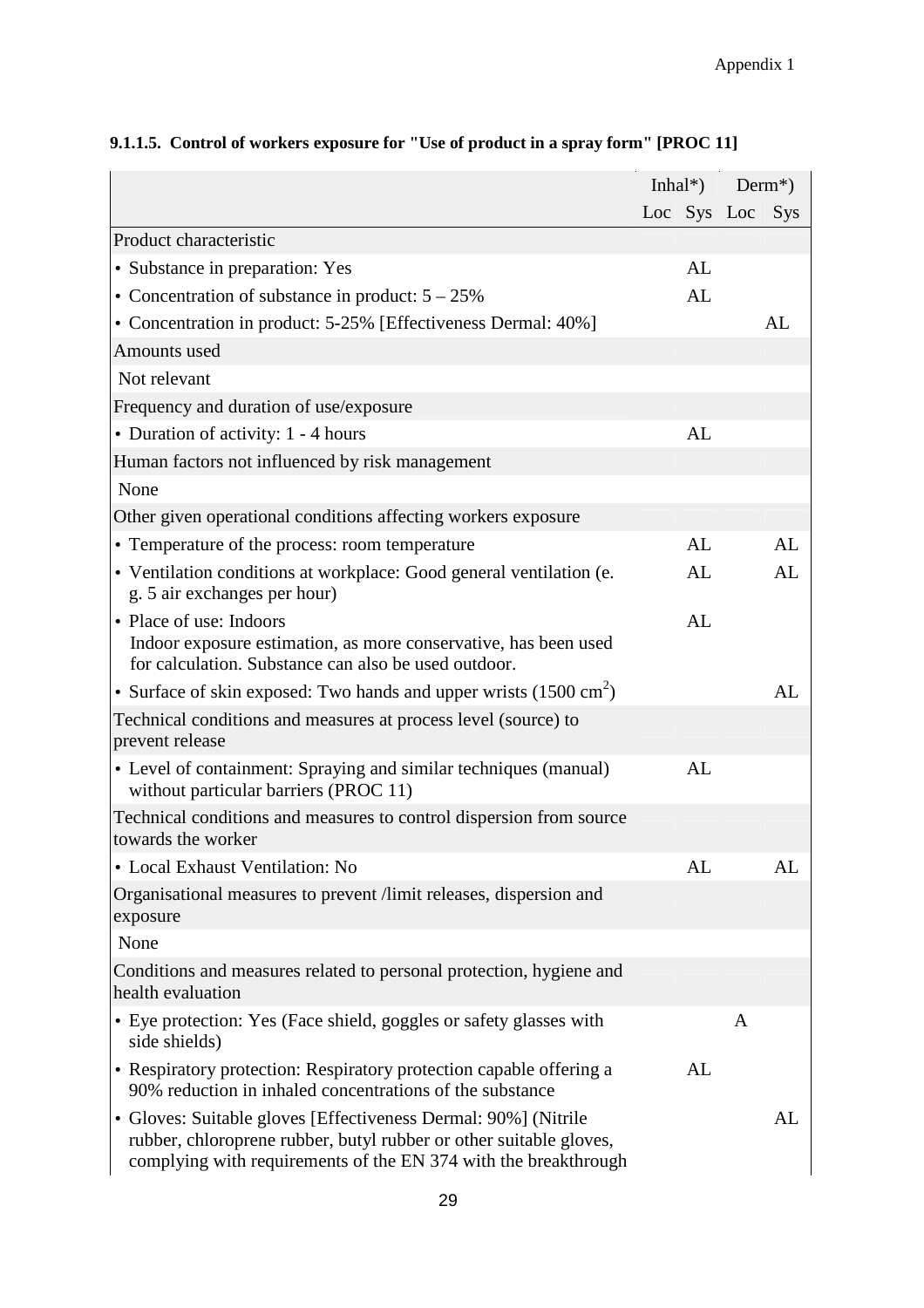| time of 480 min. Gauntlet type is required.<br>Training in relation to use and maintenance of the PPE must be<br>provided to ensure required effectiveness of protection.) |     |  |
|----------------------------------------------------------------------------------------------------------------------------------------------------------------------------|-----|--|
| Additional good practice advice beyond the REACH CSA                                                                                                                       |     |  |
| • Good occupational hygiene practice: good practice                                                                                                                        | AL. |  |

#### **9.1.2. Exposure estimation for Professional use of floor-coating substance**

**9.1.2.1. Exposure estimation for the environment (Wide dispersive outdoor/indoor use of substance in coatings, release intended [ERC 8d])** 

#### **9.1.2.1.1. Environmental releases**

**Table 8. Summary of the local releases to the environment** 

| <b>Compartme</b><br>nt | <b>Release factor</b><br>estimation<br>method | <b>Explanation / Justification</b>                       |
|------------------------|-----------------------------------------------|----------------------------------------------------------|
| Water                  | <b>ERC</b>                                    | Release factor after on site risk management $(\%): 100$ |
|                        | (ERC 8d)                                      | Local release rate (kg/day): 9.9                         |
| Air                    | <b>ERC</b>                                    | Release factor after on site risk management (%): 100    |
|                        | (ERC 8d)                                      |                                                          |
| <b>Soil</b>            | <b>ERC</b>                                    | Release factor after on site risk management $(\%): 20$  |
|                        | (ERC 8d)                                      |                                                          |

**Summed releases from all life cycle stages:** see section 9.0.3.

#### **9.1.2.1.2. Environmental exposure**

**Table 9. Summary of exposure concentrations** 

| Protection<br>target                       | <b>Exposure concentration</b>                                                        | <b>Explanation / Justification</b> |
|--------------------------------------------|--------------------------------------------------------------------------------------|------------------------------------|
| <b>Water:</b> Fresh<br>Water (Pelagic)     | <b>Local PEC:</b> $0.07 \text{ mg/L}$<br><b>Local concentration:</b><br>$0.062$ mg/L |                                    |
| <b>Water:</b> Fresh<br>Water (Sediment) dw | <b>Local PEC:</b> $0.361$ mg/kg                                                      |                                    |
| <b>Water:</b> Marine<br>Water (Pelagic)    | Local PEC: 0.007 mg/L<br><b>Local concentration:</b><br>$0.006$ mg/L                 |                                    |
| <b>Water:</b> Marine                       | <b>Local PEC:</b> $0.036$ mg/kg                                                      |                                    |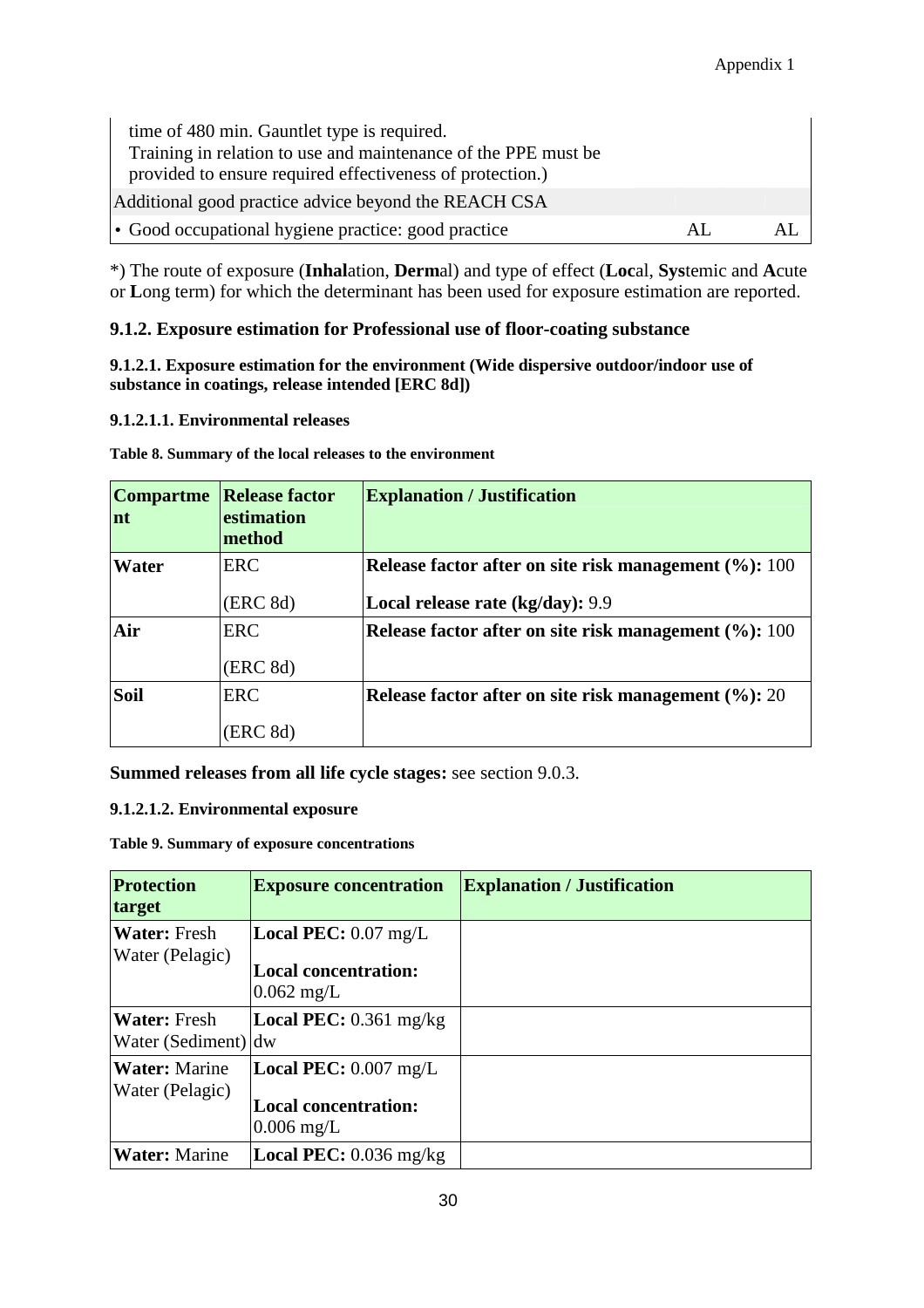| <b>Protection</b><br>target                                  | <b>Exposure concentration</b>                                                                             | <b>Explanation / Justification</b> |
|--------------------------------------------------------------|-----------------------------------------------------------------------------------------------------------|------------------------------------|
| Water (Sediment) dw                                          |                                                                                                           |                                    |
| <b>Water:</b> Sewage<br><b>Treatment Plant</b><br>(Effluent) | <b>Local PEC:</b> $0.625$ mg/L                                                                            |                                    |
| Air                                                          | <b>Local PEC: 9.59E-5</b><br>mg/m <sup>3</sup><br><b>Local concentration:</b><br>4.5E-7 mg/m <sup>3</sup> |                                    |
| Soil                                                         | <b>Soil:</b> Agricultural Local PEC: 0.023 mg/kg<br>dw<br><b>Local concentration: 0.02</b><br>$mg/kg$ dw  |                                    |

#### **For regional PECs see section 9.0.3.2.**

#### **9.1.2.1.3. Indirect exposure of humans via the environment**

#### Exposure via inhalation

The exposure concentrations in air are reported in the Table "Summary of exposure concentrations" of the preceding section 9. x.2.1.2 "Environmental exposure".

Exposure via food consumption: Total daily intake for humans

#### **Table 10. Summary of estimated daily human doses and concentrations in food**

| <b>Type of food</b> | Daily human dose through intake                                  |                                              | <b>Explanation</b> /<br><b>Justification</b> |
|---------------------|------------------------------------------------------------------|----------------------------------------------|----------------------------------------------|
|                     | Total estimated daily intake for humans:<br>$0.002$ mg/kg bw/day |                                              |                                              |
|                     | Estimated daily dose<br>through intake from<br>local exposure    | Concentration in food<br>from local exposure |                                              |
| Drinking water      | $0.002$ mg/kg bw/day                                             | $0.07 \text{ mg/L}$                          |                                              |
| Fish                | $1.57E-4$ mg/kg bw/day                                           | $0.096$ mg/kg                                |                                              |
| Leaf crops          | $1.42E-4$ mg/kg bw/day                                           | $0.008$ mg/kg                                |                                              |
| Root crops          | $1.13E-4$ mg/kg bw/day                                           | $0.02$ mg/kg                                 |                                              |
| Meat                | 1.49E-8 mg/kg bw/day                                             | $3.47E-6$ mg/kg                              |                                              |
| Milk                | $2.78E-7$ mg/kg bw/day                                           | $3.47E-5$ mg/kg                              |                                              |
|                     | Dose from regional exposure: see section<br>9.0.3.3              |                                              |                                              |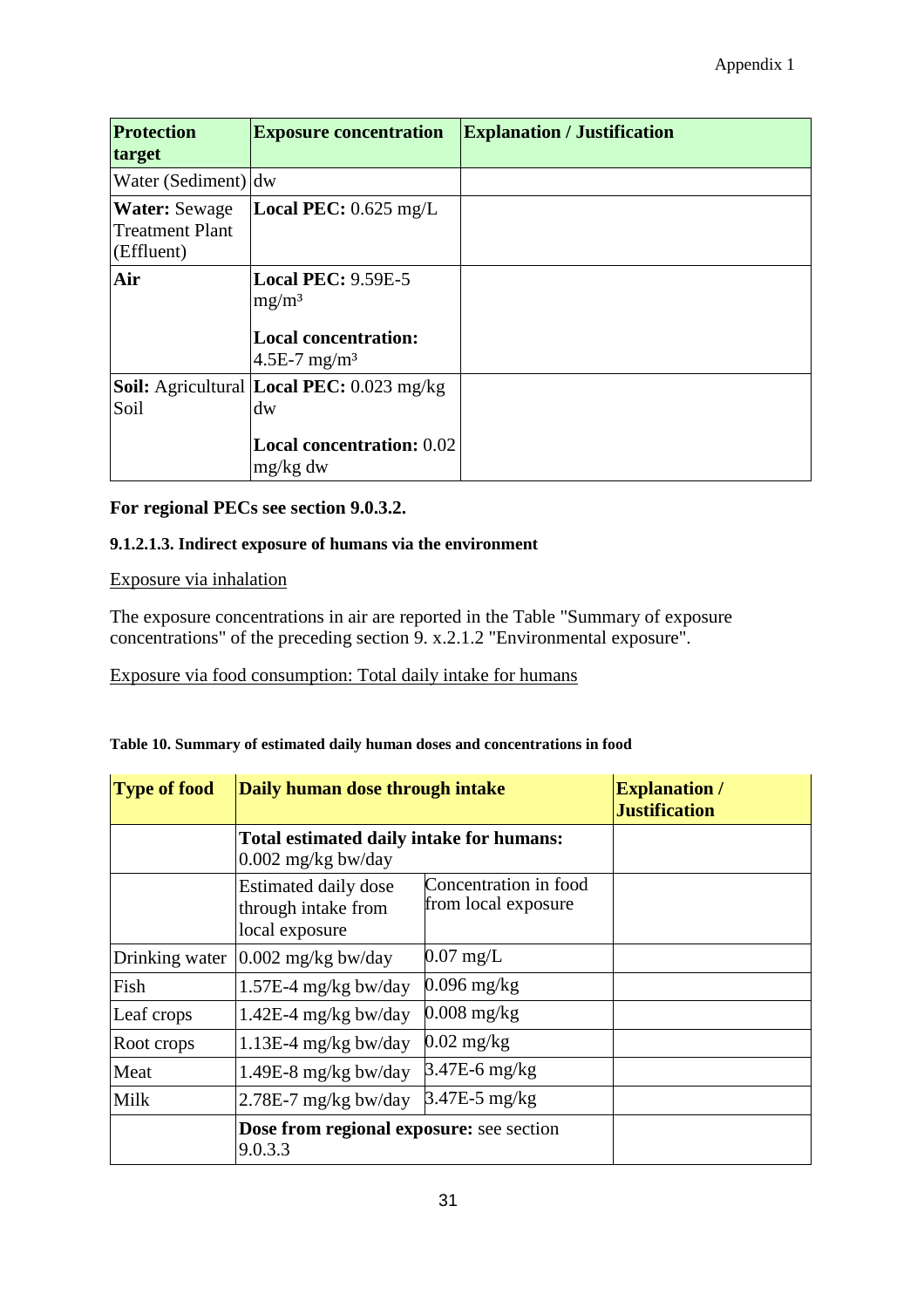#### **9.1.2.2. Exposure estimation for Worker for Diluting of the concentrated product - transfer for mixing [PROC 8a]**

**Table 11. Summary of exposure concentrations for contributing scenario: Diluting of the concentrated product - transfer for mixing** 

| <b>Route of</b><br>exposure<br>and type of<br>effects | <b>Exposure</b><br>concentrati<br>on | Method / name of<br>exposure assessment                                                                                                           | <b>Explanation / Justification</b>                                                                                                  |
|-------------------------------------------------------|--------------------------------------|---------------------------------------------------------------------------------------------------------------------------------------------------|-------------------------------------------------------------------------------------------------------------------------------------|
| <b>Inhalation:</b><br>Acute,<br>Systemic              |                                      | 225.2 mg/m <sup>3</sup>   Method: External<br>exposure estimation tool<br>Name: ECETOC TRA<br>extended – extrapolation<br>from long-term exposure | <b>Representativity and reliability:</b><br>Based on the full shift, long-term<br>exposure value. Assessment factor 2<br>was used*. |
| <b>Inhalation:</b><br>Long term,<br>Systemic          |                                      | 22.53 mg/m <sup>3</sup> Method: Extended TRA<br>workers<br><b>Name:</b> Long term<br>systemic exposure                                            |                                                                                                                                     |
| <b>Dermal:</b><br>Acute, Local available              | <b>Not</b>                           | Method: Conditions of<br>use (OC/RMM)<br>Name: Qualitative<br>assessment-eye<br>exposure                                                          |                                                                                                                                     |
| <b>Dermal:</b><br>Acute,<br>Systemic                  | $1.371$ mg/kg<br>bw/day              | <b>Method: External</b><br>exposure estimation tool<br>Name: ECETOC TRA<br>extended – extrapolation<br>from long-term exposure                    | <b>Representativity and reliability:</b><br>Based on the long-term exposure<br>value.                                               |
| <b>Dermal:</b><br>Long term,<br>Systemic              | $1.371$ mg/kg<br>bw/day              | Method: Extended TRA<br>workers<br>Name: Long term<br>systemic exposure                                                                           |                                                                                                                                     |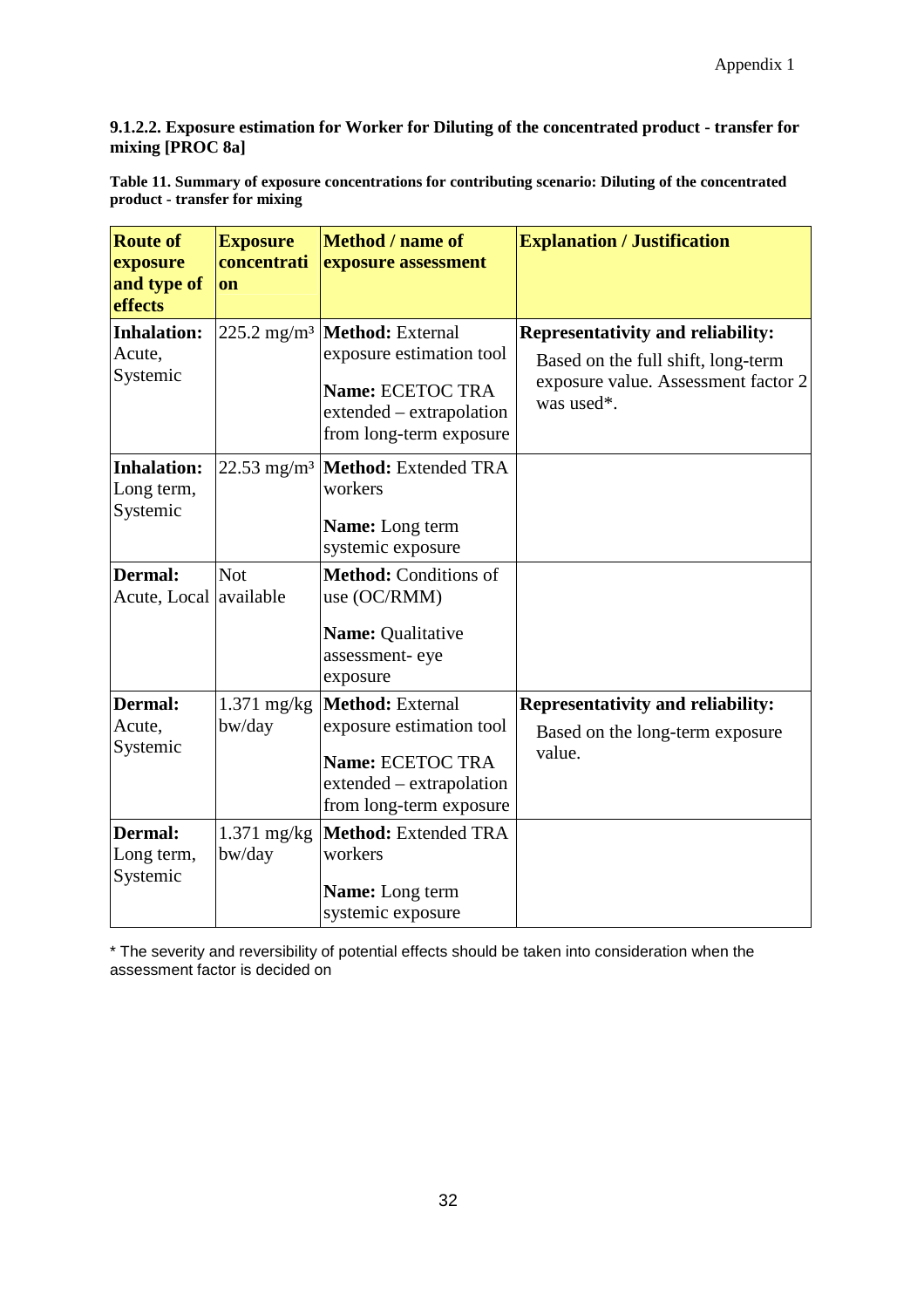#### **9.1.2.3. Exposure estimation for Worker for Mixing of the substance into ready-to-use product [PROC 5]**

**Table 12. Summary of exposure concentrations for contributing scenario: Mixing of the substance into ready-to-use product** 

| <b>Route of</b><br>exposure<br>and type of<br>effects | <b>Exposure</b><br>concentrati<br>on | Method / name of<br>exposure assessment                                                                                 | <b>Explanation / Justification</b>                                                                                      |
|-------------------------------------------------------|--------------------------------------|-------------------------------------------------------------------------------------------------------------------------|-------------------------------------------------------------------------------------------------------------------------|
| <b>Inhalation:</b><br>Acute,<br>Systemic              | 54.08 mg/m <sup>3</sup>              | Method: External<br>exposure estimation tool<br>Name: ECETOC TRA<br>extended - extrapolation<br>from long-term exposure | <b>Representativity and reliability:</b><br>Based on the long-term exposure<br>value. Assessment factor 2 was<br>used*. |
| <b>Inhalation:</b><br>Long term,<br>Systemic          | $27.04$ mg/m <sup>3</sup>            | Method: Extended TRA<br>workers<br>Name: Long term<br>systemic exposure                                                 |                                                                                                                         |
| <b>Dermal:</b><br>Acute, Local available              | <b>Not</b>                           | Method: Conditions of<br>use (OC/RMM)<br>Name: Qualitative<br>assessment-eye<br>exposure                                |                                                                                                                         |
| <b>Dermal:</b><br>Acute,<br>Systemic                  | $0.823$ mg/kg<br>bw/day              | Method: External<br>exposure estimation tool<br>Name: ECETOC TRA<br>extended – extrapolation<br>from long-term exposure | <b>Representativity and reliability:</b><br>Based on the long-term exposure<br>value.                                   |
| Dermal:<br>Long term,<br>Systemic                     | $0.823$ mg/kg<br>bw/day              | <b>Method: Extended TRA</b><br>workers<br>Name: Long term<br>systemic exposure                                          |                                                                                                                         |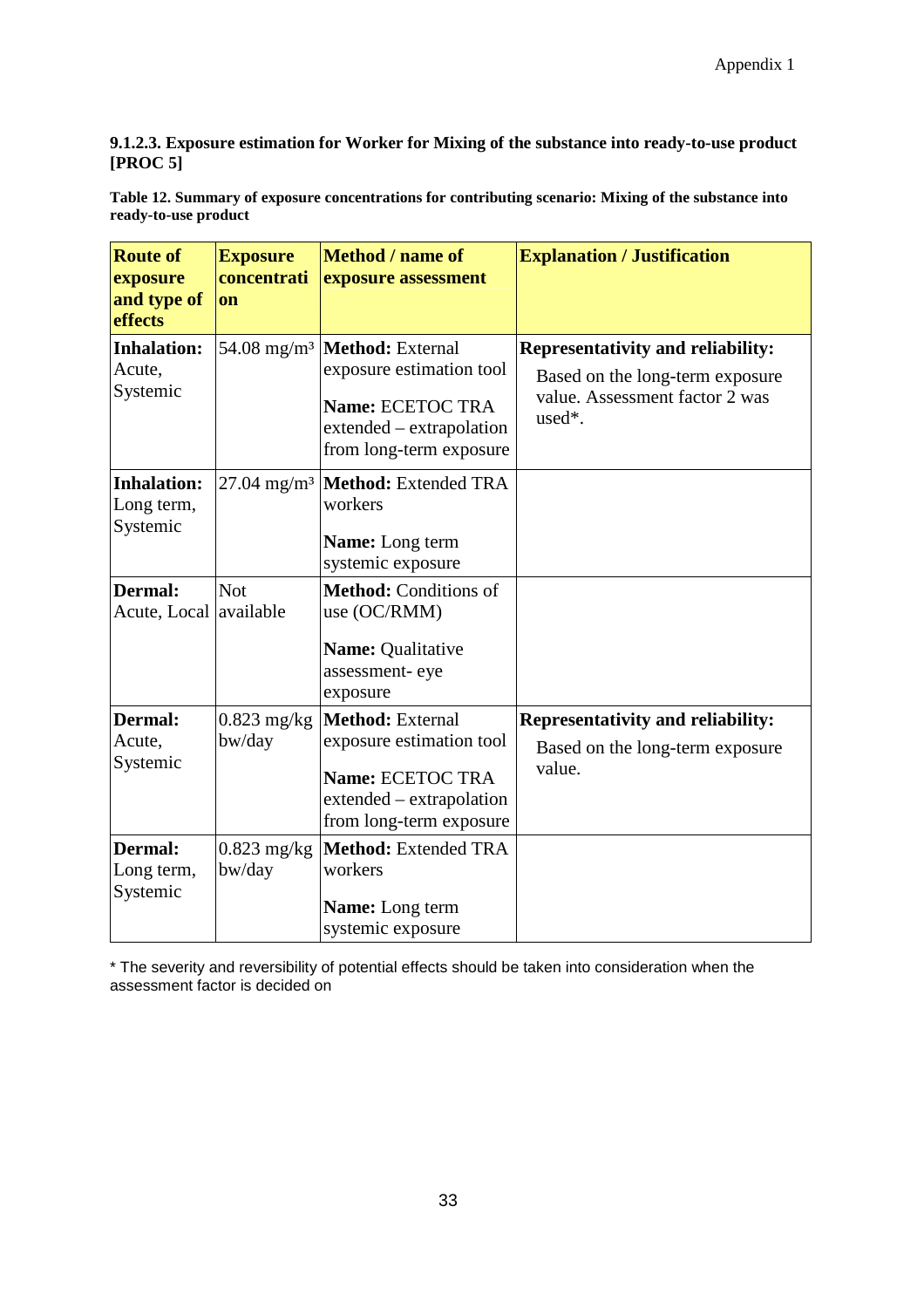#### **9.1.2.4. Exposure estimation for Worker for Use of hand-held tools - roller or brush application [PROC 10]**

**Table 13. Summary of exposure concentrations for contributing scenario: Use of hand-held tools - roller or brush application** 

| <b>Route of</b><br>exposure<br>and type of<br>effects | <b>Exposure</b><br>concentrati<br>on | Method / name of<br>exposure assessment                                                                                                                   | <b>Explanation / Justification</b>                                                                                      |
|-------------------------------------------------------|--------------------------------------|-----------------------------------------------------------------------------------------------------------------------------------------------------------|-------------------------------------------------------------------------------------------------------------------------|
| <b>Inhalation:</b><br>Acute,<br>Systemic              |                                      | 135.2 mg/m <sup>3</sup>   <b>Method</b> : External<br>exposure estimation tool<br>Name: ECETOC TRA<br>extended – extrapolation<br>from long-term exposure | <b>Representativity and reliability:</b><br>Based on the long-term exposure<br>value. Assessment factor 2 was<br>used*. |
| <b>Inhalation:</b><br>Long term,<br>Systemic          |                                      | 67.59 mg/m <sup>3</sup>   Method: Extended TRA<br>workers<br>Name: Long term<br>systemic exposure                                                         |                                                                                                                         |
| <b>Dermal:</b><br>Acute, Local available              | <b>Not</b>                           | Method: Conditions of<br>use (OC/RMM)<br>Name: Qualitative<br>assessment-eye<br>exposure                                                                  |                                                                                                                         |
| <b>Dermal:</b><br>Acute,<br>Systemic                  | $1.646$ mg/kg<br>bw/day              | <b>Method:</b> External<br>exposure estimation tool<br>Name: ECETOC TRA<br>extended – extrapolation<br>from long-term exposure                            | <b>Representativity and reliability:</b><br>Based on the long-term exposure<br>value.                                   |
| <b>Dermal:</b><br>Long term,<br>Systemic              | $1.646$ mg/kg<br>bw/day              | <b>Method: Extended TRA</b><br>workers<br><b>Name:</b> Long term<br>systemic exposure                                                                     |                                                                                                                         |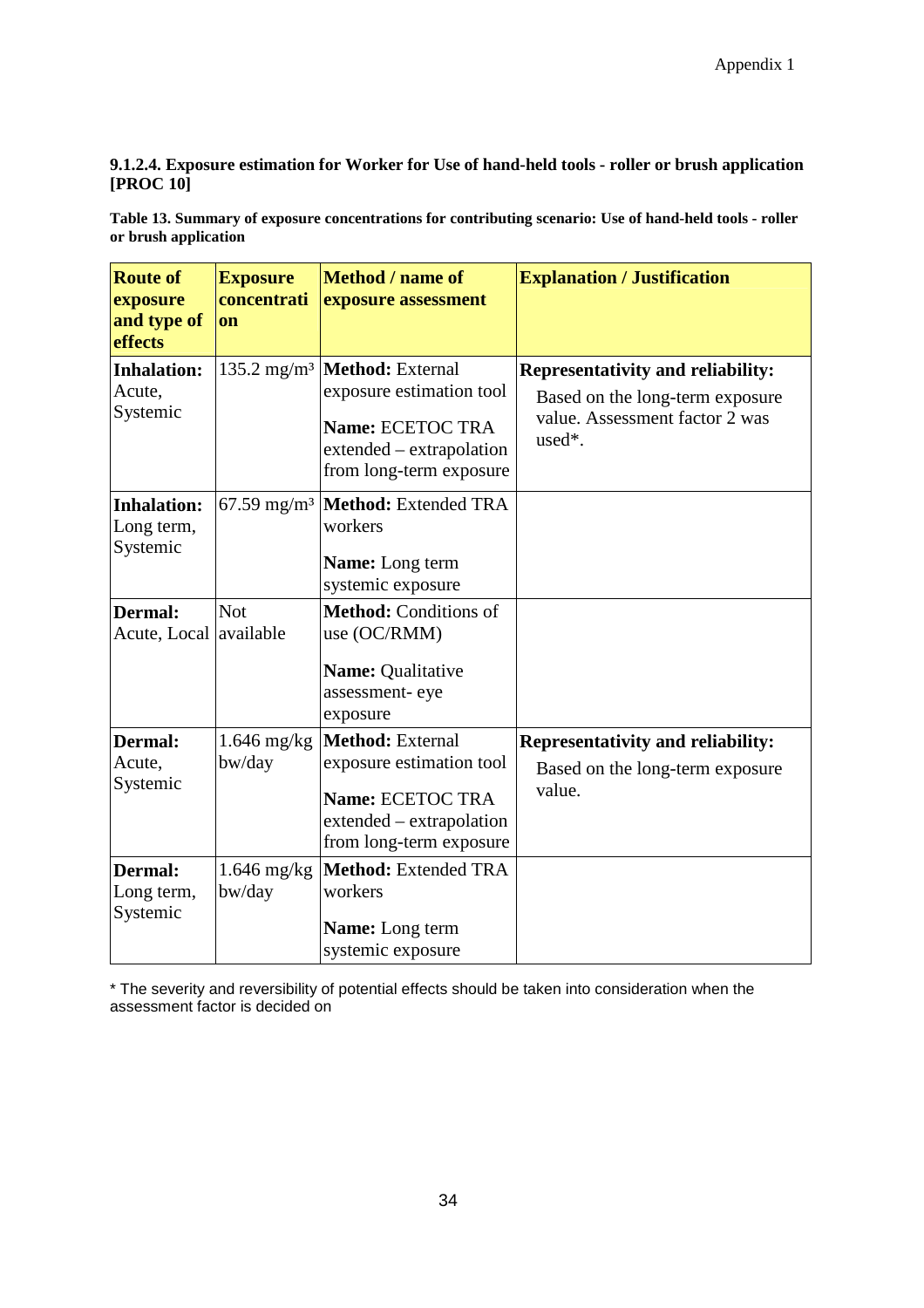#### **9.1.2.5. Exposure estimation for Worker for Use of product in a spray form [PROC 11]**

**Table 14. Summary of exposure concentrations for contributing scenario: Use of product in a spray form**

| <b>Route of</b><br>exposure<br>and type of<br>effects | <b>Exposure</b><br>concentrati<br>on | <b>Method</b> / name of<br>exposure assessment                                                                                                            | <b>Explanation / Justification</b>                                                                                                  |
|-------------------------------------------------------|--------------------------------------|-----------------------------------------------------------------------------------------------------------------------------------------------------------|-------------------------------------------------------------------------------------------------------------------------------------|
| <b>Inhalation:</b><br>Acute,<br>Systemic              |                                      | 54.08 mg/m <sup>3</sup>   <b>Method</b> : External<br>exposure estimation tool<br>Name: ECETOC TRA<br>extended – extrapolation<br>from long-term exposure | <b>Representativity and reliability:</b><br>Based on the full shift, long-term<br>exposure value. Assessment factor 2<br>was used*. |
| <b>Inhalation:</b><br>Long term,<br>Systemic          | $16.22 \text{ mg/m}^3$               | Method: Extended TRA<br>workers<br>Name: Long term<br>systemic exposure                                                                                   |                                                                                                                                     |
| <b>Dermal:</b><br>Acute, Local available              | <b>Not</b>                           | Method: Conditions of<br>use (OC/RMM)<br>Name: Qualitative<br>assessment-eye<br>exposure                                                                  |                                                                                                                                     |
| Dermal:<br>Acute,<br>Systemic                         | $6.429$ mg/kg<br>bw/day              | Method: External<br>exposure estimation tool<br>Name: ECETOC TRA<br>extended – extrapolation<br>from long-term exposure                                   | <b>Representativity and reliability:</b><br>Based on the long-term exposure<br>value.                                               |
| <b>Dermal:</b><br>Long term,<br>Systemic              | $6.429$ mg/kg<br>bw/day              | Method: Extended TRA<br>workers<br><b>Name:</b> Long term<br>systemic exposure                                                                            |                                                                                                                                     |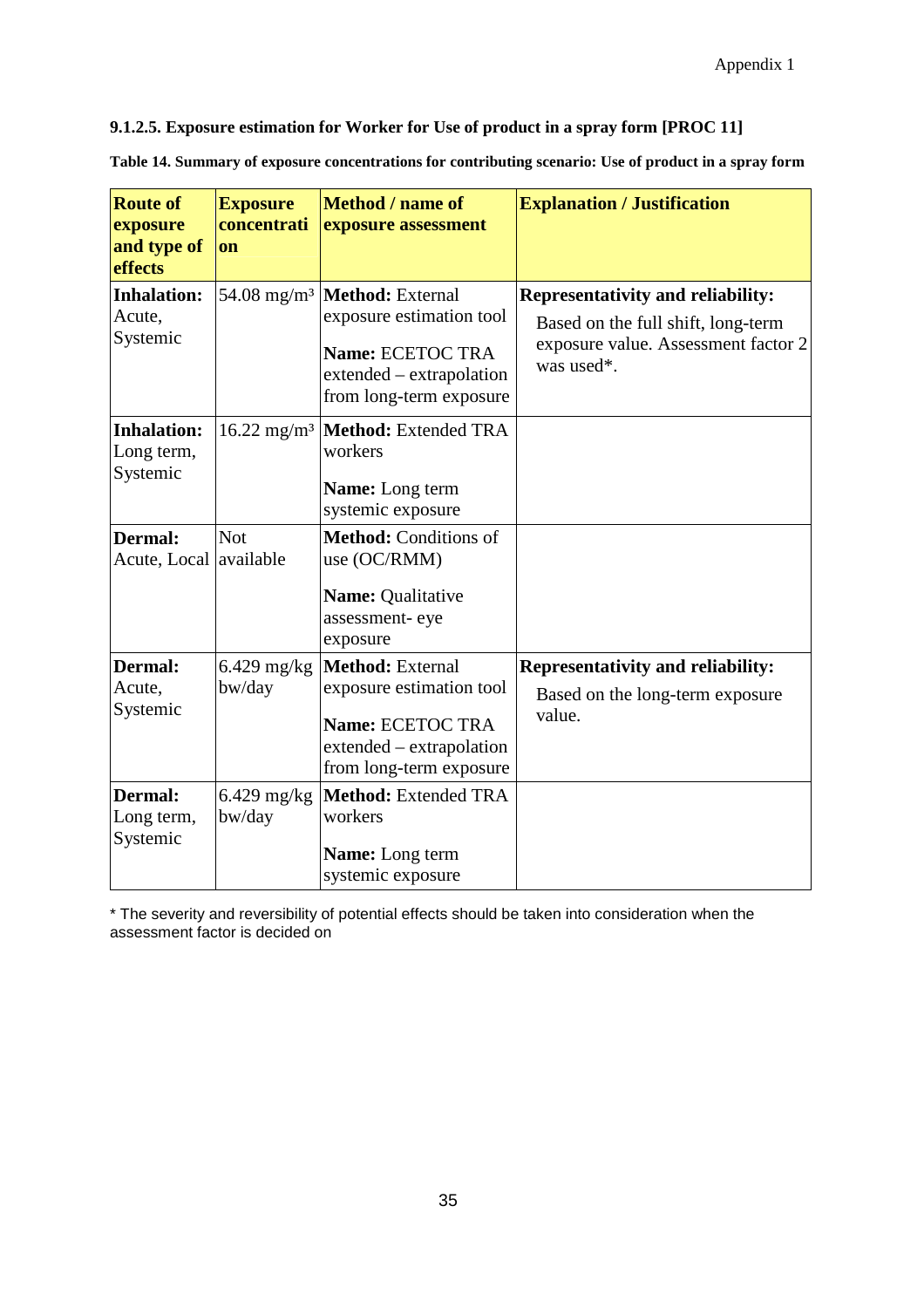# **10. RISK CHARACTERISATION**

See section 9.0.2 "Scope and type of exposure assessment" as to whether a risk characterisation is required for the different target groups and exposure pathways.

# **10.1. Professional use of floor-coating substance**

#### **10.1.1. Human health**

#### **10.1.1.1. Workers**

**Table 15. Risk characterisation: Control of workers exposure for "Diluting of the concentrated product transfer for mixing" [PROC 8a]** 

| <b>Route of exposure and type</b><br>of effects   | <b>Risk characterisation ratio</b>                                                                        | <b>Risk characterisation</b>                           |
|---------------------------------------------------|-----------------------------------------------------------------------------------------------------------|--------------------------------------------------------|
| <b>Inhalation:</b> Acute, Systemic                | $RCR = 0.5$                                                                                               |                                                        |
| <b>Inhalation:</b> Long term,<br>Systemic         | $RCR = 0.25$                                                                                              |                                                        |
|                                                   | <b>Summed RCR including</b><br>contribution of exposure via                                               |                                                        |
|                                                   | the environment (see section<br>$9. x. 2.1.3$ : 0.25                                                      |                                                        |
| Dermal: Acute, Local                              | <b>Qualitative risk</b>                                                                                   | <b>Prevention of</b>                                   |
|                                                   | characterisation                                                                                          | release/exposure:                                      |
|                                                   |                                                                                                           | Physical barrier to prevent<br>eye exposure and injury |
|                                                   |                                                                                                           | <b>Expected residual exposure:</b>                     |
|                                                   |                                                                                                           | Not relevant                                           |
|                                                   |                                                                                                           | <b>Conclusion on risk</b>                              |
|                                                   |                                                                                                           | characterisation:                                      |
|                                                   |                                                                                                           | Risk effectively controlled                            |
| <b>Dermal:</b> Acute, Systemic                    | $RCR = 0.029$                                                                                             |                                                        |
| <b>Dermal:</b> Long term, Systemic $ RCR = 0.144$ |                                                                                                           |                                                        |
| <b>Combined routes: Acute,</b><br>Systemic        | $RCR = 0.53$                                                                                              |                                                        |
| <b>Combined routes:</b> Long                      | $RCR = 0.395$                                                                                             |                                                        |
| term, Systemic                                    | Summed RCR including<br>contribution of exposure via<br>the environment (see section<br>9.x.2.1.3): 0.395 |                                                        |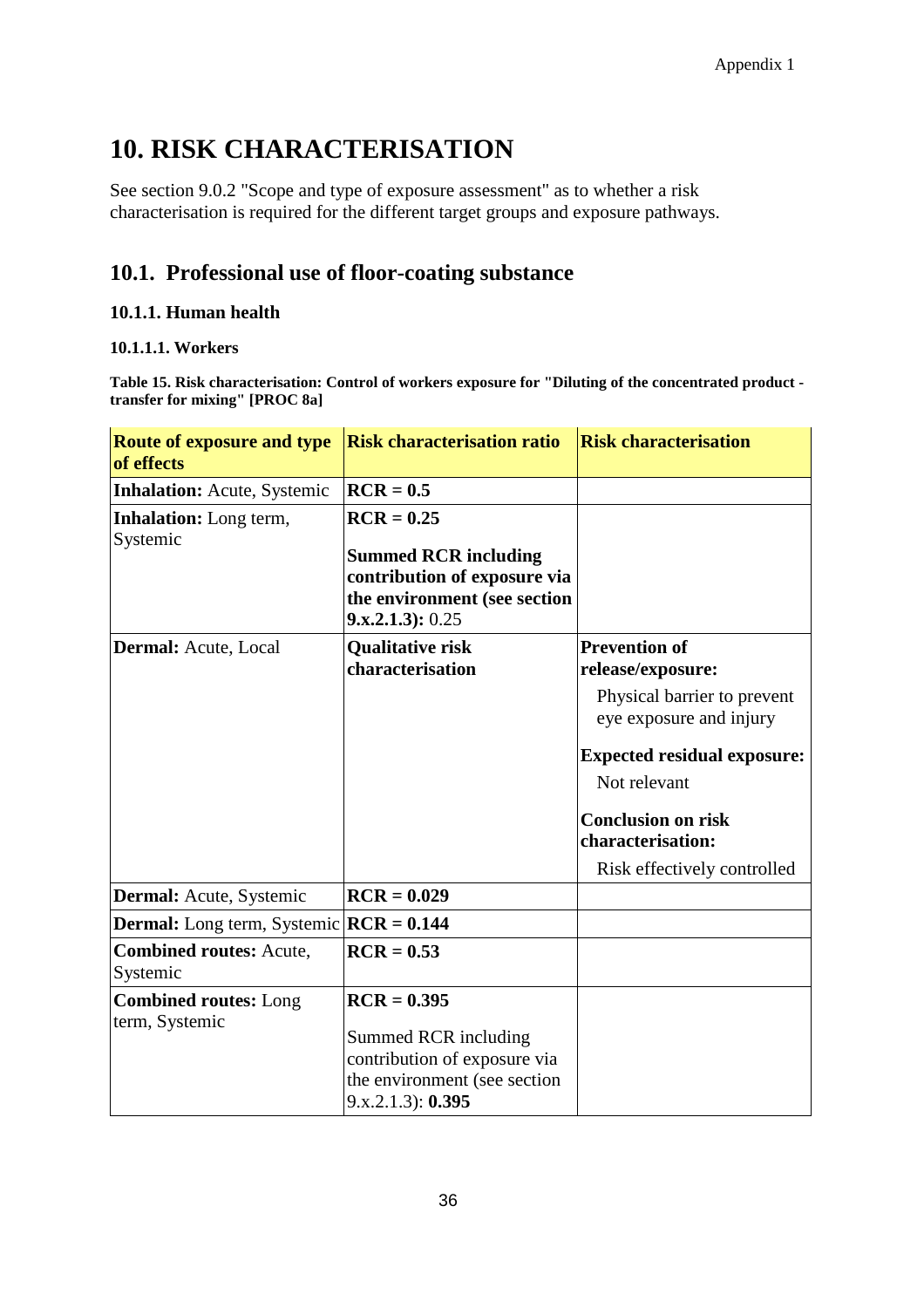| <b>Route of exposure and type</b><br>of effects  | <b>Risk characterisation ratio</b>                                                                                         | <b>Risk characterisation</b>                                                                                                                                                                                                               |
|--------------------------------------------------|----------------------------------------------------------------------------------------------------------------------------|--------------------------------------------------------------------------------------------------------------------------------------------------------------------------------------------------------------------------------------------|
| <b>Inhalation:</b> Acute, Systemic               | $RCR = 0.12$                                                                                                               |                                                                                                                                                                                                                                            |
| <b>Inhalation:</b> Long term,<br>Systemic        | $RCR = 0.3$<br>Summed RCR including<br>contribution of exposure via<br>the environment (see section<br>9.x.2.1.3): 0.3     |                                                                                                                                                                                                                                            |
| Dermal: Acute, Local                             | <b>Qualitative risk</b><br>characterisation                                                                                | <b>Prevention of</b><br>release/exposure:<br>Physical barrier to prevent<br>eye exposure and injury<br><b>Expected residual exposure:</b><br>Not relevant<br><b>Conclusion on risk</b><br>characterisation:<br>Risk effectively controlled |
| Dermal: Acute, Systemic                          | $RCR = 0.018$                                                                                                              |                                                                                                                                                                                                                                            |
| <b>Dermal:</b> Long term, Systemic $RCR = 0.087$ |                                                                                                                            |                                                                                                                                                                                                                                            |
| <b>Combined routes: Acute,</b><br>Systemic       | $RCR = 0.138$                                                                                                              |                                                                                                                                                                                                                                            |
| <b>Combined routes: Long</b><br>term, Systemic   | $RCR = 0.387$<br>Summed RCR including<br>contribution of exposure via<br>the environment (see section<br>9.x.2.1.3): 0.387 |                                                                                                                                                                                                                                            |

**Table 16. Risk characterisation: Control of workers exposure for "Mixing of the substance into ready-touse product" [PROC 5]** 

**Table 17. Risk characterisation: Control of workers exposure for "Use of hand-held tools - roller or brush application" [PROC 10]** 

| <b>Route of exposure and type</b><br>of effects | <b>Risk characterisation ratio</b>                                                                                                         | <b>Risk characterisation</b> |
|-------------------------------------------------|--------------------------------------------------------------------------------------------------------------------------------------------|------------------------------|
| <b>Inhalation:</b> Acute, Systemic              | $RCR = 0.3$                                                                                                                                |                              |
| <b>Inhalation:</b> Long term,<br>Systemic       | $\angle$ <b>RCR</b> = 0.751<br>Summed RCR including<br>contribution of exposure via<br>the environment (see section)<br>(9.x.2.1.3): 0.751 |                              |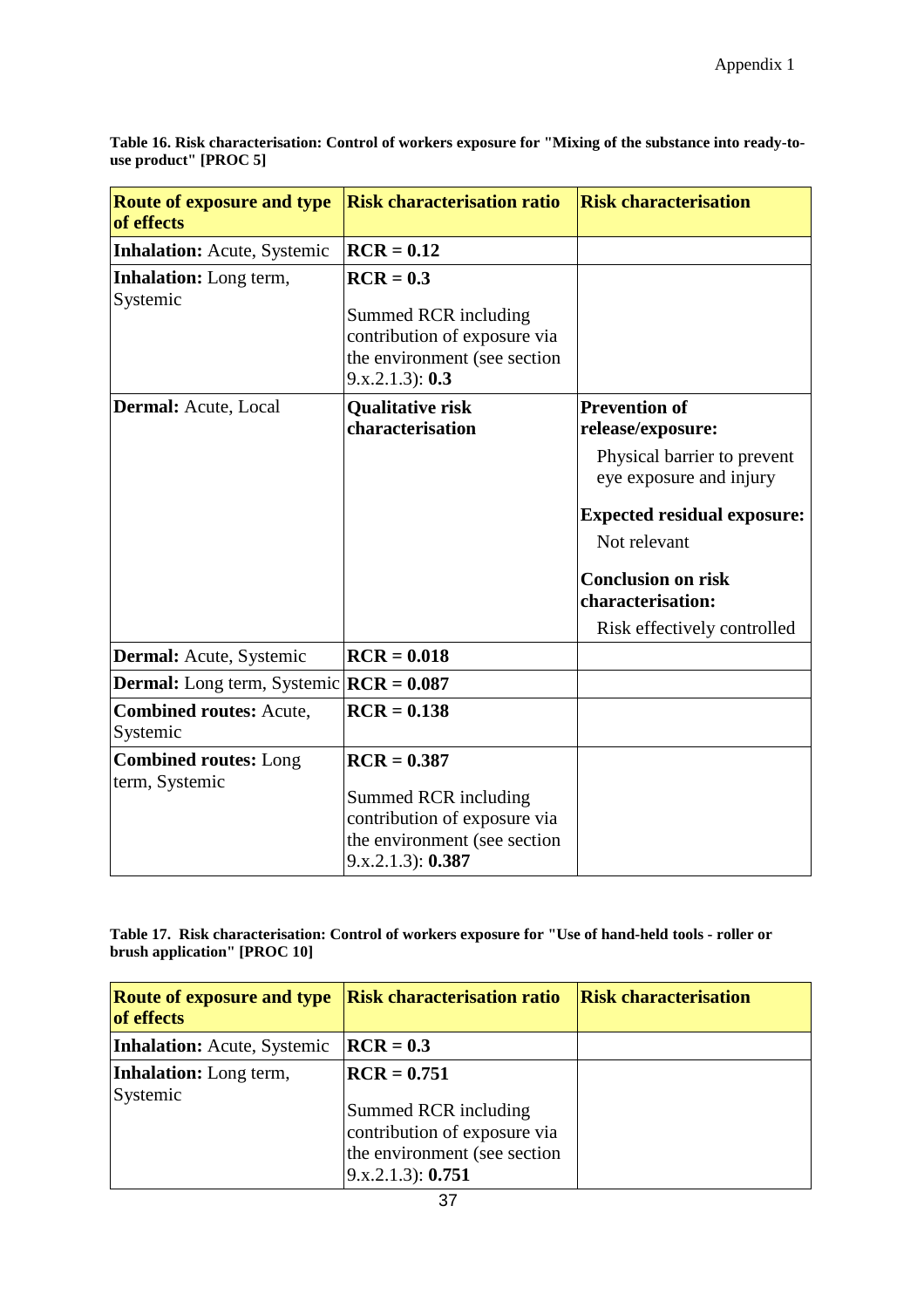| <b>Route of exposure and type</b><br>of effects  | <b>Risk characterisation ratio</b>                                                                                         | <b>Risk characterisation</b>                                                                                                                                                                                                               |
|--------------------------------------------------|----------------------------------------------------------------------------------------------------------------------------|--------------------------------------------------------------------------------------------------------------------------------------------------------------------------------------------------------------------------------------------|
| <b>Dermal:</b> Acute, Local                      | <b>Qualitative risk</b><br>characterisation                                                                                | <b>Prevention of</b><br>release/exposure:<br>Physical barrier to prevent<br>eye exposure and injury<br><b>Expected residual exposure:</b><br>Not relevant<br><b>Conclusion on risk</b><br>characterisation:<br>Risk effectively controlled |
| <b>Dermal:</b> Acute, Systemic                   | $RCR = 0.035$                                                                                                              |                                                                                                                                                                                                                                            |
| <b>Dermal:</b> Long term, Systemic $RCR = 0.173$ |                                                                                                                            |                                                                                                                                                                                                                                            |
| <b>Combined routes: Acute,</b><br>Systemic       | $\angle$ <b>RCR</b> = 0.335                                                                                                |                                                                                                                                                                                                                                            |
| <b>Combined routes:</b> Long<br>term, Systemic   | $RCR = 0.924$<br>Summed RCR including<br>contribution of exposure via<br>the environment (see section<br>9.x.2.1.3): 0.924 |                                                                                                                                                                                                                                            |

**Table 18. Risk characterisation: Control of workers exposure for "Use of product in a spray form" [PROC 11]** 

| <b>Route of exposure and type</b><br>of effects | <b>Risk characterisation ratio</b>                                                                                       | <b>Risk characterisation</b>                                                                                                                                                                                                               |  |
|-------------------------------------------------|--------------------------------------------------------------------------------------------------------------------------|--------------------------------------------------------------------------------------------------------------------------------------------------------------------------------------------------------------------------------------------|--|
| <b>Inhalation:</b> Acute, Systemic              | $RCR = 0.12$                                                                                                             |                                                                                                                                                                                                                                            |  |
| <b>Inhalation:</b> Long term,<br>Systemic       | $RCR = 0.18$<br>Summed RCR including<br>contribution of exposure via<br>the environment (see section<br>9.x.2.1.3): 0.18 |                                                                                                                                                                                                                                            |  |
| Dermal: Acute, Local                            | <b>Qualitative risk</b><br>characterisation                                                                              | <b>Prevention of</b><br>release/exposure:<br>Physical barrier to prevent<br>eye exposure and injury<br><b>Expected residual exposure:</b><br>Not relevant<br><b>Conclusion on risk</b><br>characterisation:<br>Risk effectively controlled |  |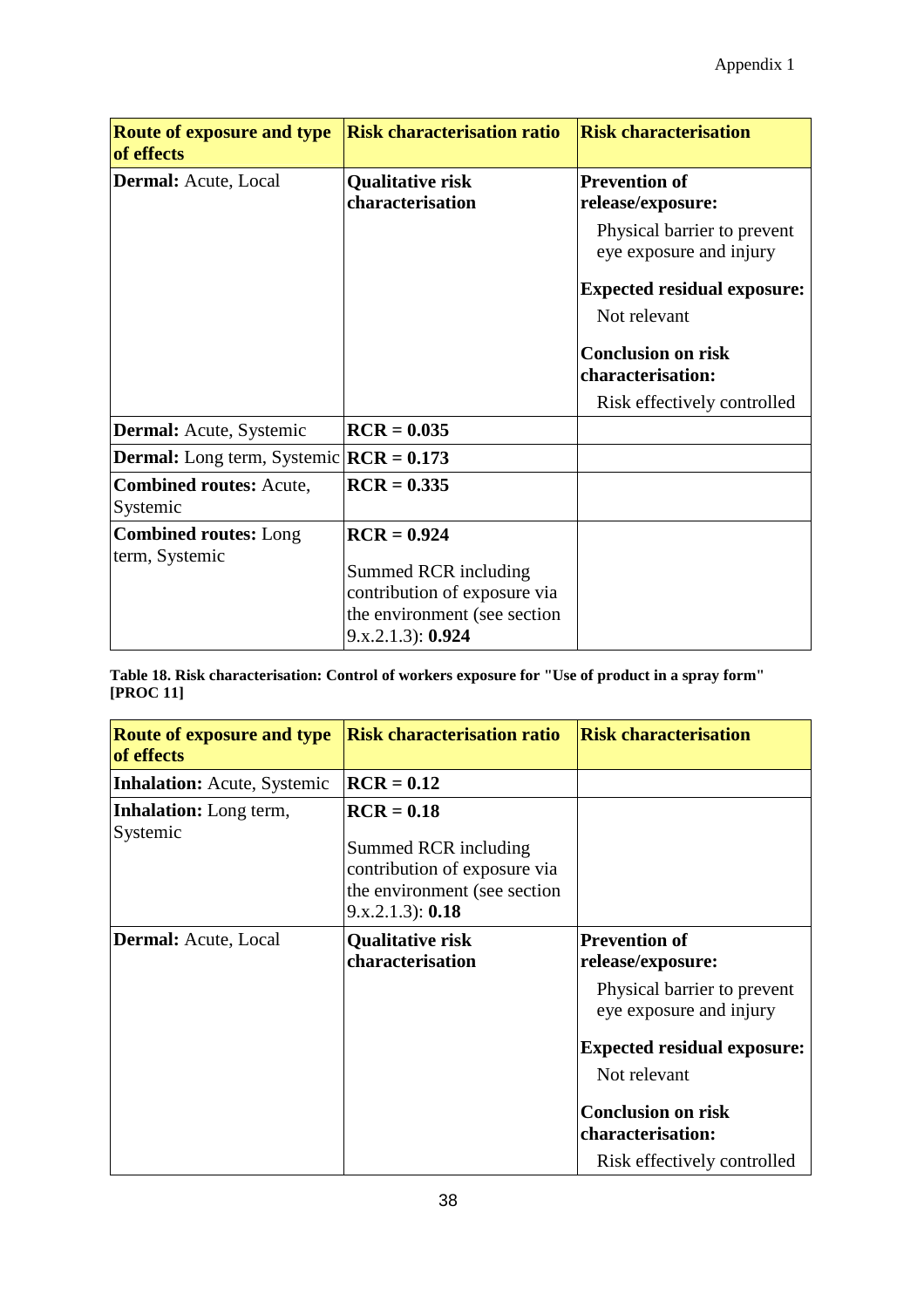| <b>Route of exposure and type</b><br>of effects  | <b>Risk characterisation ratio</b>                                                                                         | <b>Risk characterisation</b> |
|--------------------------------------------------|----------------------------------------------------------------------------------------------------------------------------|------------------------------|
| <b>Dermal:</b> Acute, Systemic                   | $RCR = 0.137$                                                                                                              |                              |
| <b>Dermal:</b> Long term, Systemic $RCR = 0.677$ |                                                                                                                            |                              |
| <b>Combined routes:</b> Acute,<br>Systemic       | $RCR = 0.257$                                                                                                              |                              |
| <b>Combined routes:</b> Long<br>term, Systemic   | $RCR = 0.857$<br>Summed RCR including<br>contribution of exposure via<br>the environment (see section<br>9.x.2.1.3): 0.857 |                              |

#### **10.1.1.2. Consumers**

This exposure scenario does not address consumers.

#### **10.1.1.3. Indirect exposure of humans via the environment**

#### **Table 19. Risk characterisation for humans exposed via the environment**

| <b>Route of exposure and type Risk characterisation ratio Risk characterisation</b><br><b>of</b> effects |                  |  |
|----------------------------------------------------------------------------------------------------------|------------------|--|
| <b>Inhalation:</b> Long term,<br>Systemic                                                                | $RCR = 1.182E-5$ |  |
| <b>Oral:</b> Long term, Systemic                                                                         | $RCR = 4.825E-4$ |  |

#### **10.1.2. Environment**

#### **10.1.2.1. Aquatic compartment (incl. sediment)**

**Table 20. Risk characterisation for the aquatic compartment (incl. sediment and secondary poisoning)** 

| <b>Protection target</b> | <b>Risk characterisation ratio</b> | <b>Risk characterisation</b> |
|--------------------------|------------------------------------|------------------------------|
| Fresh Water (Pelagic)    | $RCR = 0.07$                       |                              |
| Fresh Water (Sediment)   | $\vert \text{RCR} = 0.068$         |                              |
| Marine Water (Pelagic)   | $RCR = 0.07$                       |                              |
| Marine Water (Sediment)  | $\vert \text{RCR} = 0.068$         |                              |

#### **10.1.2.2. Terrestrial compartment**

**Table 21. Risk characterisation for the terrestrial compartment (incl. secondary poisoning)** 

| <b>Protection target</b> | <b>Risk characterisation ratio Risk characterisation</b> |  |
|--------------------------|----------------------------------------------------------|--|
| Agricultural Soil        | $RCR = 0.051$                                            |  |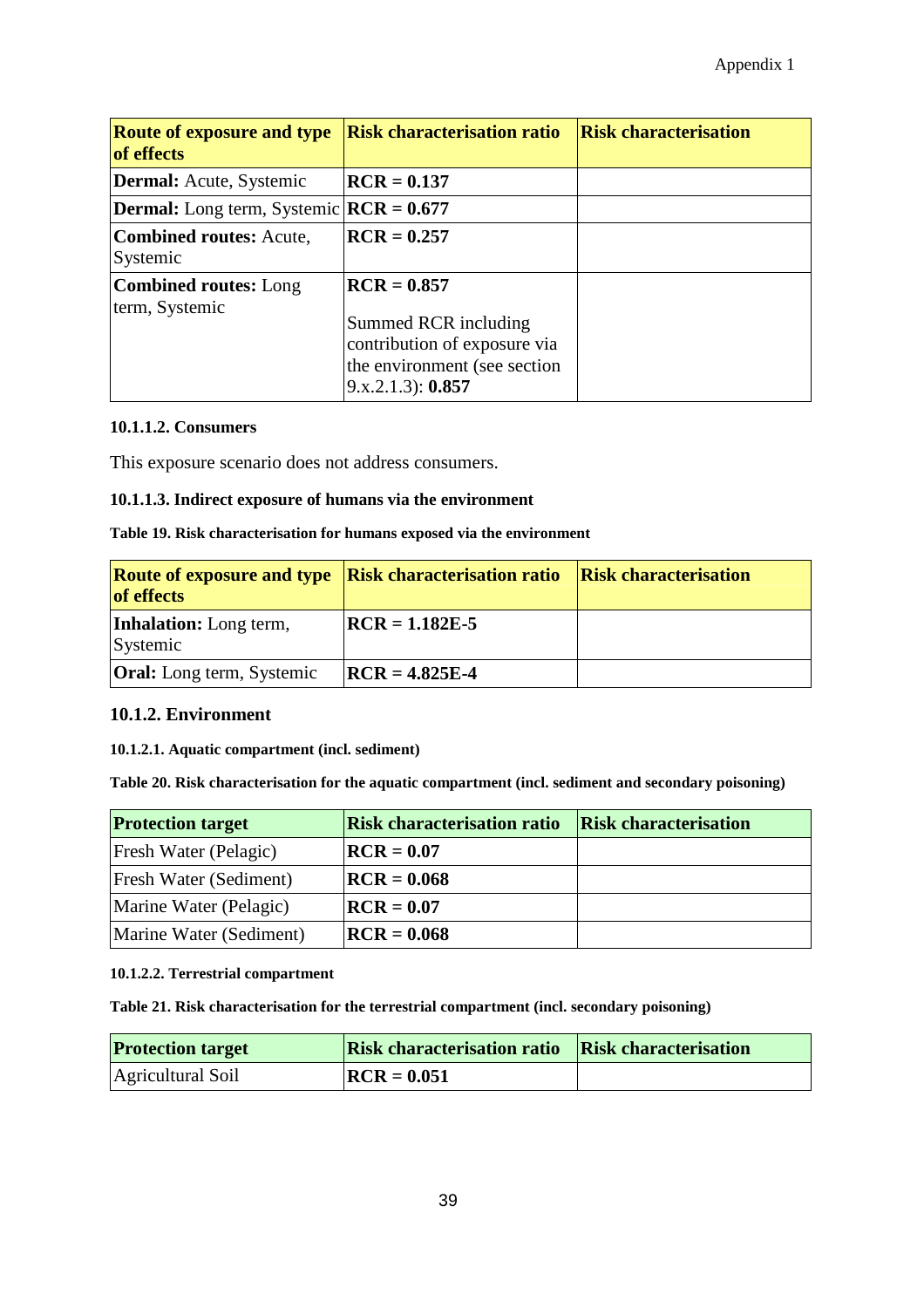#### **10.1.2.3. Atmospheric compartment**

#### **10.1.2.4. Microbiological activity in sewage treatment systems**

**Table 22. Risk characterisation for the microbiological activity in sewage treatment systems** 

| <b>Protection target</b>                      | <b>Risk characterisation ratio Risk characterisation</b> |  |
|-----------------------------------------------|----------------------------------------------------------|--|
| <b>Sewage Treatment Plant</b><br>$Eff$ luent) | $RCR = 0.016$                                            |  |

## **10.2. Overall exposure (combined for all relevant emission/release sources)**

#### **10.2.1. Human health (combined for all exposure routes)**

>>>NOTE: When relevant select the combinations of exposure scenarios which could result in simultaneous exposure of humans and report the outcome of the assessment here. <<<

#### **10.2.2. Environment (combined for all emission sources)**

#### **10.2.2.1. Exposure and risks due to all wide dispersive uses**

**Table 23. Risk characterisation for the exposure due to all wide dispersive uses** 

| <b>Protection target</b>                    | <b>PEC</b> local due to all wide<br>dispersive uses | <b>Risk characterisation</b> |
|---------------------------------------------|-----------------------------------------------------|------------------------------|
| <b>Water:</b>                               |                                                     |                              |
| Fresh Water (Pelagic)                       | $\left 0.07 \right  \mathrm{mg/L}$                  | $RCR = 0.07$                 |
| Fresh Water (Sediment)                      | $\left 0.361\right  \text{mg/kg}$ dw                | $\textbf{RCR} = 0.068$       |
| Marine Water (Pelagic)                      | $\vert 0.007 \rangle$ mg/L                          | $RCR = 0.07$                 |
| Marine Water (Sediment)                     | $\left 0.036\right\rangle$ mg/kg dw                 | $RCR = 0.068$                |
| <b>Sewage Treatment Plant</b><br>(Effluent) | $0.625$ mg/L                                        | $RCR = 0.016$                |
| Soil:                                       |                                                     |                              |
| <b>Agricultural Soil</b>                    | $0.023$ mg/kg dw                                    | $RCR = 0.051$                |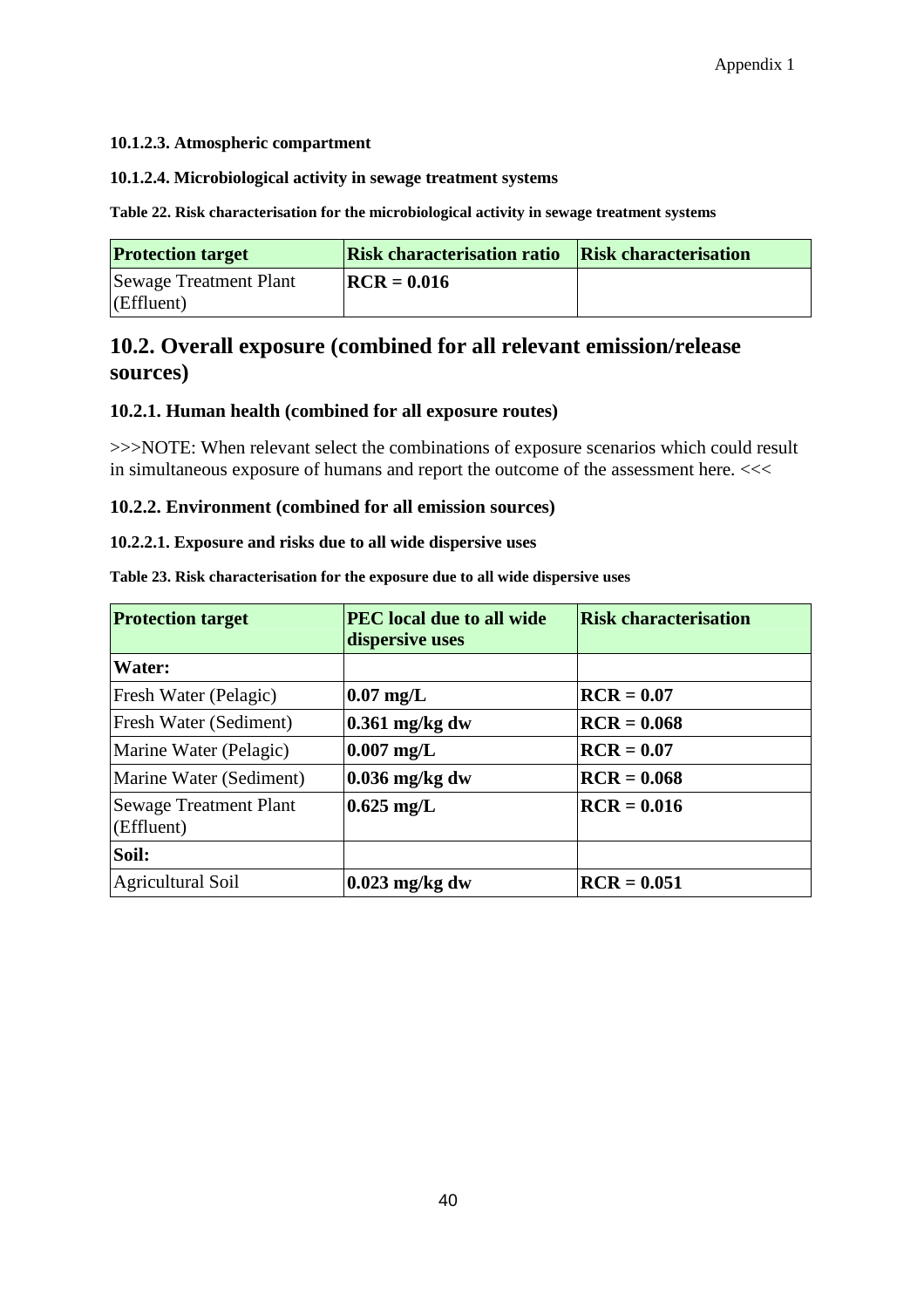# **Appendix 2 – ES for Communication**

The example presented in this Appendix exemplifies an ES for communication developed by the manufacturer of the substance. Its intended recipient is the first DU in the communication chain i.e. a formulator. The ES subsequently developed by the formulator, for the use by professional workers, which presents the safe conditions of use of the preparation that contains the organic solvent, may have a different content in order to take into consideration the other elements of the mixture but also considering the information needs of the end-user.

Section 1: Title section – provides information on the type of use of the substance (professional, construction, coating), environmental conditions of use (ERC) and uses in which the substance used is evaluated (PROCs)

Section 2: Conditions of use affecting exposure – only the elements affecting the calculated exposure levels are presented – OCs and RMMs required, and assumptions related to the modelling tool (e.g. ventilation)

Section 3: Exposure estimation / RCR – estimated exposure levels and resulting RCRs are presented; information in relation to modelling tool used and modifications made to compensate for effects of concentration of the substance and dermal protective equipment on skin exposure

Section 4: Scaling advice – a full set of information on parameters affecting exposure level estimated for each use (PROC) is provided, together with the information on the tools used.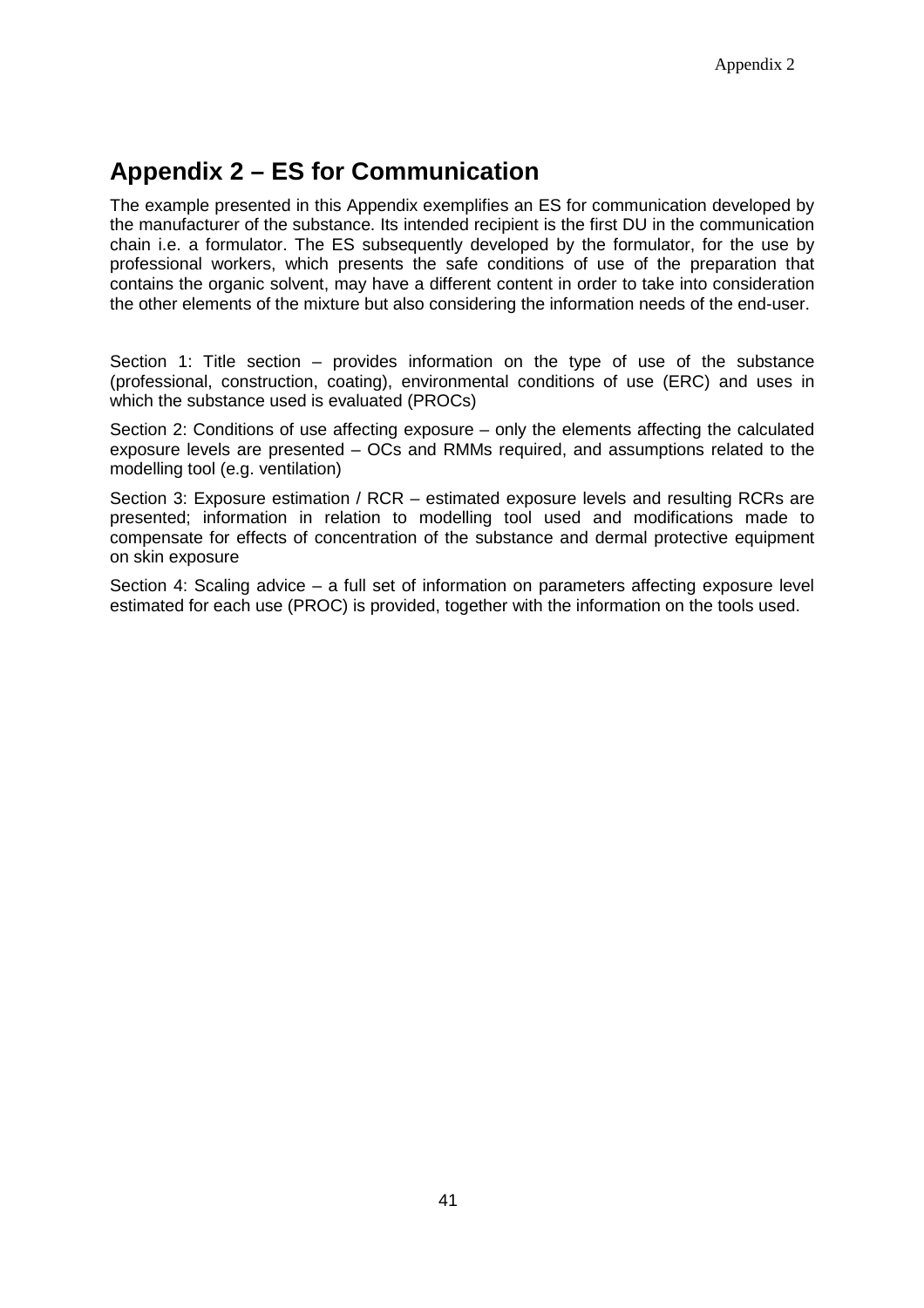# **ES FOR COMMUNICATION**

**Substance: organic solvent**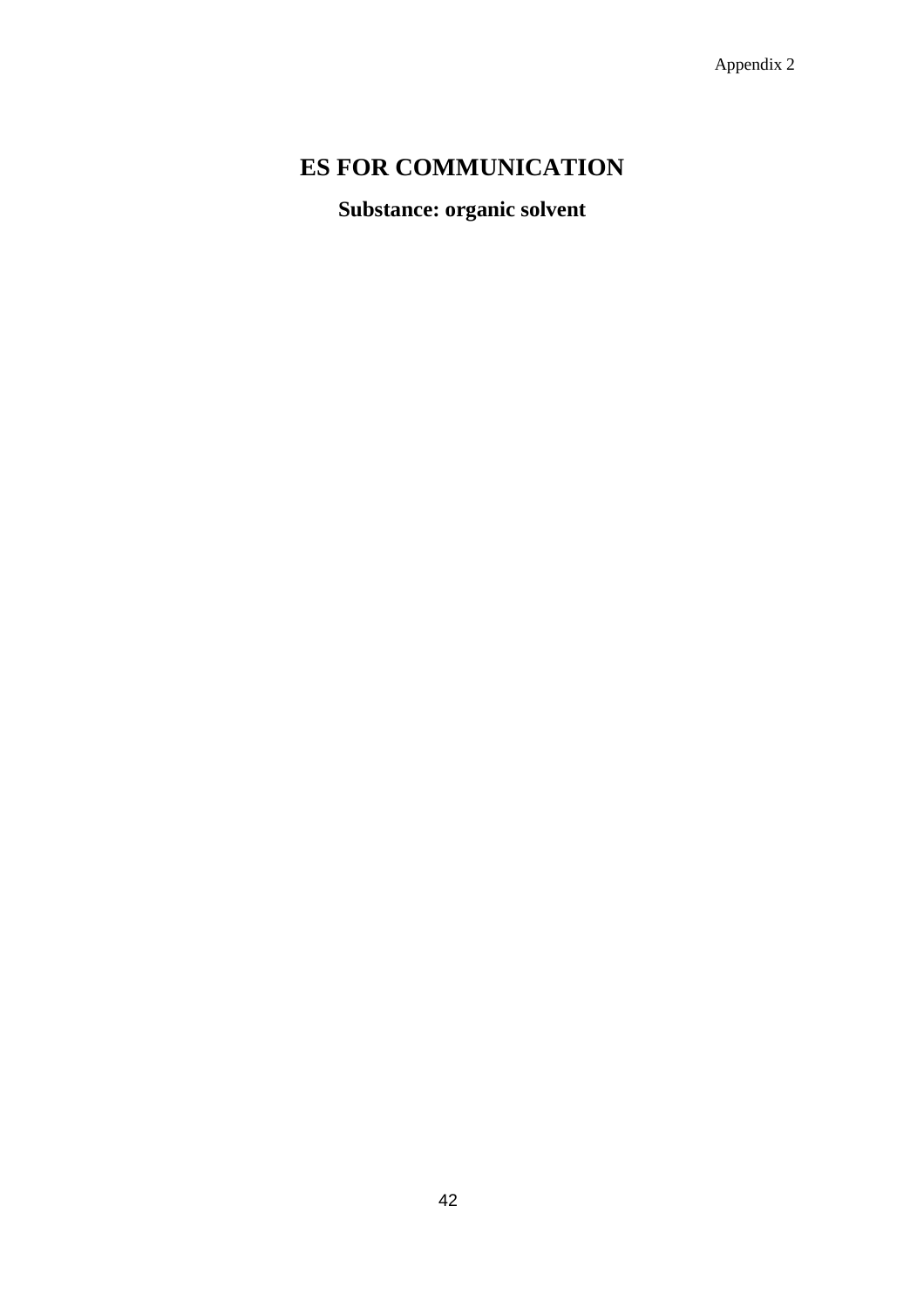**Substance Name: Organic solvent** 

**EC Number:**

**Registration Number:**

**Version Number:** v.1.0

**Date of Generation/Revision:** 2011-06-22

# **1. ES 1: Professional end-use (SU 22) – coating of floors**

| 1. Title of Exposure scenario                                                                        |                    |
|------------------------------------------------------------------------------------------------------|--------------------|
| Coatings and Paints, Fillers, Putties Thinners PC 9a                                                 |                    |
| SU19: Building and construction work                                                                 |                    |
| <b>Environment:</b> Wide dispersive outdoor/indoor use of substance in coatings,<br>release intended | ERC <sub>8d</sub>  |
| <b>Worker</b>                                                                                        |                    |
| Diluting of the concentrated product - transfer for mixing                                           | PROC <sub>8a</sub> |
| Mixing of the substance into ready-to-use product                                                    | PROC <sub>5</sub>  |
| Use of hand-held tools - roller or brush application                                                 | PROC <sub>10</sub> |
| Use of product in a spray form                                                                       | PROC <sub>11</sub> |

#### **2. Conditions of use affecting exposure**

**2.1 Control of environmental exposure:** Wide dispersive outdoor/indoor use of substance in coatings, release intended **(ERC 8d)**

**Conditions and measures related to municipal sewage treatment plant**

Wastewater is to be treated by a municipal STP. Removal from water effectiveness [Effectiveness : 87.4%]

**2.2 Control of workers exposure for** Diluting of the concentrated product - transfer for mixing **(PROC 8a)**

**Product characteristics**

Concentration of the substance: up to 100%

**Amount used, frequency and duration of use/exposure**

Operation carried out for ≤ 1 hours

**Other operational conditions affecting workers exposure**

Process at room temperature.

Good general ventilation at workplace assumed. Indoor use assumed.

**Conditions and measures related to personal protection, hygiene and health evaluation**

Wear face shield, goggles or safety glasses with side shield. Wear nitrile rubber, chloroprene rubber, butyl rubber or other suitable gloves, complying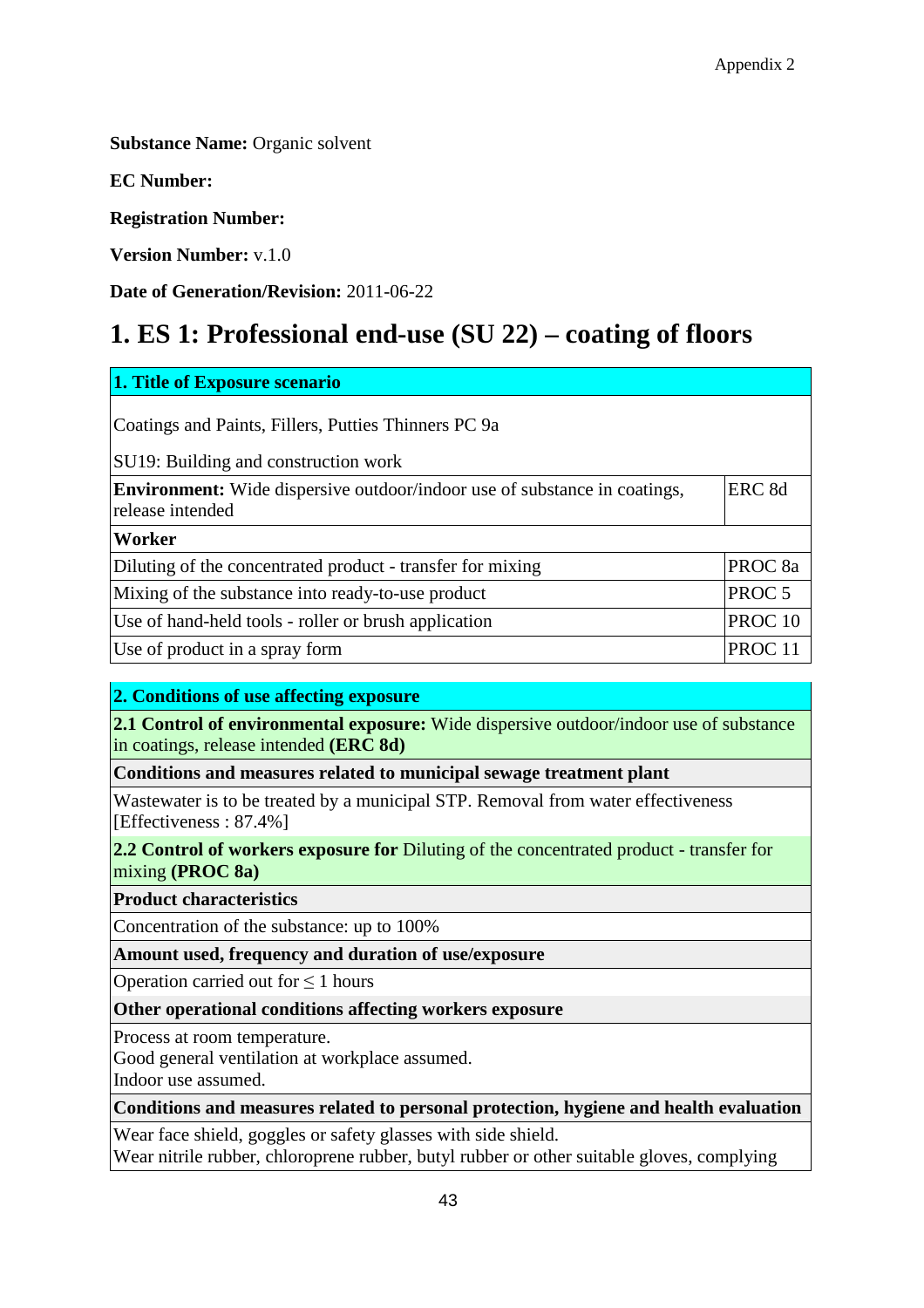with requirements of the EN 374 with the breakthrough time of 480 min. Effectiveness  $>$ 90%

Training in relation to use and maintenance of the PPE must be provided to ensure required effectiveness of protection.

#### **Additional good practice advice beyond the REACH CSA**

Use good occupational hygiene practices

**2.3 Control of workers exposure for** Mixing of the substance into ready-to-use product **(PROC 5)**

**Product characteristics**

Concentration of substance in product  $5 - 25\%$ 

#### **Amount used, frequency and duration of use/exposure**

Operation carried out for ≤ 8 hours.

#### **Other operational conditions affecting workers exposure**

Process at room temperature

Good general ventilation at workplace assumed.

Indoor use assumed.

#### **Technical and organisational conditions and measures**

Partially closed mixing and blending of chemicals. No open substance transfers.

**Conditions and measures related to personal protection, hygiene and health evaluation**

Wear face shield, goggles or safety glasses with side shield.

Wear nitrile rubber, chloroprene rubber, butyl rubber or other suitable gloves, complying with requirements of the EN 374 with the breakthrough time of 480 min. Effectiveness  $\geq$ 90%

Training in relation to use and maintenance of the PPE must be provided to ensure required effectiveness of protection.

#### **Additional good practice advice beyond the REACH CSA**

Use good occupational hygiene practices

**2.4 Control of workers exposure for** Use of hand-held tools - roller or brush application **(PROC 10)**

#### **Product characteristics**

Concentration of substance in product  $5 - 25\%$ 

**Amount used, frequency and duration of use/exposure**

Operation carried out for  $\leq 8$  hours.

**Other operational conditions affecting workers exposure**

Process at room temperature

Good general ventilation at workplace assumed.

Indoor use assumed.

#### **Conditions and measures related to personal protection, hygiene and health evaluation**

Wear face shield, goggles or safety glasses with side shield.

Wear nitrile rubber, chloroprene rubber, butyl rubber or other suitable gloves, complying with requirements of the EN 374 with the breakthrough time of 480 min. Effectiveness > 90%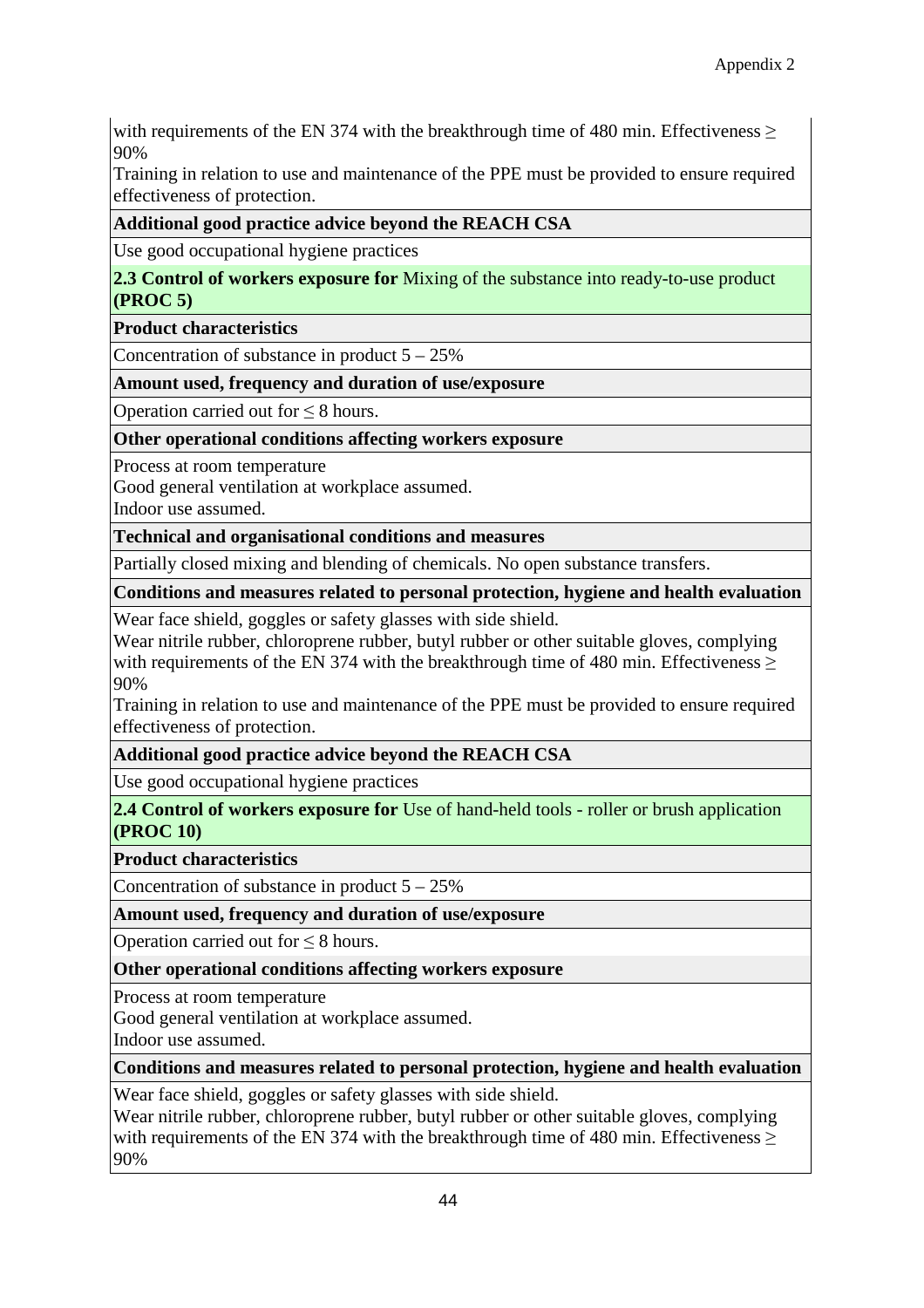Training in relation to use and maintenance of the PPE must be provided to ensure required effectiveness of protection.

#### **Additional good practice advice beyond the REACH CSA**

Use tools with long handles.

Use good occupational hygiene practices

### **2.5 Control of workers exposure for** Use of product in a spray form **(PROC 11)**

#### **Product characteristics**

Concentration of substance in product  $5 - 25\%$ 

#### **Amount used, frequency and duration of use/exposure**

Operation carried out for ≤ 4 hours

#### **Other operational conditions affecting workers exposure**

Process at room temperature

Good general ventilation at workplace assumed.

Indoor use assumed.

#### **Conditions and measures related to personal protection, hygiene and health evaluation**

Wear face shield, goggles or safety glasses with side shield.

Wear a respirator conforming to EN140 with Type A/P2 filter or better. Effectiveness  $\geq 90\%$ Wear nitrile rubber, chloroprene rubber, butyl rubber or other suitable gloves, complying with requirements of the EN 374 with the breakthrough time of 480 min. Effectiveness  $\geq$ 90%

Training in relation to use and maintenance of the PPE must be provided to ensure required effectiveness of protection.

#### **Additional good practice advice beyond the REACH CSA**

Use good occupational hygiene practices

### **3. Exposure estimation and reference to its source**

| <b>Environment</b>   |                       |                                  |  |
|----------------------|-----------------------|----------------------------------|--|
| <b>Release route</b> | Release rate (kg/day) | <b>Release estimation method</b> |  |
| <b>Water</b>         | 19.9                  | ERC - ERC 8d                     |  |
| Air                  |                       | ERC - ERC 8d                     |  |
| Soil                 |                       | ERC - ERC 8d                     |  |

| <b>Protection target</b>            | <b>Exposure estimate (based RCR)</b><br>on: EUSES $2.0$ ) |       |
|-------------------------------------|-----------------------------------------------------------|-------|
| Freshwater (pelagic)                | $0.07$ mg/L                                               | 0.07  |
| Freshwater (sediment)               | $0.361$ mg/kg dw                                          | 0.069 |
| Freshwater (sediment)               | $0.361$ mg/kg dw                                          | 0.069 |
| Marine water (pelagic)              | $0.007$ mg/L                                              | 0.07  |
| Marine water (sediment)             | $0.036$ mg/kg dw                                          | 0.068 |
| Freshwater food chain (predators)   |                                                           |       |
| Marine water food chain (predators) |                                                           |       |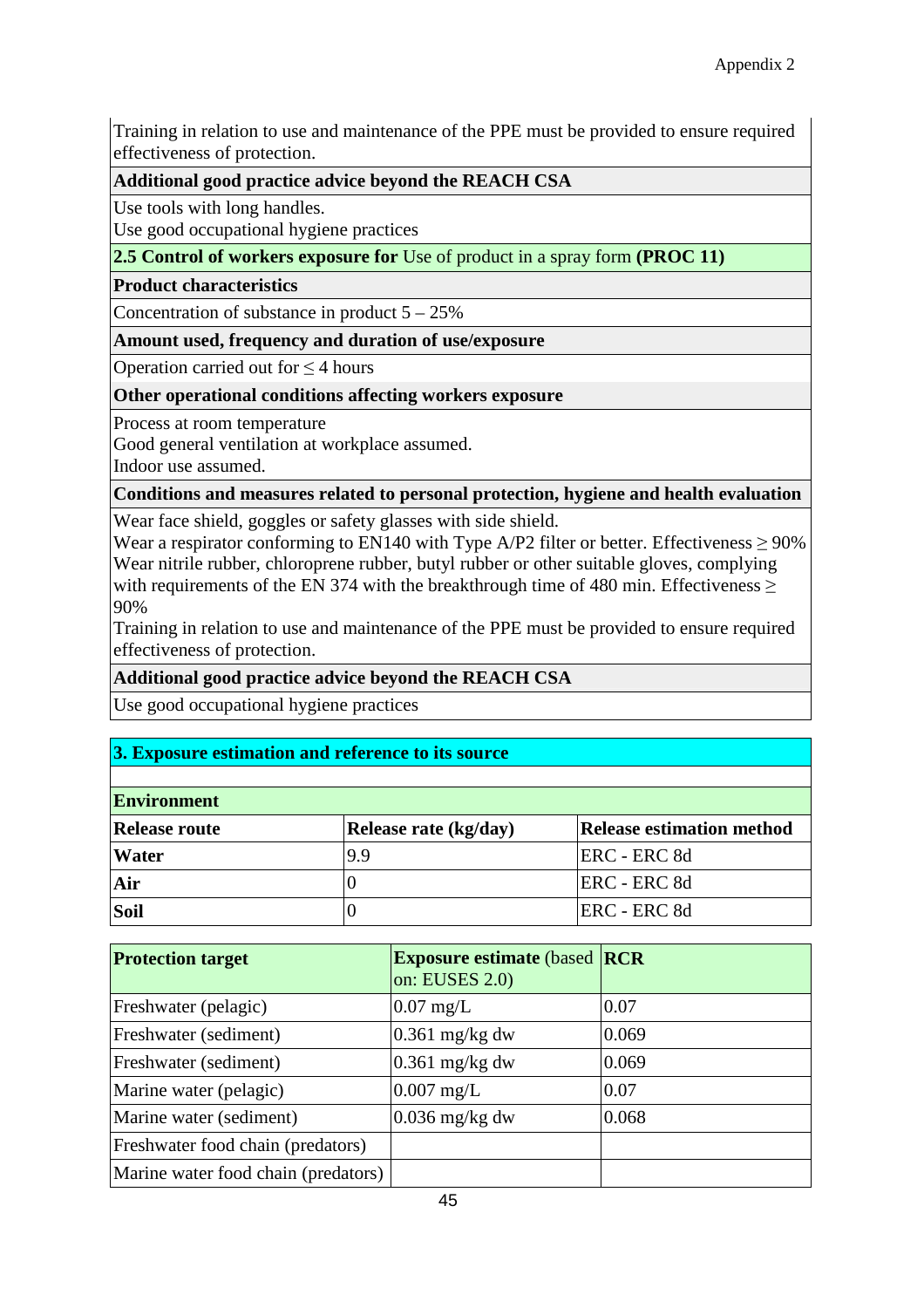| Marine water food chain (top)<br>predators) |                  |       |
|---------------------------------------------|------------------|-------|
| Effluent                                    | $0.625$ mg/L     | 0.016 |
| Agricultural soil                           | $0.023$ mg/kg dw | 0.051 |
| Terrestrial food chain (predator)           |                  |       |

## **Risk characterisation for man via the environment<sup>18</sup>**

Inhalation: 0

Oral: 0

 $\overline{a}$ 

| <b>Worker exposure</b>                                                 |                                         |                                      |                           |                                             |
|------------------------------------------------------------------------|-----------------------------------------|--------------------------------------|---------------------------|---------------------------------------------|
| Long-term, systemic                                                    |                                         |                                      |                           |                                             |
| <b>Contributing scenario</b>                                           | <b>Inhalation</b>                       | <b>Dermal</b>                        | <b>Combined</b><br>routes | <b>Exposure estimation</b><br><b>Method</b> |
| Diluting of the<br>concentrated product -<br>transfer for mixing (PROC | Exposure:<br>22.53<br>mg/m <sup>3</sup> | Exposure:<br>$1.371$ mg/kg<br>bw/day | RCR: 0.395                | Inhal: Extended TRA<br>workers              |
| 8a)                                                                    | <b>RCR: 0.25</b>                        | RCR: 0.144                           |                           | Derm: Extended TRA<br>workers               |
| Mixing of the substance<br>into ready-to-use product                   | Exposure:<br>27.04                      | Exposure:<br>$0.823$ mg/kg           | <b>RCR: 0.387</b>         | Inhal: Extended TRA<br>workers              |
| (PROC 5)                                                               | mg/m <sup>3</sup><br>RCR: 0.3           | bw/day<br><b>RCR: 0.087</b>          |                           | Derm: Extended TRA<br>workers               |
| Use of hand-held tools -<br>roller or brush application<br>(PROC 10)   | Exposure:<br>67.59                      | Exposure:<br>$1.646$ mg/kg           | <b>RCR: 0.924</b>         | <b>Inhal: Extended TRA</b><br>workers       |
|                                                                        | $mg/m^3$<br>RCR: 0.751                  | bw/day<br>RCR: 0.173                 |                           | Derm: Extended TRA<br>workers               |
| Use of product in a spray<br>form (PROC 11)                            | Exposure:<br>16.22<br>mg/m <sup>3</sup> | Exposure:<br>6.429 mg/kg<br>bw/day   | <b>RCR: 0.857</b>         | <b>Inhal: Extended TRA</b><br>workers       |
|                                                                        | <b>RCR: 0.18</b>                        | <b>RCR: 0.677</b>                    |                           | Derm: Extended TRA<br>workers               |

 $18$  The estimated dose/exposure for man via the environment was very low and it has been rounded down in Chesar 1.2 to "0". The rounding rule will be changed in Chesar 2.0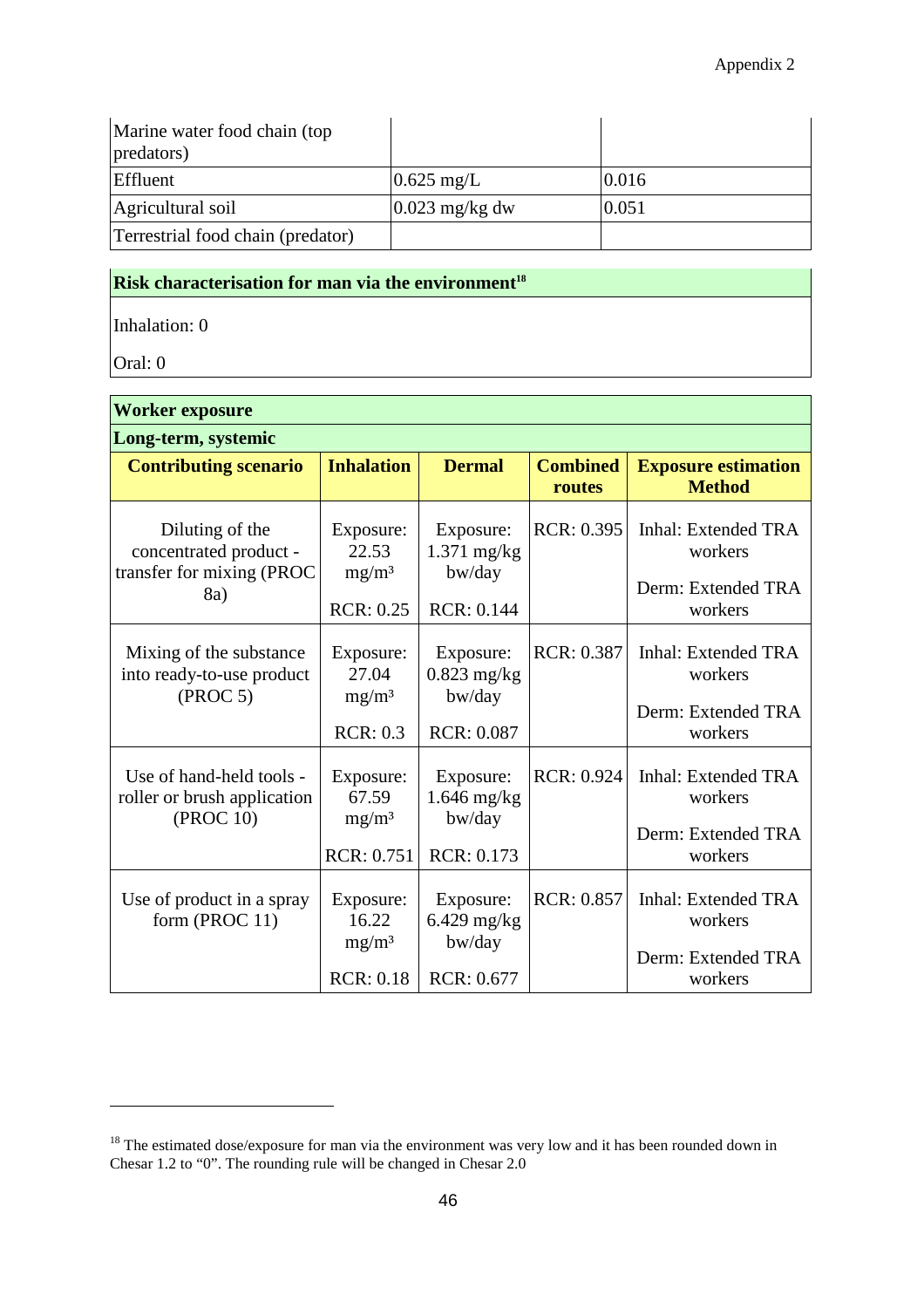| <b>Acute systemic</b>                                                         |                                                             |                                                           |                           |                                                                        |  |  |  |  |  |  |
|-------------------------------------------------------------------------------|-------------------------------------------------------------|-----------------------------------------------------------|---------------------------|------------------------------------------------------------------------|--|--|--|--|--|--|
| <b>Contributing scenario</b>                                                  | <b>Inhalation</b>                                           | <b>Dermal</b>                                             | <b>Combined</b><br>routes | <b>Exposure estimation</b><br><b>Method</b>                            |  |  |  |  |  |  |
| Diluting of the<br>concentrated product -<br>transfer for mixing (PROC<br>8a) | Exposure:<br>225.2<br>mg/m <sup>3</sup><br>RCR: 0.5         | Exposure:<br>$1.371$ mg/kg<br>bw/day<br><b>RCR: 0.029</b> | <b>RCR: 0.53</b>          | <b>Inhal: Extended TRA</b><br>workers<br>Derm: Extended TRA<br>workers |  |  |  |  |  |  |
| Mixing of the substance<br>into ready-to-use product<br>(PROC 5)              | Exposure:<br>54.08<br>mg/m <sup>3</sup><br><b>RCR: 0.12</b> | Exposure:<br>$0.823$ mg/kg<br>bw/day<br><b>RCR: 0.018</b> | <b>RCR: 0.138</b>         | Inhal: Extended TRA<br>workers<br>Derm: Extended TRA<br>workers        |  |  |  |  |  |  |
| Use of hand-held tools -<br>roller or brush application<br>(PROC 10)          | Exposure:<br>135.2<br>$mg/m^3$<br>RCR: 0.3                  | Exposure:<br>$1.646$ mg/kg<br>bw/day<br>RCR: 0.035        | RCR: 0.335                | Inhal: Extended TRA<br>workers<br>Derm: Extended TRA<br>workers        |  |  |  |  |  |  |
| Use of product in a spray<br>form (PROC 11)                                   | Exposure:<br>54.08<br>mg/m <sup>3</sup><br><b>RCR: 0.12</b> | Exposure:<br>$6.429$ mg/kg<br>bw/day<br>RCR: 0.137        | RCR: 0.257                | Inhal: Extended TRA<br>workers<br>Derm: Extended TRA<br>workers        |  |  |  |  |  |  |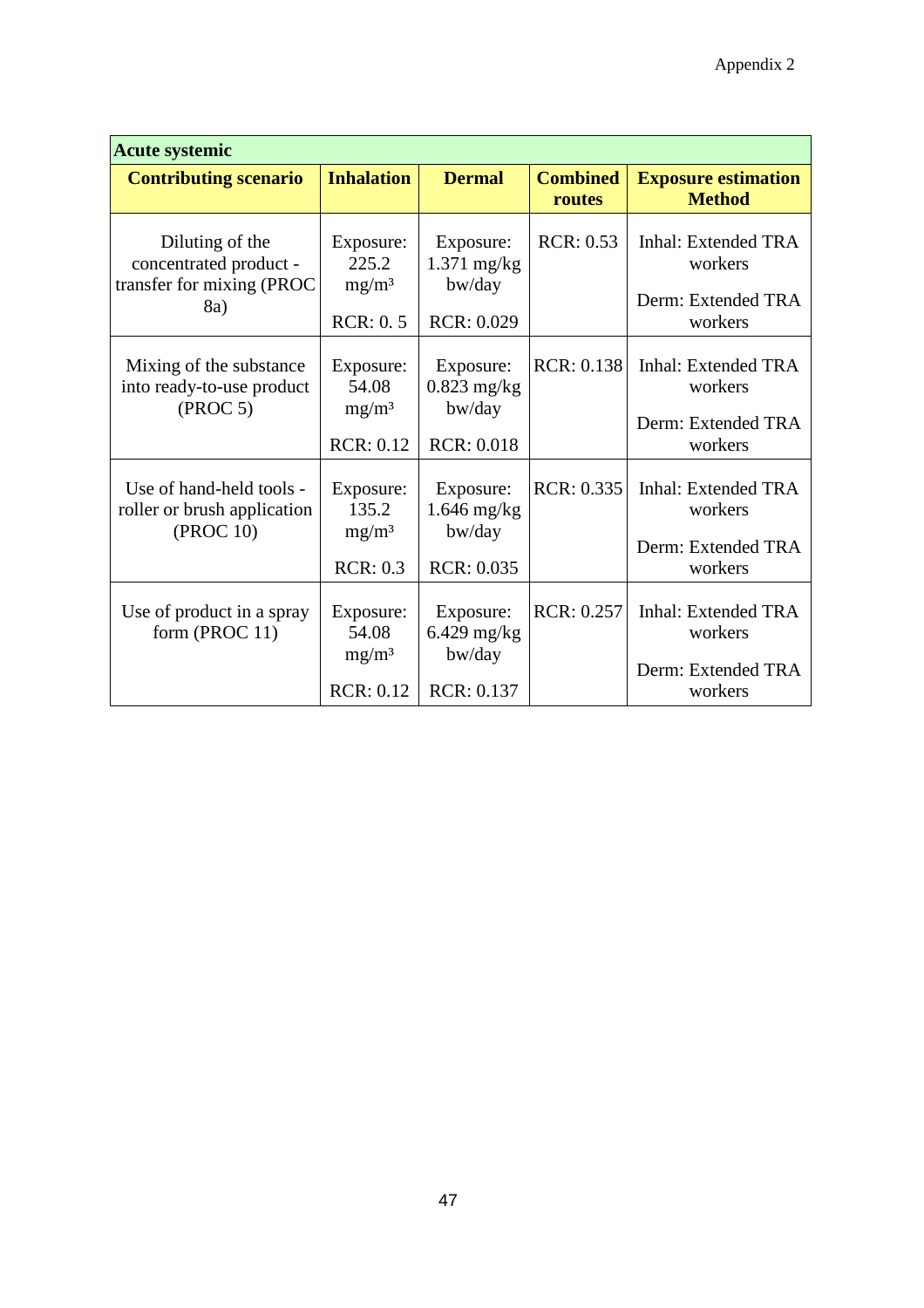#### **4. Guidance to DU to evaluate whether he works inside the boundaries set by the ES (in relation to potential for scaling) - adapting parameters of use of substance to individual conditions**

Information relevant for scaling can be found on the following website: "www.xxx ". EUSES 2.0 was used for estimation of environmental exposure

ECETOC TRA v.2 (extended) was used for estimation of workers exposure. Modifications to the tool were made to allow for use of gloves for reducing dermal exposure (effectiveness – 90%), and to allow for the reduced level of dermal exposure due to the changed concentration of the substance (5- 25% - effectiveness - 40%). Non-linear scaling used is in line with scaling method applied by the tool to respiratory exposure.

#### **Environment**

#### **Input parameters for scaling**

None

#### **Scaling advice**

Scaling can be done using the exposure estimation tool originally used (EUSES 2.0). Expert advice may be needed.

#### **Workers**

#### **Input parameters for scaling of workers assessment**

| <b>Contributing</b><br>scenario                                               | <b>PROC</b>        | <b>Route of</b><br>exposure<br>affected | <b>Duration</b><br>of activity<br>(hours/<br>day) | Concentra-<br>tion of<br>substance<br>in mixture | <b>LEV</b><br>(min.<br>effective-<br>ness) | <b>Respiratory</b><br>protection<br>(min.<br>effective-<br>ness) | <b>Dermal</b><br>protection<br>(min.<br>effectiveness) |
|-------------------------------------------------------------------------------|--------------------|-----------------------------------------|---------------------------------------------------|--------------------------------------------------|--------------------------------------------|------------------------------------------------------------------|--------------------------------------------------------|
| Diluting of the<br>concentrated<br>product - transfer<br>for mixing           | PROC <sub>8a</sub> | dermal<br>inhalation                    | up to<br>1 hour                                   | up to 100%                                       | N/A                                        | N/A                                                              | 90%                                                    |
| Mixing of the<br>substance into the<br>ready to use<br>product                | PROC <sub>5</sub>  | dermal<br>inhalation                    | up to<br>8 hours                                  | up to $25%$                                      | N/A                                        | N/A                                                              | 90%                                                    |
| Use of hand-held<br>$tools$ – roller or<br>brush                              | PROC <sub>10</sub> | dermal<br>inhalation                    | up to<br>8 hours                                  | up to $25%$                                      | N/A                                        | N/A                                                              | 90%                                                    |
| Use of the<br>products in the<br>spray form                                   | PROC <sub>11</sub> | dermal<br>inhalation                    | up to<br>4 hours                                  | up to $25%$                                      | N/A                                        | 90%                                                              | 90%                                                    |
| $\mathcal{R}_{\text{no}}$ $\mathcal{R}_{\text{no}}$ $\mathcal{R}_{\text{no}}$ |                    |                                         |                                                   |                                                  |                                            |                                                                  |                                                        |

#### **Scaling advice**

Scaling can be done using the exposure estimation tool originally used (ECETOC TRA v.2, extended). The tool has been modified to allow for impact of skin protection and concentration of the substance on the dermal exposure. Expert advice may be needed.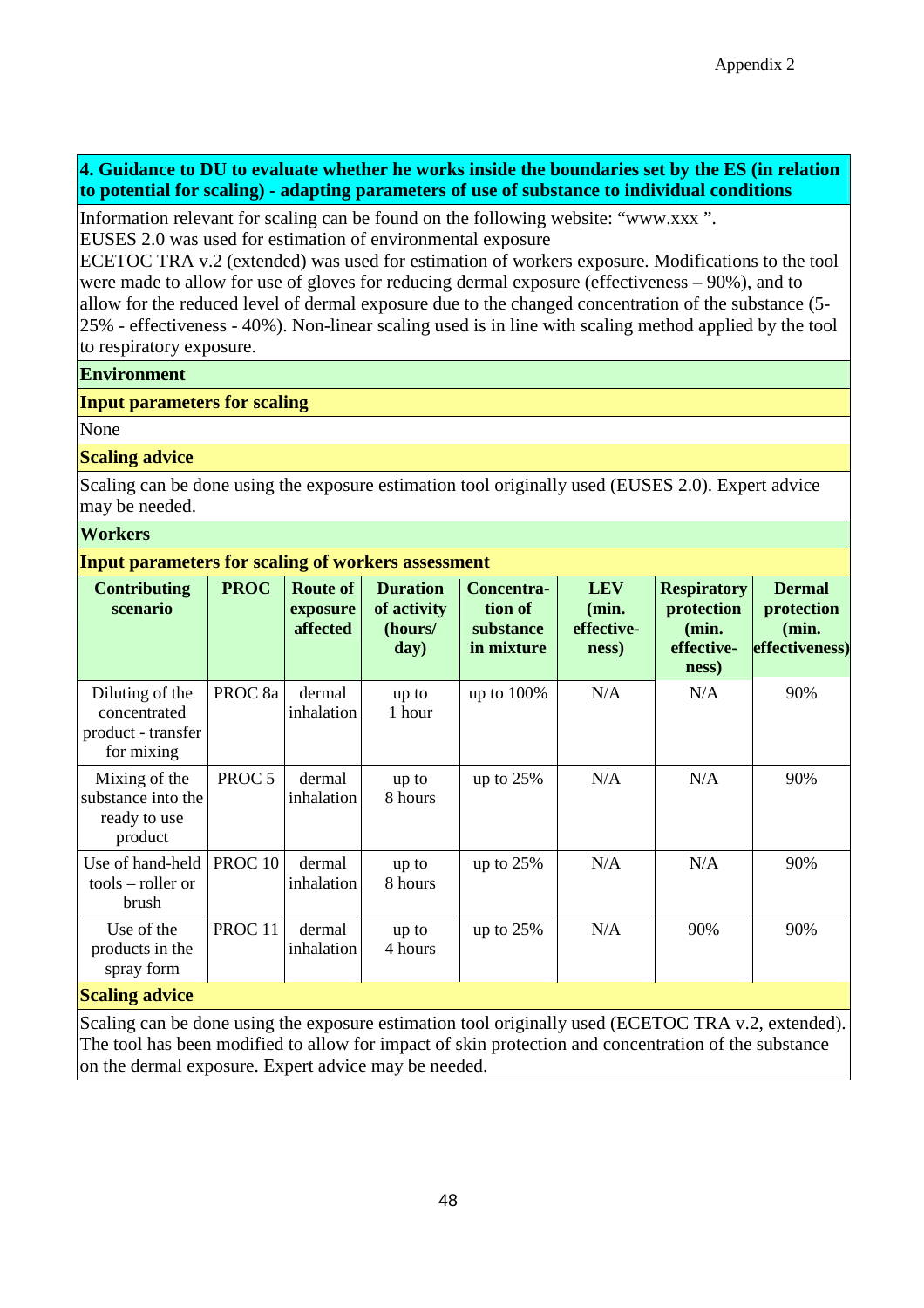# **Appendix 3: Acronyms and definitions<sup>19</sup>**

Chesar - Chemical Assessment and Reporting Tool

- CSR Chemical Safety Report
- DNEL Derived No Effect Level
- DU Downstream User
- ERC Environmental Release Category
- ECHA European Chemicals Agency
- ES Exposure Scenario
- LEV Local exhaust ventilation
- OC Operational Conditions
- PNEC Predicted No Effect Concentration
- PEC Predicted Environmental Concentration
- PPE Personal Protective Equipment
- PROC Process Category
- REACH Registration, Evaluation, Authorisation and Restriction of Chemicals
- RCR Risk Characterisation Ratio
- RMM Risk Management Measure
- SDS Safety Data Sheet
- STP Sewage Treatment Plant
- SU Sector of Use

Derived No-Effect Level (DNEL) - the level of exposure to a substance above which humans should not be exposed, as derived from a human health hazard assessment<sup>20</sup>.

Downstream user - User of a substance, either on its own or in a mixture, in the course of his industrial or professional activities. A distributor or a consumer is not a downstream user.

Environmental release category - A pre-set combination of life cycle stage, distribution of emission sources, fate of substance in the technical process, level of containment, default emission factors (uncontrolled) and presence of waste water treatment , typical for an identified use.

 $\overline{a}$ 

 $19$  Source, unless otherwise stated: Guidance on information requirements and chemical safety assessment Chapter R.20: Table of terms and abbreviation (2008

REACH Regulation, Annex I, 1.0.1